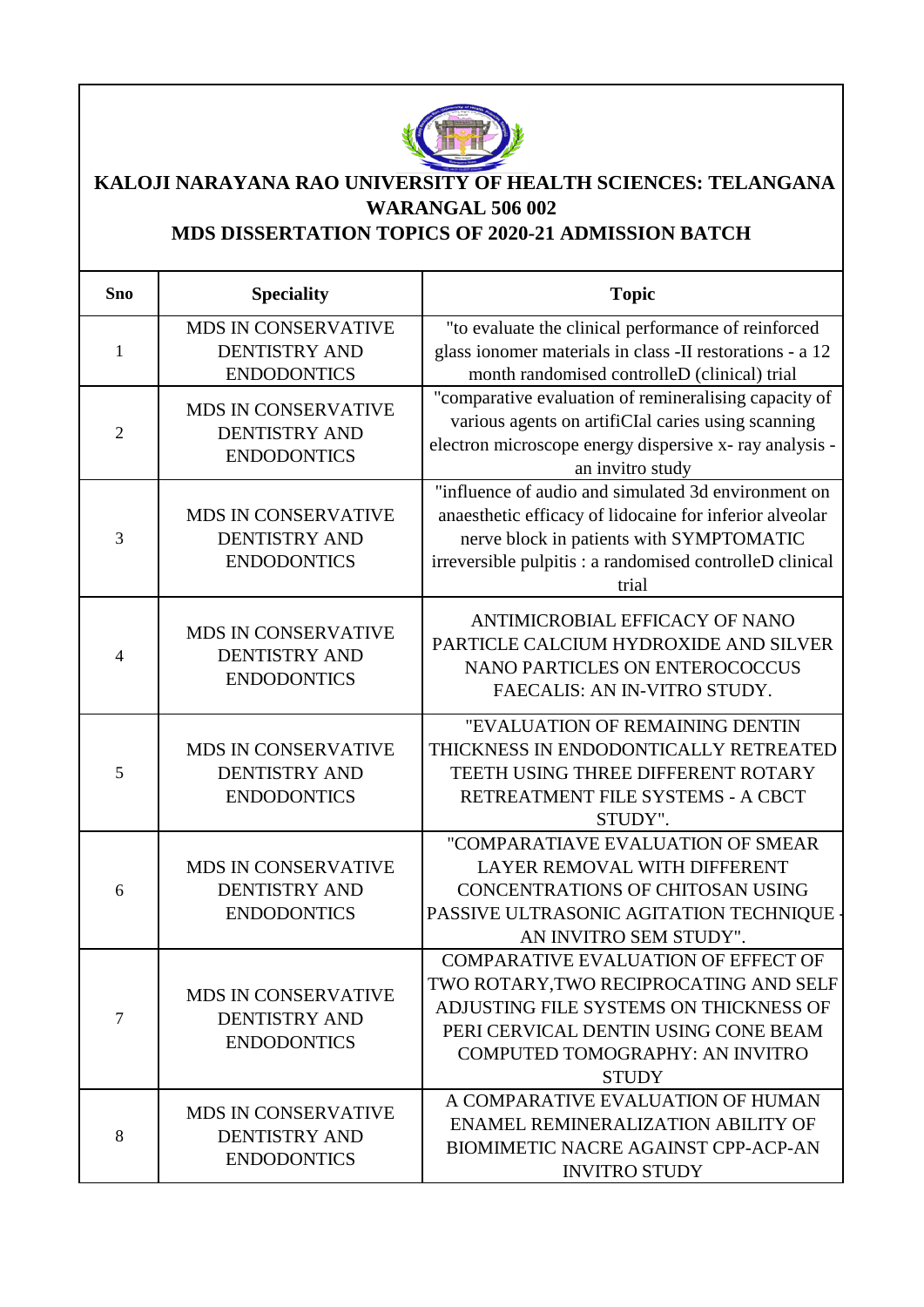| 9  | MDS IN CONSERVATIVE<br><b>DENTISTRY AND</b><br><b>ENDODONTICS</b>        | COMPARATIVE EVALUATION OF THE EFFECT OF<br>VARIOUS REMINERALIZING AGENTS ON<br>ARTIFICIALLY INDUCED ROOT CARIOUS LESIONS:<br>AN INVITRO STUDY                                                                                                 |
|----|--------------------------------------------------------------------------|-----------------------------------------------------------------------------------------------------------------------------------------------------------------------------------------------------------------------------------------------|
| 10 | MDS IN CONSERVATIVE<br><b>DENTISTRY AND</b><br><b>ENDODONTICS</b>        | THE EFFECT OF PROANTHOCYANIDIN AT<br>DIFFERENT CONCENTRATIONS, ON THE FRACTURE<br>RESISTANCE VALUES OF TEETH OBTURATED<br>USING TWO DIFFERENT SEALERS.                                                                                        |
| 11 | <b>MDS IN CONSERVATIVE</b><br><b>DENTISTRY AND</b><br><b>ENDODONTICS</b> | POROSITY DISTRIBUTION IN ROOT CANALS FILLED<br>WITH, ONE PASTE AND HAND MIXED BIOCERAMIC<br><b>SEALERS - A 3D MICRO CT ANALYSIS</b>                                                                                                           |
| 12 | MDS IN CONSERVATIVE<br><b>DENTISTRY AND</b><br><b>ENDODONTICS</b>        | To evaluate the Effect of Bioactive Glass Nanoparticles as an<br>Irrigant in Improving the Microhardness and Fracture<br>Resistance of Eroded Root Dentin.                                                                                    |
| 13 | MDS IN CONSERVATIVE<br><b>DENTISTRY AND</b><br><b>ENDODONTICS</b>        | Effect of Glycolic Acid as a Post Space Irrigant On the<br>Intratubular Penetration and Bond Strength of Self-Adhesive<br>Resin Cement.                                                                                                       |
| 14 | MDS IN CONSERVATIVE<br><b>DENTISTRY AND</b><br><b>ENDODONTICS</b>        | A Comparative Evaluation of two different retreatment file<br>systems in retrieving the root canal filling Material-An In-<br>vitro Micro-Ct Study.                                                                                           |
| 15 | MDS IN CONSERVATIVE<br><b>DENTISTRY AND</b><br><b>ENDODONTICS</b>        | COMPARATIVE EVALUATION OF SEALING ABILITY<br>AND MARGINAL ADAPTATION OF VARIOUS ROOT<br>CANAL SEALERS AT APICAL ONE-THIRD OF ROOT<br>CANALS USING SCANNING ELECTRON<br>MICROSCOPE: AN INVITRO STUDY                                           |
| 16 | <b>MDS IN CONSERVATIVE</b><br><b>DENTISTRY AND</b><br><b>ENDODONTICS</b> | COMPARATIVE EVALUATION OF THE EFFICACY OF<br>THREE DIFFERENT NOVEL HERBAL IRRIGANTS ON<br>THE PUSH OUT BOND STRENGTH OF RESIN SEALER<br>TO SODIUM HYPOCHLORITE TREATED ROOT<br>DENTIN: AN IN VITRO STUDY                                      |
| 17 | <b>MDS IN CONSERVATIVE</b><br><b>DENTISTRY AND</b><br><b>ENDODONTICS</b> | A COMPARATIVE EVALUATION OF<br>ANTIMICROBIAL EFFICACY OF VARIOUS<br>INTRACANAL MEDICAMENTS (CURCUMA LONGA,<br>HONEY, NITROFURANTOIN AND CALCIUM<br>HYDROXIDE) ON ENTEROCOCCUS FAECALIS-AN<br><b>INVITRO STUDY</b>                             |
| 18 | MDS IN CONSERVATIVE<br><b>DENTISTRY AND</b><br><b>ENDODONTICS</b>        | <b>COMPARATIVE EVALUATION OF ANTI MICROBIAL</b><br>EFFICACY OF LACTOBACILLUS RHAMNOSUS,<br><b>BACILLUS SUBTILIS AND SODIUM HYPOCHLORITE</b><br>AS IRRIGANTS AGAINST ENTEROCOCCUS<br>FAECALIS AND CANDIDA ALBICANS: AN INVITRO<br><b>STUDY</b> |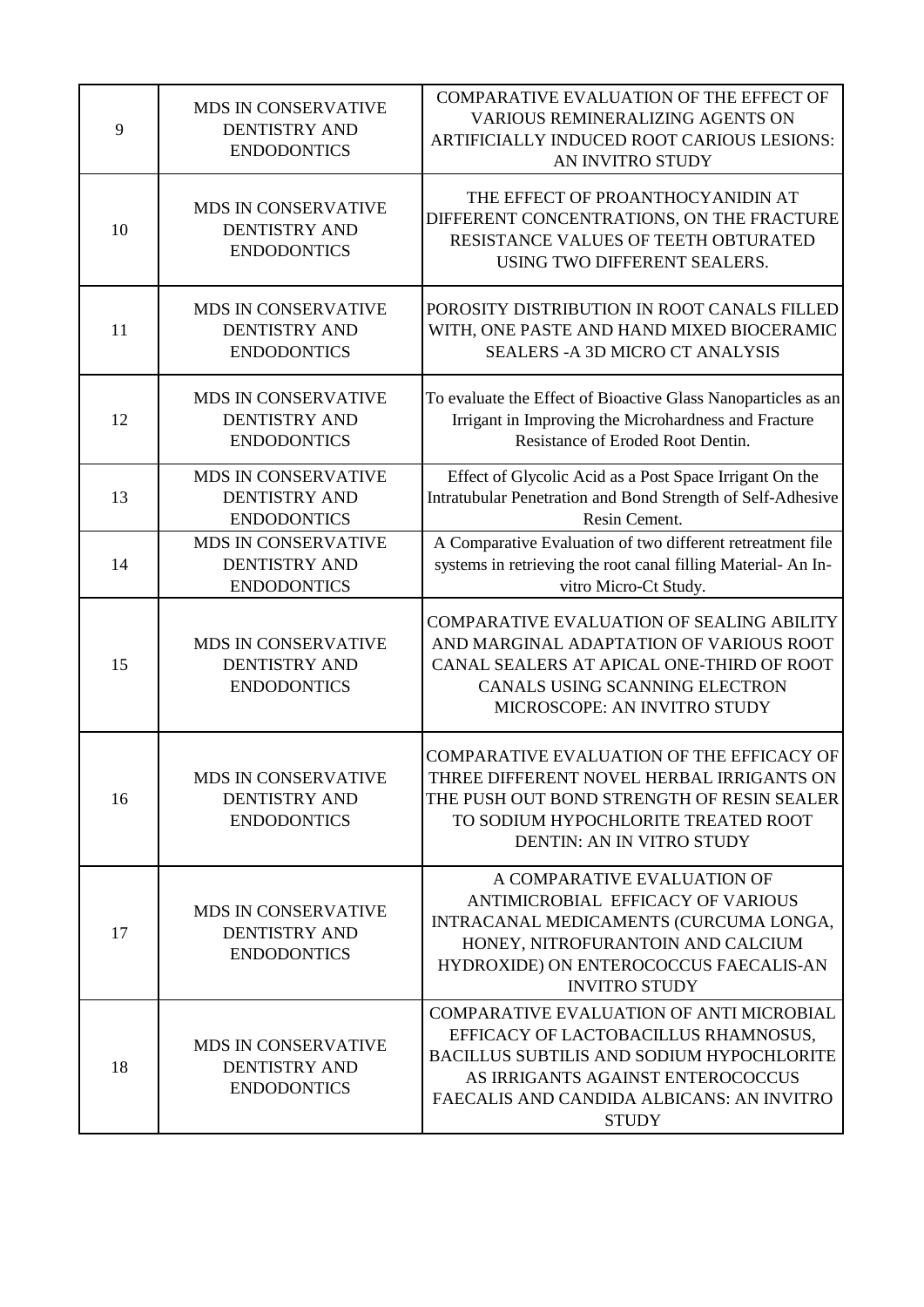| 19 | <b>MDS IN CONSERVATIVE</b><br><b>DENTISTRY AND</b><br><b>ENDODONTICS</b> | <b>COMPARATIVE EVALUATION OF SHEAR BOND</b><br><b>STRENGTH OF DIFFERENT</b><br>PREPARATIONTECHNIQUES FOR THE RE-<br>ATTACHMENT OF FRACTURED FRAGMENTS OF<br><b>MAXILLARY INCISORS: AN INVITRO STUDY</b>                                      |
|----|--------------------------------------------------------------------------|----------------------------------------------------------------------------------------------------------------------------------------------------------------------------------------------------------------------------------------------|
| 20 | MDS IN CONSERVATIVE<br><b>DENTISTRY AND</b><br><b>ENDODONTICS</b>        | <b>COMPARATIVE EVALUATION OF COLOUR</b><br>STABILITY OF LOW CONCENTRATION LIGHT-<br>ACTIVATED EXPERIMENTAL BLEACHING GEL<br><b>VERSUS OTHER NEW BLEACHING PRODCUTS- A</b><br>DOUBLE -BLINDED RANDOMIZED CONTROLLED<br><b>CLINICAL TRIAL.</b> |
| 21 | MDS IN CONSERVATIVE<br><b>DENTISTRY AND</b><br><b>ENDODONTICS</b>        | <b>EVALUATION OF SEALING ABILITY AND</b><br>FRACTURE RESISTANCE OF VARIOUS BIOCERAMIC<br><b>MATERAILS</b>                                                                                                                                    |
| 22 | <b>MDS IN CONSERVATIVE</b><br><b>DENTISTRY AND</b><br><b>ENDODONTICS</b> | <b>COMPARATIVE EVALUATION OF 70 PERCENT</b><br>ETHANOL AS FINAL IRRIGANT IN REMOVAL OF<br>CALCIUM HYDROXIDE AND TRIPLE ANTIBIOTIC<br>PASTE FROM THE APICAL THIRD-AN IN VITRO<br><b>STUDY</b>                                                 |
| 23 | <b>MDS IN CONSERVATIVE</b><br><b>DENTISTRY AND</b><br><b>ENDODONTICS</b> | A CONFOCAL LASER SCANNING MICROSCOPIC<br><b>EVALUATION OF RESIN AND BIOCERAMAIC</b><br>SEALER PENETRATION INTO RADICULAR DETIN<br>WITH AND WITHOUT BUTTERFLY EFFECT-AN<br><b>INVITRO STUDY.</b>                                              |
| 24 | MDS IN CONSERVATIVE<br><b>DENTISTRY AND</b><br><b>ENDODONTICS</b>        | <b>COMPARATIVE EVALUATION OF DIFFERENT</b><br><b>CHELATING AGENTS AND IRRIGATION</b><br>TECHNIQUES ON THE BOND STRENGTH OF ROOT<br>CANAL SEALERS- AN IN VITRO STUDY                                                                          |
| 25 | <b>MDS IN CONSERVATIVE</b><br><b>DENTISTRY AND</b><br><b>ENDODONTICS</b> | <b>COMPARISON OF EFFECT OF DIFFERENT CAVITY</b><br><b>CLEANSERS ON BOND STRENGTH OF RESIN-</b><br>MODIFIED GLASS IONOMER CEMENT- AN IN VITRO<br><b>STUDY</b>                                                                                 |
| 26 | <b>MDS IN CONSERVATIVE</b><br><b>DENTISTRY AND</b><br><b>ENDODONTICS</b> | <b>COMPARATIVE EVALUATION OF SMEAR</b><br>LAYER REMOVAL AFTER POST SPACE<br>PREPARATION WITH THREE DIFFERENT<br><b>AGITATION TECHNIQUES: AN IN VITRO SEM</b><br>STUDY.                                                                       |
| 27 | <b>MDS IN CONSERVATIVE</b><br><b>DENTISTRY AND</b><br><b>ENDODONTICS</b> | <b>COMPARATIVE EVALUATION OF CHEMICAL</b><br><b>COMPOSITION OF ROOT CANAL DENTIN</b><br>BETWEEN TWO AGE GROUPS FOLLOWING THE<br>USE OF DIFFERENT IRRIGATING SOLUTIONS:<br>AN IN VITRO SEM-EDS STUDY.                                         |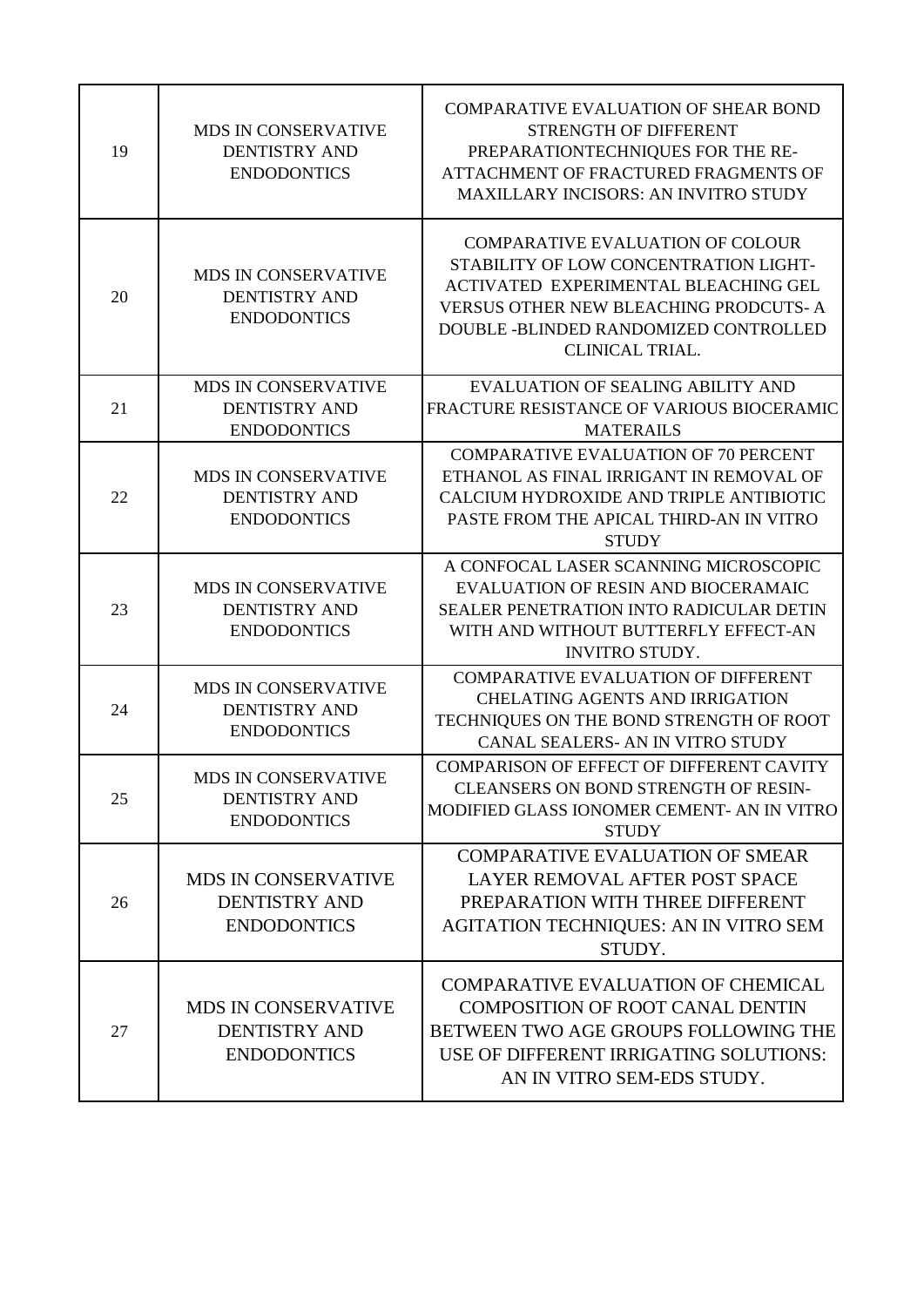| 28 | <b>MDS IN CONSERVATIVE</b><br><b>DENTISTRY AND</b><br><b>ENDODONTICS</b> | EVALUATION OF NANOLEAKAGE OF<br><b>BIOACTIVE COMPOSITE IN CLASS V</b><br>RESTORATION - AN IN VITRO STUDY.                                                                                              |
|----|--------------------------------------------------------------------------|--------------------------------------------------------------------------------------------------------------------------------------------------------------------------------------------------------|
| 29 | MDS IN CONSERVATIVE<br><b>DENTISTRY AND</b><br><b>ENDODONTICS</b>        | <b>EVALUATION OF CENTERING ABILITY OF</b><br>DIFFERENT HEAT TREATED ROTARY NI-TI<br>FILES: AN IN VITRO CBCT STUDY                                                                                      |
| 30 | <b>MDS IN CONSERVATIVE</b><br><b>DENTISTRY AND</b><br><b>ENDODONTICS</b> | <b>COMPARATIVE EVALUATION OF</b><br>ANTIMICROBIAL EFFICACY OF NEWER<br><b>INTRACANAL MEDICAMENTS ON</b><br>ENTEROCOCCUS FAECALIS: AN IN VITRO<br>STUDY.                                                |
| 31 | MDS IN CONSERVATIVE<br><b>DENTISTRY AND</b><br><b>ENDODONTICS</b>        | <b>COMPARATIVE EVALUATION OF THREE</b><br>DIFFERENT ROTARY INSTRUMENTATION SYSTEMS<br>FOR THEIR CENTERING ABILITY USING CONE -<br>BEAM COMPUTED TOMOGRAPHY. : AN INVITRO<br>STUDY.                     |
| 32 | <b>MDS IN CONSERVATIVE</b><br><b>DENTISTRY AND</b><br><b>ENDODONTICS</b> | EVALUATION OF PUSH OUT BOND STRENGTH OF<br>VARIOUS ROOT PERFORATION MATERIALS, WITH<br>EGG SHELL POWDER AS A MODIFIER -AN INVITRO<br>STUDY.                                                            |
| 33 | MDS IN CONSERVATIVE<br><b>DENTISTRY AND</b><br><b>ENDODONTICS</b>        | STEREOMICROSCOPIC EVALUATION OF<br><b>BIOLOGICAL DEBRIS ON CONTAMINATED</b><br>ENDODONTIC INSTRUMENTS AFTER SUBJECTING<br>TO VARIOUS CLEANING PROTOCOLS.                                               |
| 34 | <b>MDS IN CONSERVATIVE</b><br><b>DENTISTRY AND</b><br><b>ENDODONTICS</b> | <b>COMPARATIVE EVALUATION OF FLOURIDE</b><br>RELEASE AND RECHARGE CAPACITY OF ESTHETIC<br>RESTORATIVE MATERIALS IN DIFFERENT<br>STORAGE MEDIA.: AN INVITRO STUDY.                                      |
| 35 | <b>MDS IN CONSERVATIVE</b><br><b>DENTISTRY AND</b><br><b>ENDODONTICS</b> | EFFECT OF DISTILLED WATER AND ARTIFICAL<br>SALIVA ON SORPTION AND SOLUBILITY OF<br>VARIOUS LUTING CEMENTS: AN IN VITRO STUDY.                                                                          |
| 36 | MDS IN CONSERVATIVE<br><b>DENTISTRY AND</b><br><b>ENDODONTICS</b>        | EFFECT OF TWO DIFFERNENT INTERMEDIATE<br>IRRIGANTS ON THE PUSH OUT BOND STRENGTH<br>OF BIO-CERAMIC SEALER WITH AND WITHOUT A<br>ROOT CANAL BRUSH: INVITRO STUDY.                                       |
| 37 | <b>MDS IN CONSERVATIVE</b><br><b>DENTISTRY AND</b><br><b>ENDODONTICS</b> | EVALUATION OF REMAINING DENTIN THICKNESS<br>FOLLOWING USE OF THREE DIFFERENT ROTARY<br>NICKEL - TITANIUM RETREATMENT FILE SYSTEMS<br>A COMPARATIVE CONE BEAM COMPUTED<br>TOMOGRAPHY - AN INVITRO STUDY |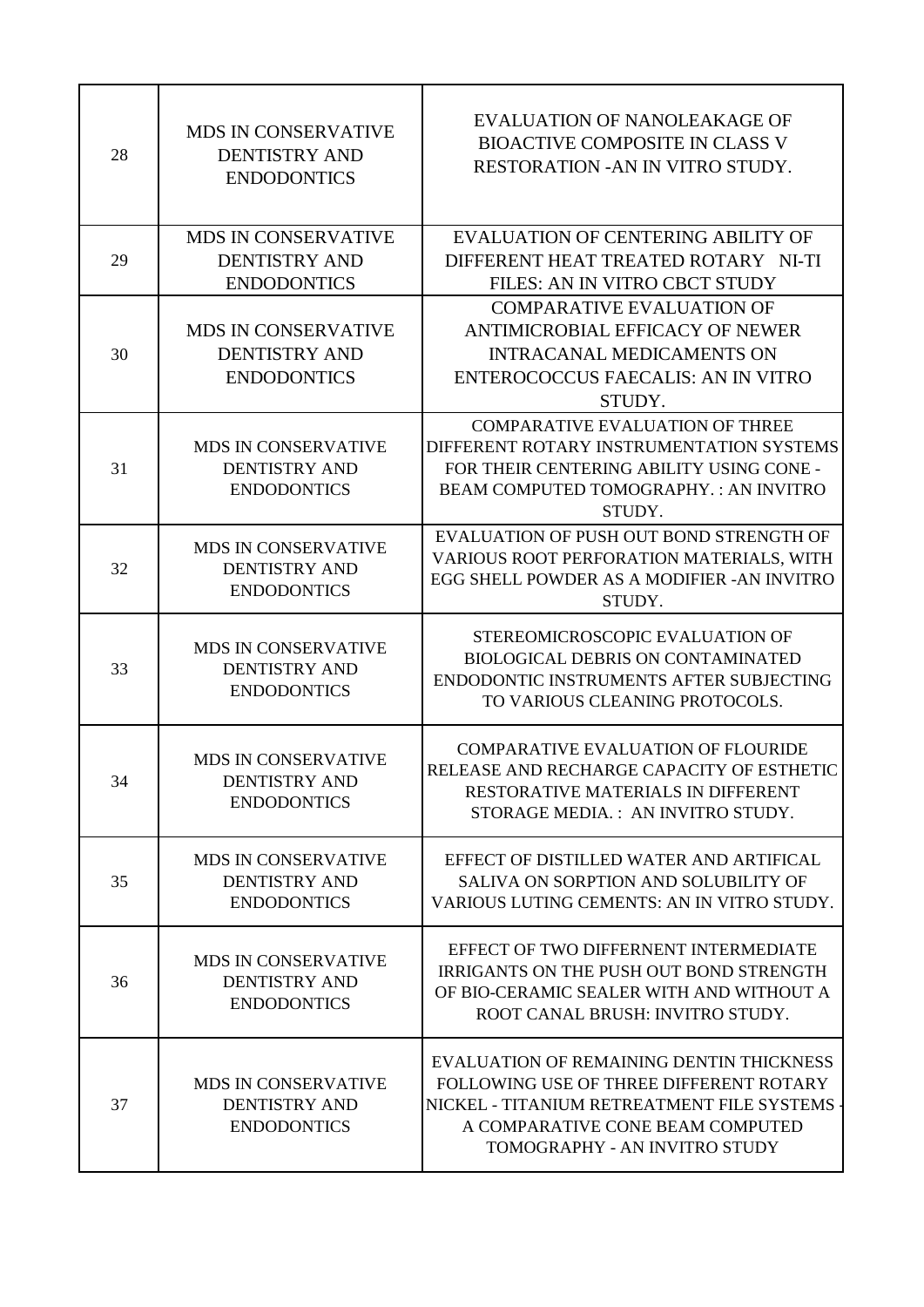| 38 | <b>MDS IN CONSERVATIVE</b><br><b>DENTISTRY AND</b><br><b>ENDODONTICS</b>           | <b>COMPARISION OF DIFFERENT INTRAORIFICE</b><br><b>BARRIERS ON FRACTURE RESISTANCE OF</b><br>ENDODONTICALLY TREATED TEETH - AN INVITRO<br><b>STUDY</b>            |
|----|------------------------------------------------------------------------------------|-------------------------------------------------------------------------------------------------------------------------------------------------------------------|
| 39 | MDS IN CONSERVATIVE<br><b>DENTISTRY AND</b><br><b>ENDODONTICS</b>                  | COMPARATIVE EVALUATION OF DISTRIBUTION OF<br>THREE DIFFERENT ROOT CANAL SEALERS BY<br>SINGLE CONE OBTURATION TECHNIQUE - A<br>STEREO MICROSCOPIC INVITRO STUDY    |
| 40 | MDS IN CONSERVATIVE<br><b>DENTISTRY AND</b><br><b>ENDODONTICS</b>                  | <b>EVALUATION OF DENTINAL TUBULE</b><br>PENETRATION OF BIOCERAMIC SEALERS WITH<br>DIFFERENT OBTURATION TECHNIQUES: AN<br><b>INVITRO STUDY.</b>                    |
| 41 | MDS IN CONSERVATIVE<br><b>DENTISTRY AND</b><br><b>ENDODONTICS</b>                  | A COMPARITIVE EVALUATION OF<br>BIOCOMPATIBILITY OF BIOCERAMIC ROOT CANAL<br><b>SEALERS</b>                                                                        |
| 42 | MDS IN CONSERVATIVE<br><b>DENTISTRY AND</b><br><b>ENDODONTICS</b>                  | <b>COMPARATIVE EVALUATION OF FRACTURE</b><br>RESISTANCE OF ENDODONTICALLY TREATED<br>OVAL CANALS WITH PREFABRICATED AND<br><b>CUSTOM POSTS - AN INVITRO STUDY</b> |
| 43 | MDS IN CONSERVATIVE<br><b>DENTISTRY AND</b><br><b>ENDODONTICS</b>                  | A COMPARATIVE EVALUATION OF SHEARBOND<br>STRENGTH OF DIFFERENT ADHESIVES TO<br>CALCIUM SILICATE CEMENTS - AN INVITRO STUDY                                        |
| 44 | MDS IN CONSERVATIVE<br><b>DENTISTRY AND</b><br><b>ENDODONTICS</b>                  | <b>COMPARATIVE ANALYSIS OF DENTAINAL</b><br>MICRORACKS FOLLOWING ROOT CANAL<br>PREPARATIONS BY NITI ROTARY INSTURMENTS                                            |
| 45 | MDS IN CONSERVATIVE<br><b>DENTISTRY AND</b><br><b>ENDODONTICS</b>                  | AN IN-VITRO COMPARATIVE EVALUATION OF<br><b>VARIOUS REMINERALISING AGENTS ON</b><br>DEMINERALISED ENAMEL- A MICROHARDNESS<br>AND QUANTITATIVE ANALYTICAL STUDY.   |
| 46 | MDS IN ORAL &<br><b>MAXILLOFACIAL</b><br>PATHOLOGY AND ORAL<br><b>MICROBIOLOGY</b> | "E-CADHERIN AND VEGF EXPRESSION IN ORAL<br>POTENTIALLY MALIGNANT DISORDERS AND<br>ORAL SQUAMOUS CELL CARCINOMA: AN<br>IMMUNOHISTOCHEMICAL STUDY".                 |
| 47 | MDS IN ORAL &<br><b>MAXILLOFACIAL</b><br>PATHOLOGY AND ORAL<br><b>MICROBIOLOGY</b> | "QUANTITATIVE ANALYSIS OF SERUM SIALIC<br>ACID AS A BIOCHEMICAL MARKER IN ORAL<br>POTENTIALLY MALIGNANT DISORDERS AND<br>ORAL SQUAMOUS CELL CARCINOMA".           |
| 48 | MDS IN ORAL &<br><b>MAXILLOFACIAL</b><br>PATHOLOGY AND ORAL<br><b>MICROBIOLOGY</b> | "COMPARATIVE EVALUTION OF ACCURACY OF<br>TOOTH CORONAL INDEX AND PULP TOOTH<br>RATIO FOR AGE ESTIMATION IN ADULTS - A<br>DIGITAL PANORAMIC STUDY".                |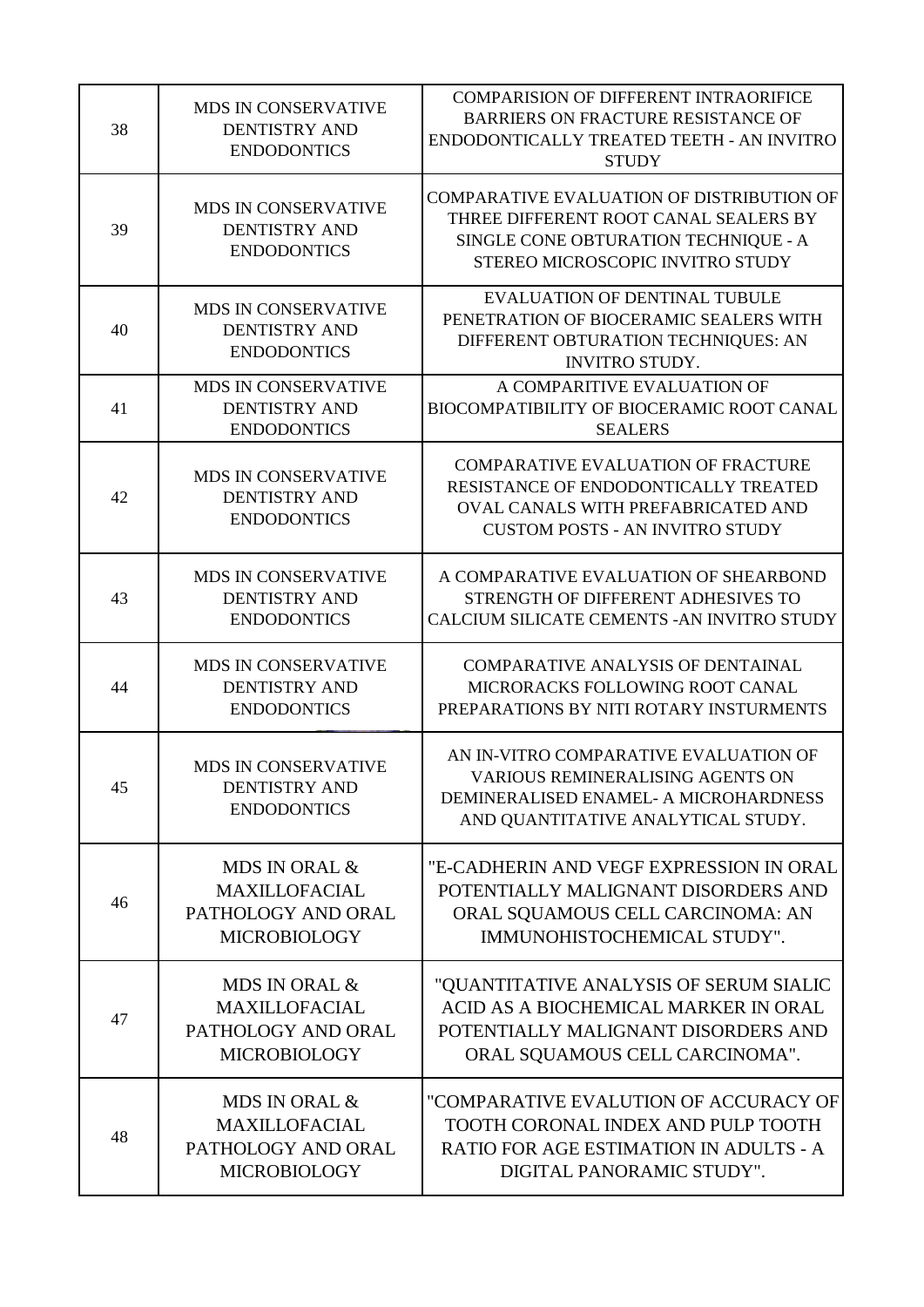| 49 | MDS IN ORAL &<br><b>MAXILLOFACIAL</b><br>PATHOLOGY AND ORAL<br><b>MICROBIOLOGY</b> | "IMMUNOHISTOCHEMICAL ANALYSIS OF<br>TISSUE WITH KI-67 AND P53 AROUND<br><b>IMPACTED THIRD MOLARS."</b>                                                                                                    |
|----|------------------------------------------------------------------------------------|-----------------------------------------------------------------------------------------------------------------------------------------------------------------------------------------------------------|
| 50 | MDS IN ORAL &<br>MAXILLOFACIAL PATHOLOGY<br>AND ORAL MICROBIOLOGY                  | EXPRESSION OF HUMAN TELOMERASE REVERSE<br>TRANSCRIPTASE (hTERT) IN ORAL SQUAMOUS<br>CELL CARCINOMA, ORAL EPITHELIAL DISPLASIA<br>AND EXOPHYTIC ORAL VERRUCOUS HYPERPLASIA-<br>AN IMMUNHISTOCHEMICAL STUDY |
| 51 | MDS IN ORAL &<br>MAXILLOFACIAL PATHOLOGY<br>AND ORAL MICROBIOLOGY                  | EVALUATION OF THE EFFECT OF MANDIBULAR<br>THIRD MOLAR IMPACTION ON FORENSIC AGE<br>ESTIMATION: AN ORTHOPANTOMOGRAPHIC<br>STUDY IN SOUTH INDIAN CHILDREN & SUB-<br><b>ADULTS</b>                           |
| 52 | MDS IN ORAL &<br>MAXILLOFACIAL PATHOLOGY<br>AND ORAL MICROBIOLOGY                  | ESTIMATION OF SALIVARY CORTISOL IN LICHEN<br>PLANUS BY LIQUID CHROMATOGRAPHY- TANDEM<br>MASS SPECTROMETRY METHOD                                                                                          |
| 53 | MDS IN ORAL &<br>MAXILLOFACIAL PATHOLOGY<br>AND ORAL MICROBIOLOGY                  | MANDIBULAR MEASUREMENTS AS AN INDICATOR<br>OF CHRONOLOGICAL AGE IN SOUTH INDIAN<br><b>CHILDREN AND ADOLESCENTS - A LATERAL</b><br><b>CEPHALOMETRIC STUDY</b>                                              |
| 54 | MDS IN ORAL &<br>MAXILLOFACIAL PATHOLOGY<br>AND ORAL MICROBIOLOGY                  | EVALUATION OF CERVICAL VERTEBRAL<br>MATURATION FOR FORENSIC AGE ESTIMATION IN<br>SOUTH INDIAN CHILDREN - A LATERAL<br><b>CEPHALOMETRIC STUDY</b>                                                          |
| 55 | MDS IN ORAL &<br>MAXILLOFACIAL PATHOLOGY<br>AND ORAL MICROBIOLOGY                  | DIFFERENTIAL EXPRESSION OF EPCAM(MOC-31) IN<br>ORAL EPITHELIAL DYSPLASIA, ORAL SQUAMOUS<br>CELL CARCINOMA AND SALIVARY GLAND<br>TUMOURS.                                                                  |
| 56 | MDS IN ORAL &<br>MAXILLOFACIAL PATHOLOGY<br>AND ORAL MICROBIOLOGY                  | SALIVARY DETECTION OF VIRAL DNA LOADS OF<br>HPV 16 AND 18 IN ORAL POTENTIALLY<br>MALIGNANT DISSORDERS AND ORAL SQUAMOUS<br><b>CELL CARCINOMA</b>                                                          |
| 57 | MDS IN ORAL &<br><b>MAXILLOFACIAL</b><br>PATHOLOGY AND ORAL<br><b>MICROBIOLOGY</b> | ANALYSIS OF NON-METRIC DENTAL CROWN<br><b>TRAITS IN THE POPULATION OF</b><br>MAHABUBNAGAR DISTRICT, TELANGANA.                                                                                            |
| 58 | MDS IN ORAL &<br>MAXILLOFACIAL PATHOLOGY<br>AND ORAL MICROBIOLOGY                  | A CORRELATION OF CYTOMORPHOMETRIC<br>CHANGES IN ORAL MUCOSAL CELLS, WITH eCO<br>LEVELS, IN TOBACCO USERS                                                                                                  |
| 59 | MDS IN ORAL &<br>MAXILLOFACIAL PATHOLOGY<br>AND ORAL MICROBIOLOGY                  | COMPARATIVE EVALUATION OF AQUAPORIN-3<br>EXPRESSION IN DENTIGEROUS CYST AND<br>RADICULAR CYST: AN IMMUNOHISTOCHEMICAL<br>STUDY.                                                                           |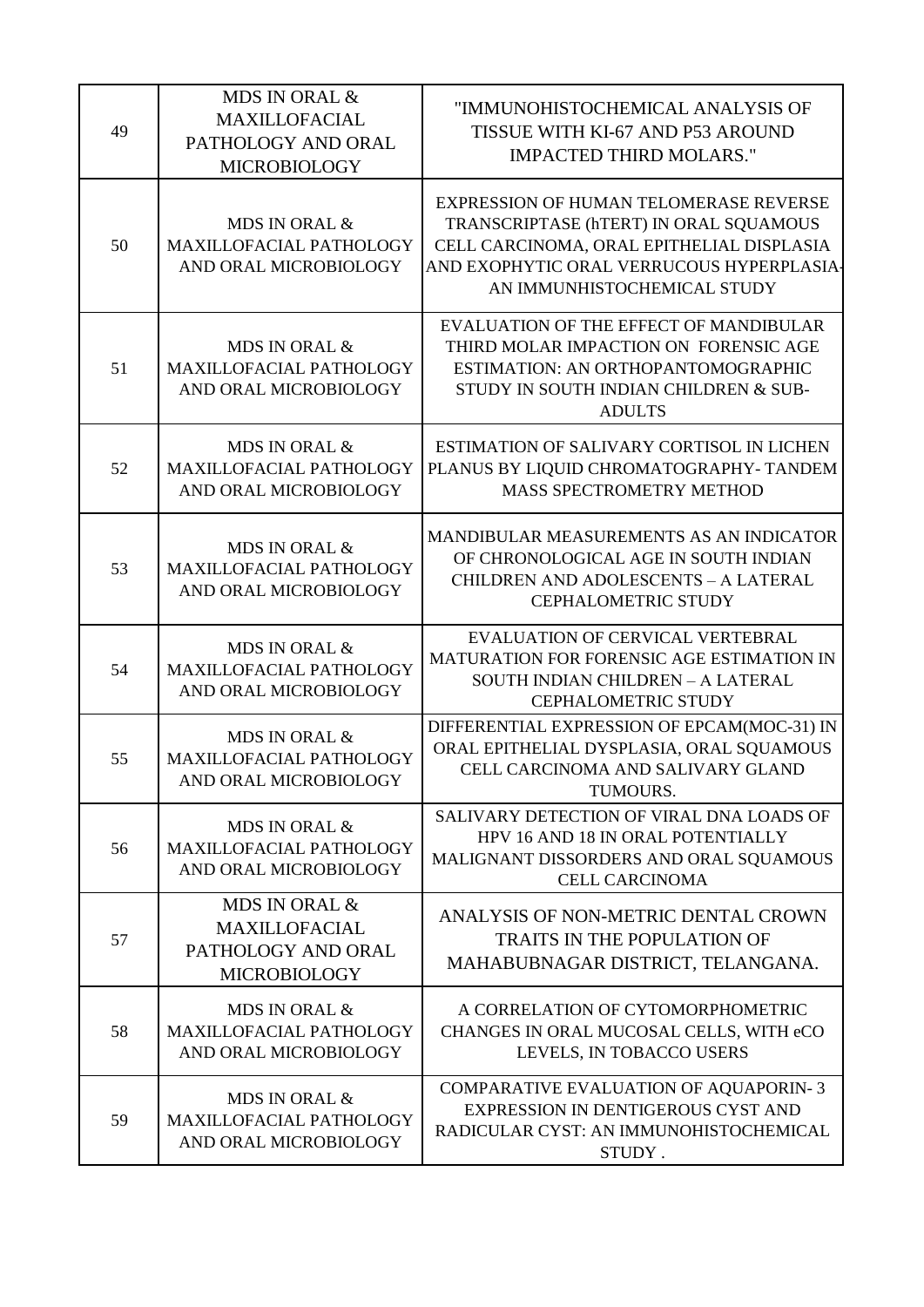| 60 | <b>MDS IN ORAL AND</b><br><b>MAXILLOFACIAL SURGERY</b> | "comparison of efficacy of cartridge versus multidose<br>lignocaine local anaesthetic vials"                                                                                                                                                     |
|----|--------------------------------------------------------|--------------------------------------------------------------------------------------------------------------------------------------------------------------------------------------------------------------------------------------------------|
| 61 | <b>MDS IN ORAL AND</b><br><b>MAXILLOFACIAL SURGERY</b> | "comparison of preemptive analgesic effect of<br>ibuprofen versus ketoRolac on post operative pain<br>following third molar surgery"                                                                                                             |
| 62 | <b>MDS IN ORAL AND</b><br><b>MAXILLOFACIAL SURGERY</b> | <b>IMMEDIATE IMPLANT PLACEMENT WITH AND</b><br>WITHOUT STICKY BONE IN FRESHLY<br><b>EXTRACTED SOCKET OF SINGLE ROOTED</b><br>TOOTH WITH PERIAPICAL PATHOSIS - A<br>CLINICO - COMPARATIVE STUDY.                                                  |
| 63 | <b>MDS IN ORAL AND</b><br><b>MAXILLOFACIAL SURGERY</b> | "IMMEDIATE IMPLANT PLACEMENT WITH AND<br>WITHOUT HYDROXYAPATITE AND PLATELET<br>RICH FIBRIN MEMBRANE IN FRESHLY<br>EXTRACTED TOOTH SOCKET WITH PERIAPICAL<br>PATHOSIS - CLINICO COMPARATIVE STUDY".                                              |
| 64 | <b>MDS IN ORAL AND</b><br><b>MAXILLOFACIAL SURGERY</b> | "COMPARISON OF BICORTICAL SCREW BASAL<br>IMPLANT WITH COMPRESSION BICORTICAL<br>SCREW BASAL IMPLANT IN HEALED SOCKETS -<br>A COMPARATIVE STUDY".                                                                                                 |
| 65 | <b>MDS IN ORAL AND</b><br>MAXILLOFACIAL SURGERY        | "STUDY OF EVALUATION OF MIXTURE OF<br>BETA TRICALCIUM PHOSPHATE AND<br>HYDROXYAPATITE WITH CHITOSAN IN<br><b>HEALING OF POST SURGICAL BONY DEFECT</b><br>AFTER SURGICAL REMOVAL OF IMPACTED<br>MANDIBULAR THIRD MOLAR - A PROSPECTIVE<br>STUDY." |
| 66 | <b>MDS IN ORAL AND</b><br><b>MAXILLOFACIAL SURGERY</b> | "EVALUATION OF THE POTENTIAL OF TYPE-1<br><b>COLLAGEN IN ALVEOLAR SOCKET</b><br>PRESERVATION FOLLOWING TOOTH<br><b>EXTRACTION - A PROSPECTIVE STUDY."</b>                                                                                        |
| 67 | <b>MDS IN ORAL AND</b><br><b>MAXILLOFACIAL SURGERY</b> | "ASSESSMENT OF TITANIUM ORBITAL<br>MINIPLATES IN THE MANAGEMENT OF<br><b>MANDIBULAR PARASYMPHYSIS FRACTURES -</b><br>A PROSPECTIVE STUDY."                                                                                                       |
| 68 | <b>MDS IN ORAL AND</b><br><b>MAXILLOFACIAL SURGERY</b> | "COMPARATIVE EVALUATION OF PHYSICS<br>FORCEPS AND CONVENTIONAL FORCEPS IN<br>THERAPEUTIC EXTRACTION OF PREMOLARS -<br>A PROSPECTIVE STUDY."                                                                                                      |
| 69 | <b>MDS IN ORAL AND</b><br><b>MAXILLOFACIAL SURGERY</b> | <b>EVALUATION OF EFFICACY OF BARBED</b><br>SUTURES IN IMPACTED MANDIBULAR THIRD<br>MOLAR FOLLOWING SURGERY-A PROSPECTIVE<br>STUDY.                                                                                                               |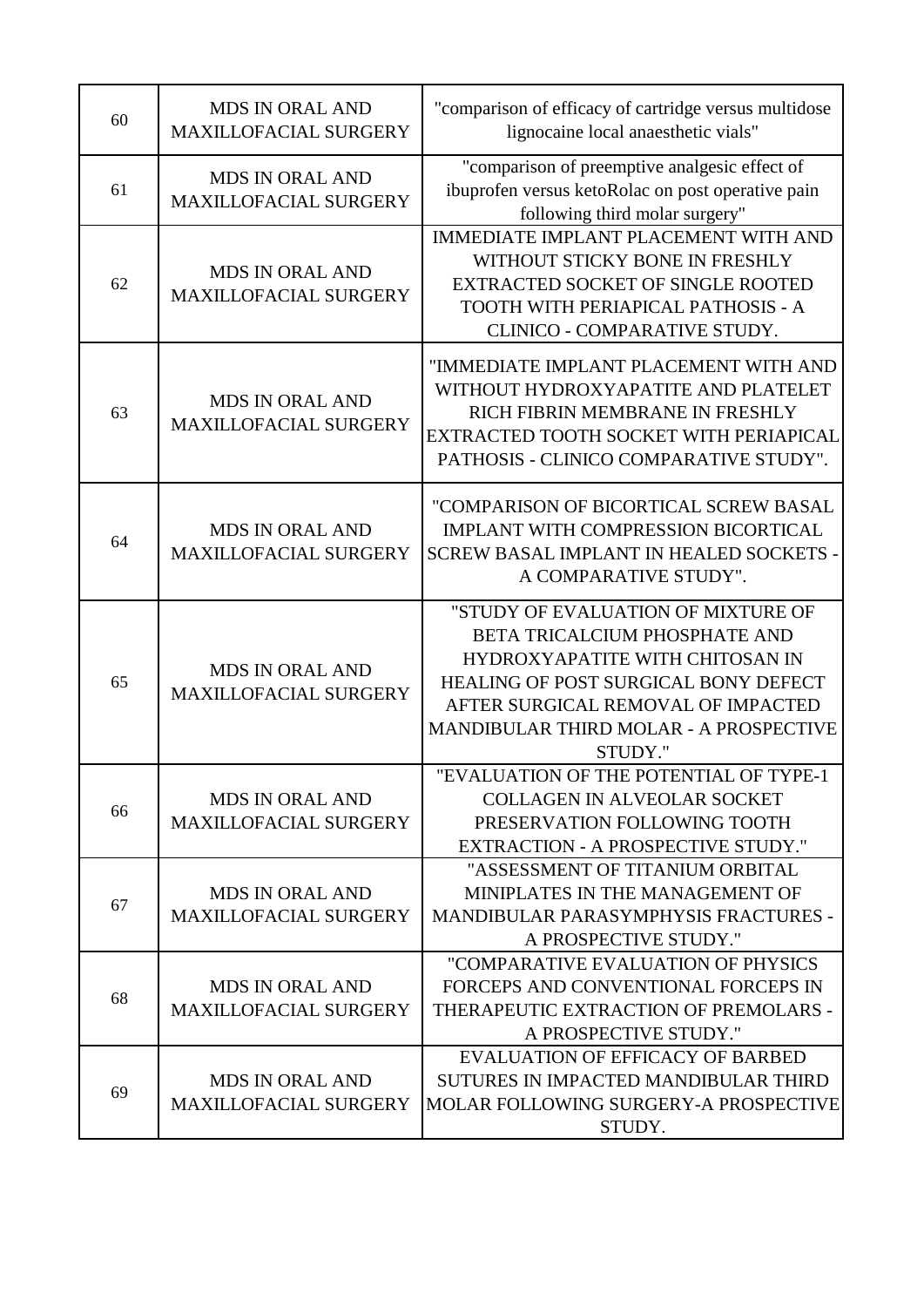| 70 | <b>MDS IN ORAL AND</b><br>MAXILLOFACIAL SURGERY        | "COMPARATIVE EVALUATION OF<br>CONVENTIONAL ARCH BAR FIXATION VERSUS<br>A NEW METHOD OF ARCH BAR FIXATION WITH<br>A SINGLE WIRE - A PROSPECTIVE STUDY"                                             |
|----|--------------------------------------------------------|---------------------------------------------------------------------------------------------------------------------------------------------------------------------------------------------------|
| 71 | <b>MDS IN ORAL AND</b><br><b>MAXILLOFACIAL SURGERY</b> | EVALUATION OF IMMEDIATELY LOADED SUB<br>CRESTALLY PLACED IMPLANTS IN IMMEDIATE<br>VS DELAYED EXTRACTION SITE IN ESTHETIC ZONE                                                                     |
| 72 | <b>MDS IN ORAL AND</b><br>MAXILLOFACIAL SURGERY        | <b>COMPREHENSIVE ANALYSIS OF CLINICAL</b><br>PARAMETERS TO ASSESS SURGICAL DIFFICULTY<br>IN REMOVAL OF IMPACTED THIRD MOLAR -A<br>THIRD MOLAR CLINICAL INDEX                                      |
| 73 | <b>MDS IN ORAL AND</b><br>MAXILLOFACIAL SURGERY        | Effect of L-Prf on Peri Implant Soft and Hard Tissues<br>following Immediate Implant Placement.                                                                                                   |
| 74 | <b>MDS IN ORAL AND</b><br>MAXILLOFACIAL SURGERY        | "Submental Approach for Transmylohyoid Endotracheal<br>Intubation In Maxillofacial Trauma "- A Prospective Clinical<br>Study.                                                                     |
| 75 | <b>MDS IN ORAL AND</b><br>MAXILLOFACIAL SURGERY        | A Clinical Study on the Effectiveness of Chlorhexidine And<br>Chlorhexidine With Metronidazole Gel in Reducing the<br>Incidence of Alveolar Osteitis following Mandibular third<br>Molar Surgery. |
| 76 | <b>MDS IN ORAL AND</b><br>MAXILLOFACIAL SURGERY        | EFFICACY OF ANTERIOR TECHNIQUE OF INFERIOR<br>ALVEOLAR NERVE BLOCK TO ANESTHETIZE<br>BUCCAL NERVE FOR REMOVAL OF MANDIBULAR<br>MOAR-A RANDOMIZED CONTROLLED TRIAL                                 |
| 77 | <b>MDS IN ORAL AND</b><br>MAXILLOFACIAL SURGERY        | EFFICACY OF DOUBLE Y-PLATE FIXATION IN<br>BILATERAL SAGITTAL SPLIT OSTEOTOMIES                                                                                                                    |
| 78 | <b>MDS IN ORAL AND</b><br><b>MAXILLOFACIAL SURGERY</b> | RADIOFREQUENCY CAUTERY VARSUS<br>CONVENTIONAL SCALPEL BLADE FOR INCISION IN<br>MANDIBULAR THIRD MOLAR SURGERY-A<br><b>COMPARATIVE CLINICAL STUDY</b>                                              |
| 79 | <b>MDS IN ORAL AND</b><br><b>MAXILLOFACIAL SURGERY</b> | EFFICACY OF THREE-PIECE TOOTH SECTIONING<br>TECHNICQUE VERSUS CONVENTIONAL<br>TECHNIQUE IN SURGICAL REMOVAL OF<br>HORIZONTALLY AND BUCCALLY IMPACTED<br><b>MANDIBULAR THIRD MOLARS</b>            |
| 80 | <b>MDS IN ORAL AND</b><br><b>MAXILLOFACIAL SURGERY</b> | EFFECTIVENESS OF COLLAGEN SPONGE AFTER<br>EXTRACTION OF IMPACTED MANDIVULAR THIRD<br><b>MOARS</b>                                                                                                 |
| 81 | <b>MDS IN ORAL AND</b><br><b>MAXILLOFACIAL SURGERY</b> | SURGICAL ALTERATION OF UPPER ALVEOLAR<br>RIDGE IN RELATION TO UPPER LIP TO IMPROVE<br>AESTHETIC OUTCOME OF "ALL ON FOUR"<br><b>IMPLANT-BASED PROSTHESIS</b>                                       |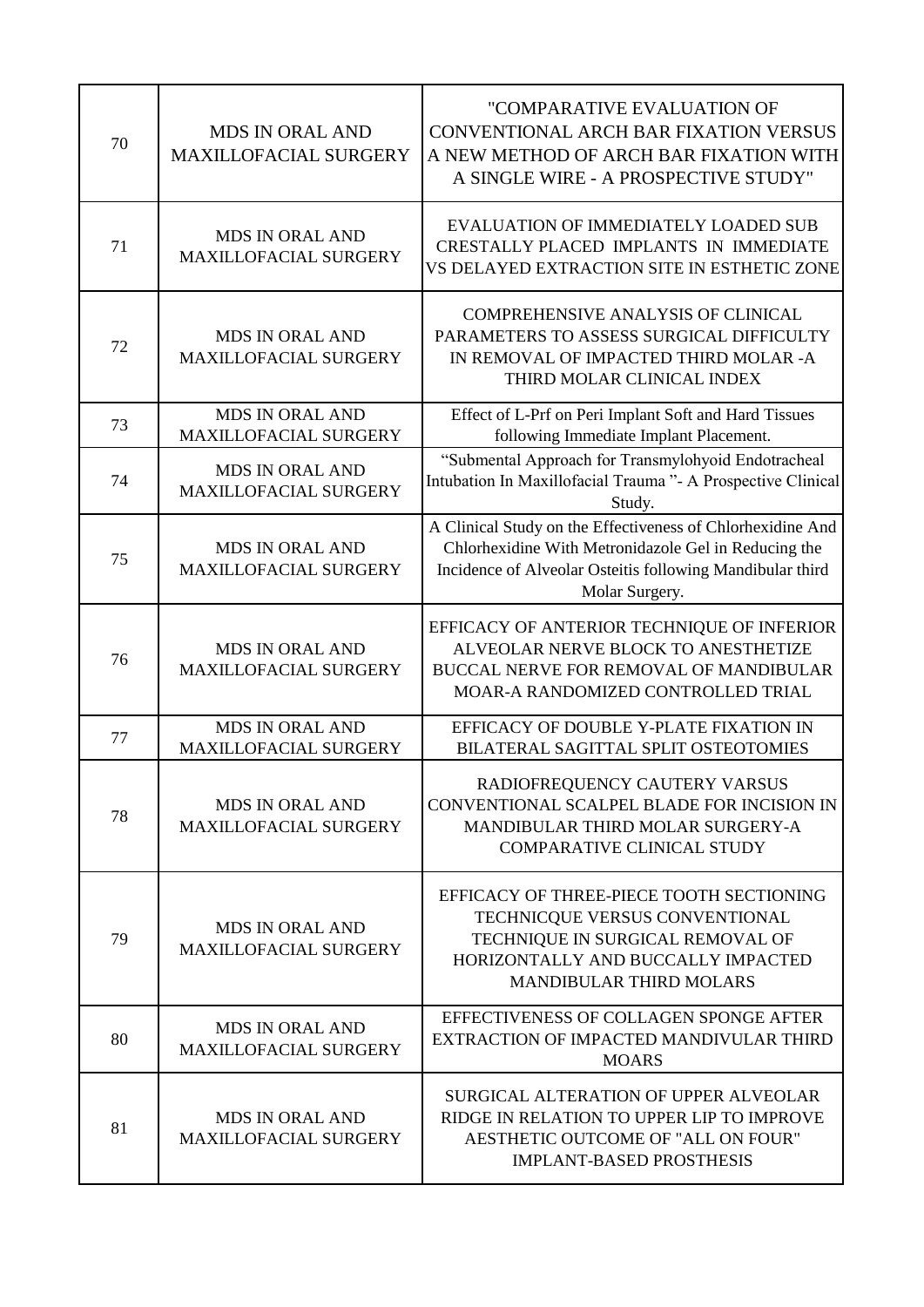| 82 | <b>MDS IN ORAL AND</b><br><b>MAXILLOFACIAL SURGERY</b> | <b>EVALUATION OF RETROMANDIBULAR</b><br>TRANMASSETERIC ANTERIOR PAROTID AND<br>RETROMANDIBULAR TRANSPAROTID APPROACH<br>IN THE MANAGEMENT OF MADIBULAR SUB-<br>CONDYLAR FRACTURE BY OPEN REDUCTION<br><b>INTERNAL FIXATION</b>    |
|----|--------------------------------------------------------|-----------------------------------------------------------------------------------------------------------------------------------------------------------------------------------------------------------------------------------|
| 83 | <b>MDS IN ORAL AND</b><br><b>MAXILLOFACIAL SURGERY</b> | COMPARATIVE EVALUATION OF THE ANESTHETIC<br>EFFICAY OF 1% CHLOROPROCAINE VISA VIS 2%<br>LIGNOCAINE AND ADRENALINE (1:80,000) IN THIRD<br><b>MOLAR SURGERY</b>                                                                     |
| 84 | <b>MDS IN ORAL AND</b><br><b>MAXILLOFACIAL SURGERY</b> | TO EVALUATE EFFICACY OF LEUKOCYTE AND<br>PLATELET-RICH FIBRIN ON SOFT TISSUE<br><b>HEALING AFTER SURGICAL EXTRACTION OF</b><br><b>IMPACTED MANDIBULAR THIRD MOLARS: A</b><br>RANDOMIZED CLINICAL STUDY.                           |
| 85 | <b>MDS IN ORAL AND</b><br><b>MAXILLOFACIAL SURGERY</b> | COMPARISON OF ANAESTHETIC EFFICACY<br>OF TRAMADOL VS LIGNOCAINE IN<br>MANDIBULAR THIRD MOLAR SURGERY: A<br>DOUBLE BLIND, SPLIT MOUTH STUDY.                                                                                       |
| 86 | <b>MDS IN ORAL AND</b><br><b>MAXILLOFACIAL SURGERY</b> | 'EFFICACY OF MICRONEEDLING AND<br>AUTOLOGOUS PLATELET RICH PLASMA ON<br>TREATMENT OF FACIAL SCARS-A<br><b>COMPARATIVE STUDY'</b>                                                                                                  |
| 87 | <b>MDS IN ORAL AND</b><br><b>MAXILLOFACIAL SURGERY</b> | ANALYSIS OF EFFECT OF MELATONIN ON<br>POSTOPERATIVE SENSORY NERVE RECOVERY<br>FOLLOWING OPEN REDUCTION AND INTERNAL<br><b>FIXATION OF MANDIBLE FRACTURES: A</b><br>RANDOMIZED CONTROL TRIAL.                                      |
| 88 | <b>MDS IN ORAL AND</b><br><b>MAXILLOFACIAL SURGERY</b> | <b>COMPARISON OF THE OUTCOMES OF</b><br>RETENTION VERSUS REMOVAL OF WISDOM<br><b>TOOTH ASSOCIATED WITH THE MANDIBULAR</b><br>ANGLE FRACTURES TREATED WITH OPEN<br>REDUCTION AND INTERNAL FIXATION: A<br>RANDOMIZED CONTROL STUDY. |
| 89 | <b>MDS IN ORAL AND</b><br><b>MAXILLOFACIAL SURGERY</b> | MANAGEMENT OF CONDYLAR FRACTURES USING<br>TWO STRAIGHT TITANIUM LOCKING PLATES.                                                                                                                                                   |
| 90 | <b>MDS IN ORAL AND</b><br><b>MAXILLOFACIAL SURGERY</b> | MIDFACIAL DEGLOVING APPROACH FOR THE<br><b>MANAGEMENT OF MIDFACIAL FRACTURES</b>                                                                                                                                                  |
| 91 | <b>MDS IN ORAL AND</b><br><b>MAXILLOFACIAL SURGERY</b> | <b>COMPARITIVE ANALYSIS BETWEEN ENDO-</b><br>OSSEOUS AND BASAL IMPLALNT PLACEMENT<br>WITH IMMEDIATE INTERIM LOADING.                                                                                                              |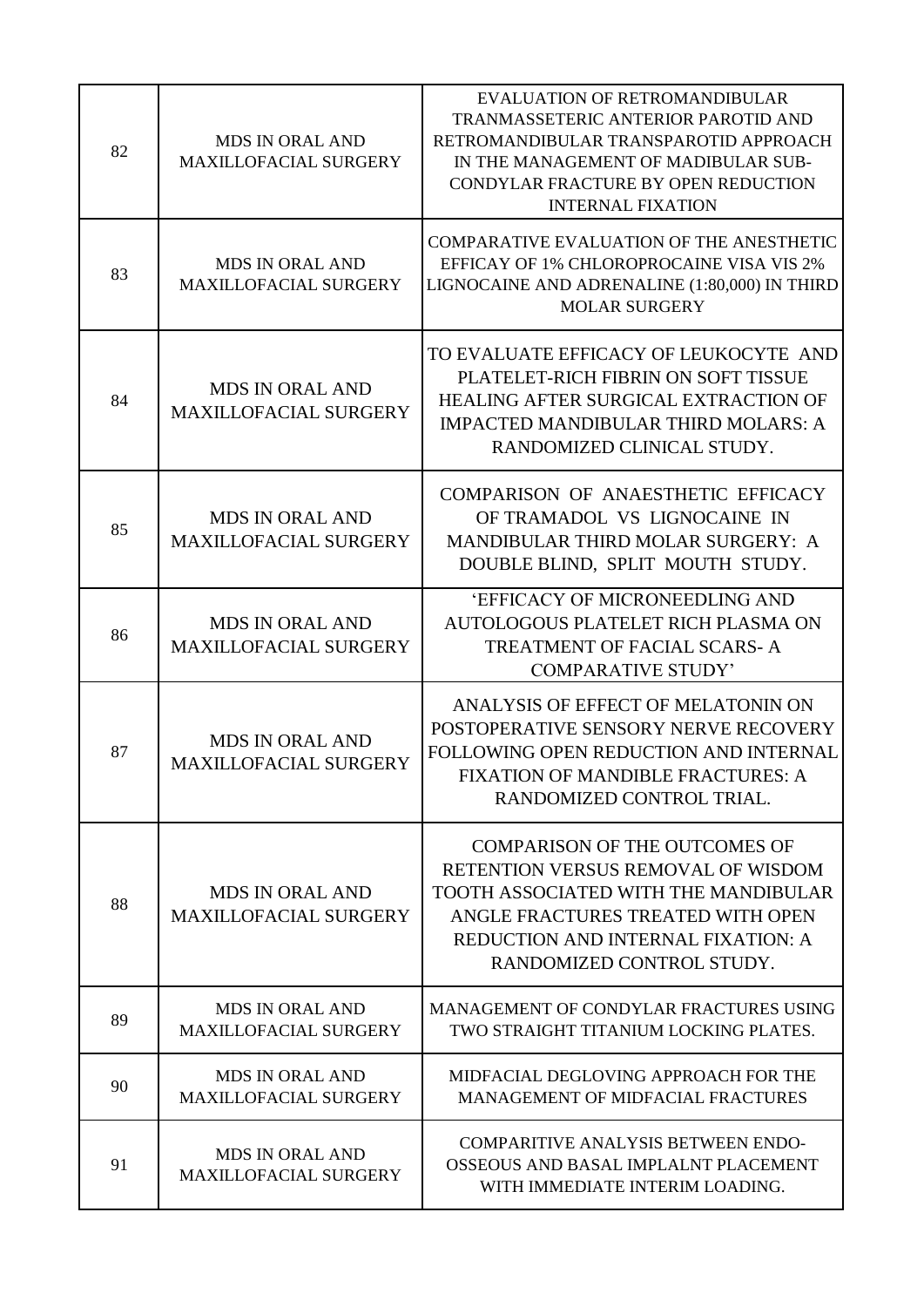| 92  | <b>MDS IN ORAL AND</b><br><b>MAXILLOFACIAL SURGERY</b> | MANAGEMENT OF PARASYSMPHYSIS FRACTURES<br>OF MANDIBLE USING MODIFIED TITANIUM TWIN<br><b>FORK PLATE.</b>                                                                                         |
|-----|--------------------------------------------------------|--------------------------------------------------------------------------------------------------------------------------------------------------------------------------------------------------|
| 93  | <b>MDS IN ORAL AND</b><br><b>MAXILLOFACIAL SURGERY</b> | TRADITIONAL TREATMENT MODALITY IN LARGE<br><b>CYSTS OF THE JAWS - A REVIEW ON</b><br>MARSUPIALIZATION.                                                                                           |
| 94  | <b>MDS IN ORAL AND</b><br><b>MAXILLOFACIAL SURGERY</b> | A COMPARATIVE STUDY FOR THE REPAIR OF EAR<br>LOBE CLEFT WITH 100% TCA VERSUS SUTURING<br>WITH 3-0 PROLENE SUTURE                                                                                 |
| 95  | <b>MDS IN ORAL AND</b><br><b>MAXILLOFACIAL SURGERY</b> | EVALUATION OF LUXATOR PERIOTOME WITH<br>CONVENTIONAL FORCEPS AS AN AID FOR<br>ATRAUMATIC EXTRACTION - A COMPARATIVE<br><b>STUDY</b>                                                              |
| 96  | <b>MDS IN ORAL AND</b><br><b>MAXILLOFACIAL SURGERY</b> | <b>COMPARATIVE EVALUATION OF PAIN PERCEPTION</b><br>DURING LOCAL ANESTHESIA ADMINISTRATION<br>USING NEEDLESS JET INJECTION AND A<br>CONVENTIONAL INJECTION TECHNIQUE: AN IN<br><b>VIVO STUDY</b> |
| 97  | <b>MDS IN ORAL AND</b><br><b>MAXILLOFACIAL SURGERY</b> | EVALUATION OF TRAPEZOIDAL SHAPED 3D<br>PLATES VERSUS MINI PLATE FIXATION IN<br>MANAGEMENT OF SUBCONDYLAR FRACTURE: A<br>RANDOMISED COMPARATIVE STUDY                                             |
| 98  | <b>MDS IN ORAL AND</b><br><b>MAXILLOFACIAL SURGERY</b> | EFFICACY OF TOPICAL OZONE ON PAIN, SWELLING<br>AND TRISMUS FOLLOWING IMPACTED THIRD<br>MOLAR SURGERY- A SPLIT MOUTH RANDOMIZED<br><b>CONTROLLED TRIAL</b>                                        |
| 99  | <b>MDS IN ORAL AND</b><br><b>MAXILLOFACIAL SURGERY</b> | TWIN FORK MINIPLATE vs SINGLE MINIPLATE FOR<br>THE FIXATION OF FRACTURES AT<br>PARASYMPHYSIS-BODY REGION OF MANDIBLE-A<br>COMPARATIVE STUDY.                                                     |
| 100 | <b>MDS IN ORAL AND</b><br><b>MAXILLOFACIAL SURGERY</b> | <b>MANAGEMENT OF MANDIBULAR FRACTURES</b><br>USING DOUBLE Y-SHAPED MINIPLATE - A<br>PROSPECTIVE STUDY                                                                                            |
| 101 | <b>MDS IN ORAL AND</b><br><b>MAXILLOFACIAL SURGERY</b> | <b>INTER MAXILLARY FIXATION SCREWS VERSUS</b><br>MODIFIED ARCH BAR FOR INTERMAXILLARY<br>FIXATION IN THE MANAGEMENT OF<br><b>MAXILLOFACIAL FRACTURES - A COMPARATIVE</b><br>STUDY.               |
| 102 | <b>MDS IN ORAL MEDICINE AND</b><br><b>RADIOLOGY</b>    | EVALUATING THE EFFICACY OF OZONIZED<br>WATER ALONE AND IN COMBINATION WITH<br>STEROID THERAPY IN ORAL LICHEN PLANUS -<br>A CLINICAL STUDY                                                        |
| 103 | <b>MDS IN ORAL MEDICINE AND</b><br><b>RADIOLOGY</b>    | EVALUATING THE THERAPEUTIC EFFICACY OF<br>PHONOPHORESIS, ULTRASOUND AND TOPICAL<br>ANALGESIC GEL ON SYMPTOMATIC TMD<br>PATIENTS - A CLINICAL STUDY                                               |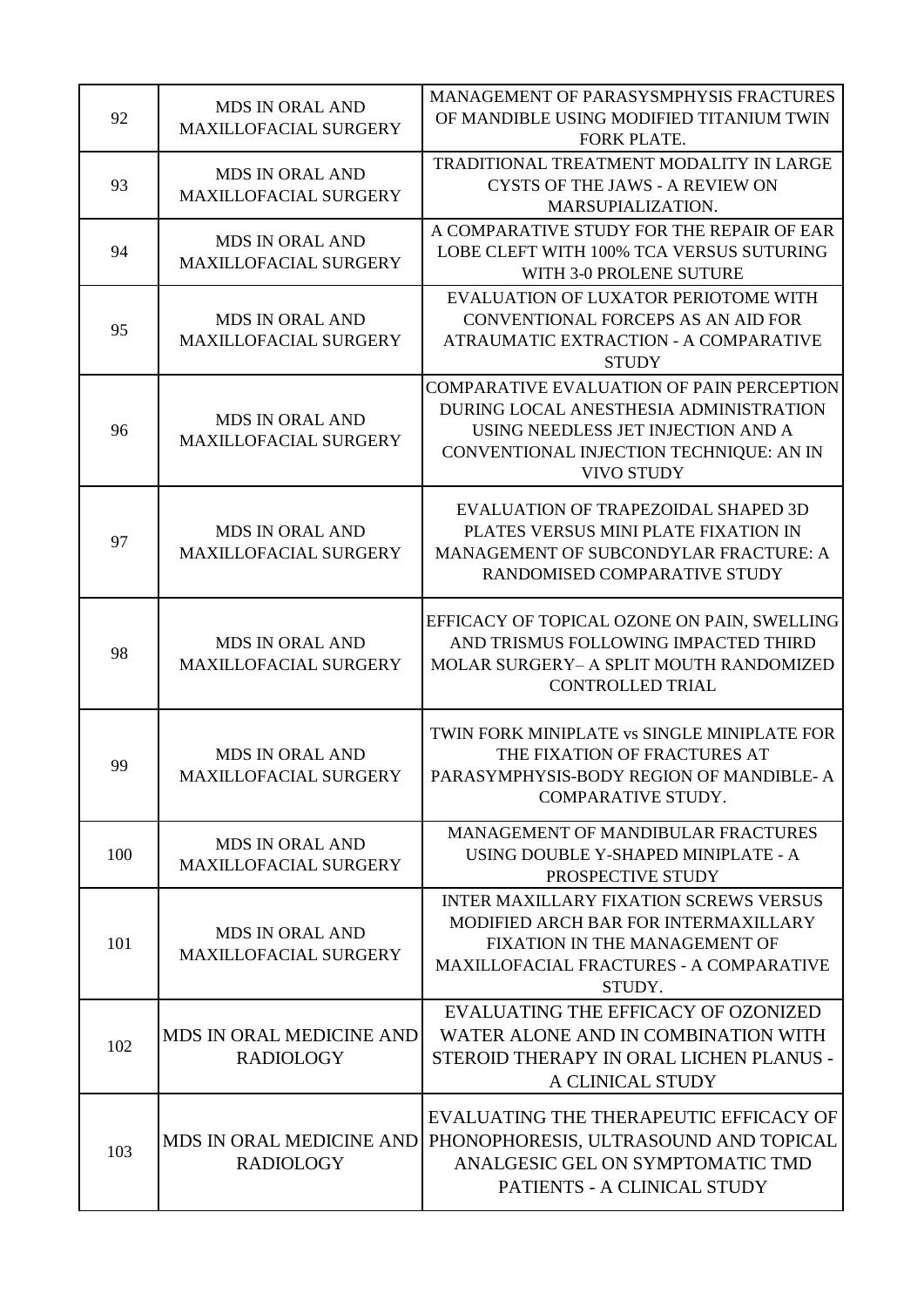| 104 | <b>MDS IN ORAL MEDICINE AND</b><br><b>RADIOLOGY</b> | <b>EVALUATING THE EFFICACY OF LASER</b><br>BIOSTIMULATION AND INTRALESIONAL<br>TRIAMCINOLONE ACETONIDE IN THE<br><b>MANAGEMENT OF OSMF: A CLINICAL STUDY</b>                                                   |
|-----|-----------------------------------------------------|----------------------------------------------------------------------------------------------------------------------------------------------------------------------------------------------------------------|
| 105 | <b>MDS IN ORAL MEDICINE AND</b><br><b>RADIOLOGY</b> | "ESTIMATION OF SERUM UREA, URIC ACID,<br>CREATININE AND BLOOD UREA NITROGEN IN<br>ORAL LEUKOPLAKIA, ORAL SUBMUCOUS<br>FIBROSIS AND ORAL SQUAMOUS CELL<br>CARCINOMA- A CROSS-SECTIONAL STUDY."                  |
| 106 | MDS IN ORAL MEDICINE AND<br><b>RADIOLOGY</b>        | <b>ESTIMATION OF ALPHA - AMYLASE IN</b><br>SMOKERS WITH AND WITHOUT POTENTIALLY<br>MALIGNANT DISORDERS, NON-SMOKERS AND<br>ORAL SQUAMOUS CELL CARCINOMA CASES.                                                 |
| 107 | MDS IN ORAL MEDICINE AND<br><b>RADIOLOGY</b>        | EVALUATIONOF INFLUENCE OF ACQUISITION<br>PARAMETERS, METAL ARTIFACT REDUCTION<br>MODE ON CONTRAST TO NOISE RATIO OF<br>RESTORATIVE MATERIALS IN CONE BEAM<br>COMPUTED TOMOGRAPHY IMAGES: AN IN VITRO<br>STUDY. |
| 108 | MDS IN ORAL MEDICINE AND<br><b>RADIOLOGY</b>        | EVALUATING THE POSSIBILITY OF BYPASSING<br>THE INFERIOR ALVEOLAR NERVE WHILE PLACING<br><b>DENTAL IMPLANTS - A CBCT STUDY</b>                                                                                  |
| 109 | MDS IN ORAL MEDICINE AND<br><b>RADIOLOGY</b>        | VALIDATION OF GENDER IDENTIFICATION FROM<br>FRONTAL SINUSES USING YOSHINO'S<br><b>CLASSIFICATION- A MORPHOMETRIC</b><br>RADIOGRAPHIC STUDY                                                                     |
| 110 | MDS IN ORAL MEDICINE AND<br><b>RADIOLOGY</b>        | ASSESMENT OF SERUM VITAMIN D LEVELSIN<br>ORAL LICHEN PLANUS-A CROSS SECTIONAL<br><b>STUDY</b>                                                                                                                  |
| 111 | <b>MDS IN ORAL MEDICINE AND</b><br><b>RADIOLOGY</b> | A COMPARATIVE EVALUATION OF SALIVARY<br>FLOW RATE, TASTE ALTERATIONS IN PRE AND<br>POST MENOPAUSAL WOMEN AND ITS<br><b>CORRELATION WITH ZINC STATUS</b>                                                        |
| 112 | <b>MDS IN ORAL MEDICINE AND</b><br><b>RADIOLOGY</b> | ASSESSMENT AND EVALUATION OF TMJ SOUNDS<br>WITH JOINT VIBRATION ANALYSIS AND T-SCAN IN<br>PATIENTS WITH TMDS                                                                                                   |
| 113 | MDS IN ORAL MEDICINE AND<br><b>RADIOLOGY</b>        | EVALAUTION OF SERUM LIPID PROFILE AND C-<br>REACTIVE PROTEIN LEVELS AND ITS<br><b>CORRELATION IN INDIVIDULAS WITH ORAL</b><br>HABITS, ORAL PREMALIGNANCY AND<br><b>MAILGANCY</b>                               |
| 114 | MDS IN ORAL MEDICINE AND<br><b>RADIOLOGY</b>        | ANALYSIS OF SOFT PALATE AND PHARYNGEAL<br>AIRWAY SPACES IN OSMF: A DIGITAL<br><b>CEPHALOMETRIC STUDY</b>                                                                                                       |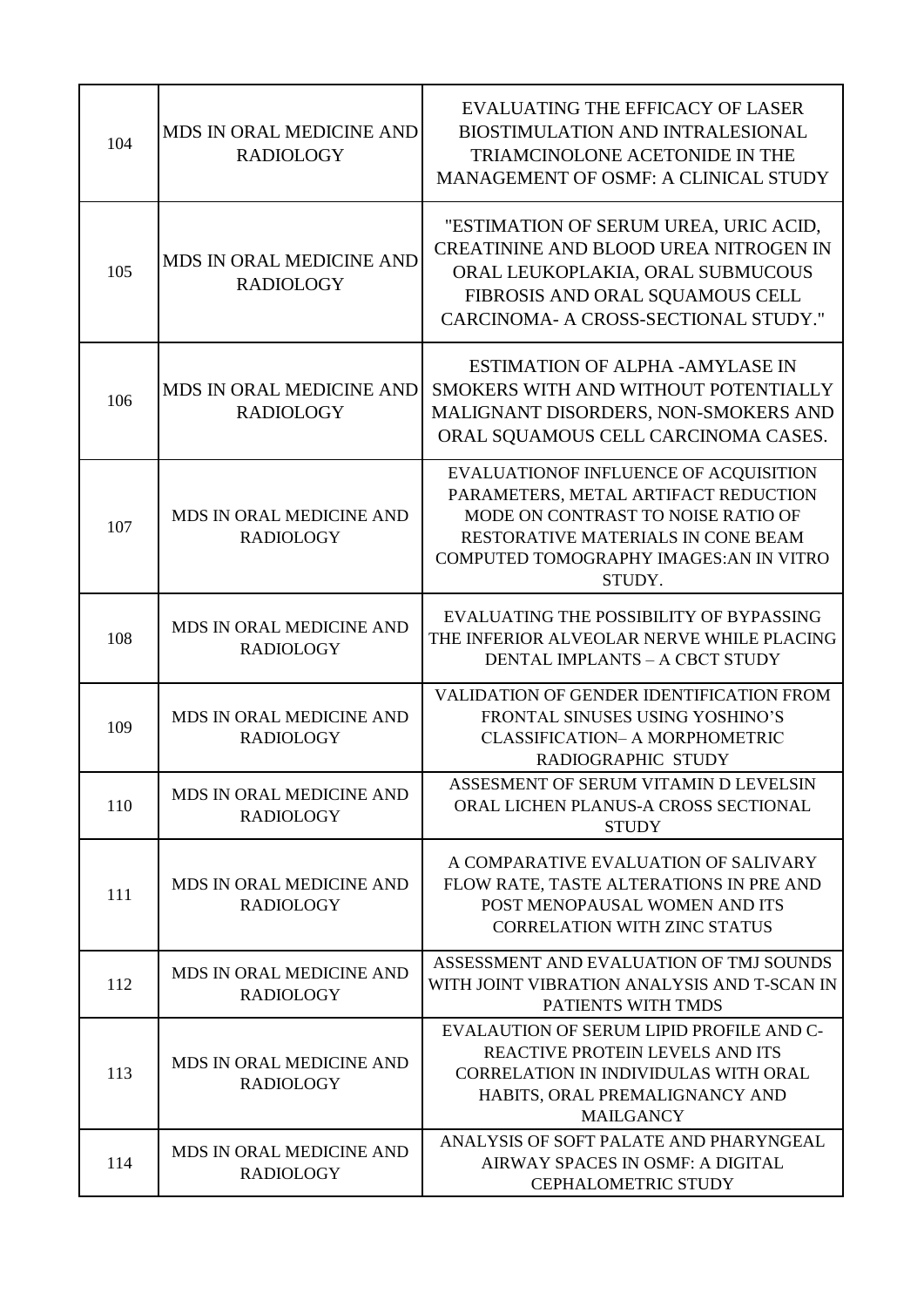| 115 | MDS IN ORAL MEDICINE AND<br><b>RADIOLOGY</b>                               | <b>COMPARATIVE EVALUATION OF SERUM</b><br>IMMUNOGLOBULIN'S (IgG, IgM, IgA) IN ORAL<br>CANCERS AND POTENTIALLY MALIGNANT<br>DISORDERS – A CASE CONTROL STUDY.                                                                    |
|-----|----------------------------------------------------------------------------|---------------------------------------------------------------------------------------------------------------------------------------------------------------------------------------------------------------------------------|
| 116 | <b>MDS IN ORAL MEDICINE AND</b><br><b>RADIOLOGY</b>                        | RADIO MORPHOMETRIC ANALYSIS FOR<br><b>EVALUATING THE PROBABILITY OF</b><br>BYPASSING INFERIOR ALVEOLAR NERVE IN<br>THE MANDIBLE WITH COMPROMISED<br>RESIDUAL BONE WHILE PLACING DENTAL<br><b>IMPLANTS USING CBCT</b>            |
| 117 | MDS IN ORAL MEDICINE AND<br><b>RADIOLOGY</b>                               | MENTAL INDEX AS AN INDICATOR OF<br>OSTEOPOROSIS - A DIGITAL PANORAMIC STUDY.                                                                                                                                                    |
| 118 | <b>MDS IN ORAL MEDICINE AND</b><br><b>RADIOLOGY</b>                        | TO EVALUATE AND COMPARE THE EFFICACY OF<br>HOMEOPATHIC MOTHER TINCTURE TERMINALIA<br>ARJUNA AND AN AYURVEDIC COMBINATION OF<br>TRIPHALA, TURMERIC AND HONEY IN PATIENTS<br>HAVING RECURRENT APHTHOUS STOMATITIS.                |
| 119 | MDS IN ORAL MEDICINE AND<br><b>RADIOLOGY</b>                               | ESTIMATION AND COMPARISON OF HEMOGLOBIN,<br>ERYTHROCYTE SEDIMENTATION RATE, OXYGEN<br>SATURATION AMONG SMOKERS ALCOHOLICS,<br>TOBACCO CHEWERS AND HEALTHY INDIVIDUALS<br>AND THEIR ASSOCIATION WITH ABO BLOOD<br><b>GROUPS.</b> |
| 120 | <b>MDS IN ORAL MEDICINE AND</b><br><b>RADIOLOGY</b>                        | ESTIMATION AND COMPARISON OF LIPID PROFILE<br>AND TOTAL SERUM PROTEIN IN PATIENTS WITH<br>ORAL LEUKOPLAKIA, ORAL SUBMUCOUS<br>FIBROSIS, ORAL LICHEN PLANUS, ORAL CANCER<br>WITH THAT OF HEALTHY SUBJECTS.                       |
| 121 | <b>MDS IN ORAL MEDICINE AND</b><br><b>RADIOLOGY</b>                        | MAXILLARY SINUS AS A DIAGNOSTIC TOOL FOR<br>DETERMINATION OF AGE AND GENDER USING<br>CONE BEAM COMPUTED TOMOGRAPHY (CBCT)                                                                                                       |
| 122 | MDS IN ORAL MEDICINE AND<br><b>RADIOLOGY</b>                               | MORPHOMETRIC AND MORPHOLOGICAL<br>EVALUATION OF FORAMEN MAGNUM FOR<br>SEXUAL DIMORPHISM - A CBCT STUDY                                                                                                                          |
| 123 | <b>MDS IN ORTHODONTICS AND</b><br><b>DENTOFACIAL</b><br><b>ORTHOPEDICS</b> | "Evaluation of Orthodontic Tooth movement<br>predicability with customised fixed orthodontic<br>appliances - A prospective Cohort study"                                                                                        |
| 124 | <b>MDS IN ORTHODONTICS AND</b><br><b>DENTOFACIAL</b><br><b>ORTHOPEDICS</b> | "EVALUATION OF MECHANICAL AND ANTI-<br><b>BACTERIAL PROPERTIES OF GLASS IONOMER</b><br>CEMENT AFTER ADDITION OF CHLORHEXIDINE<br>FOR BAND PLACEMENT".                                                                           |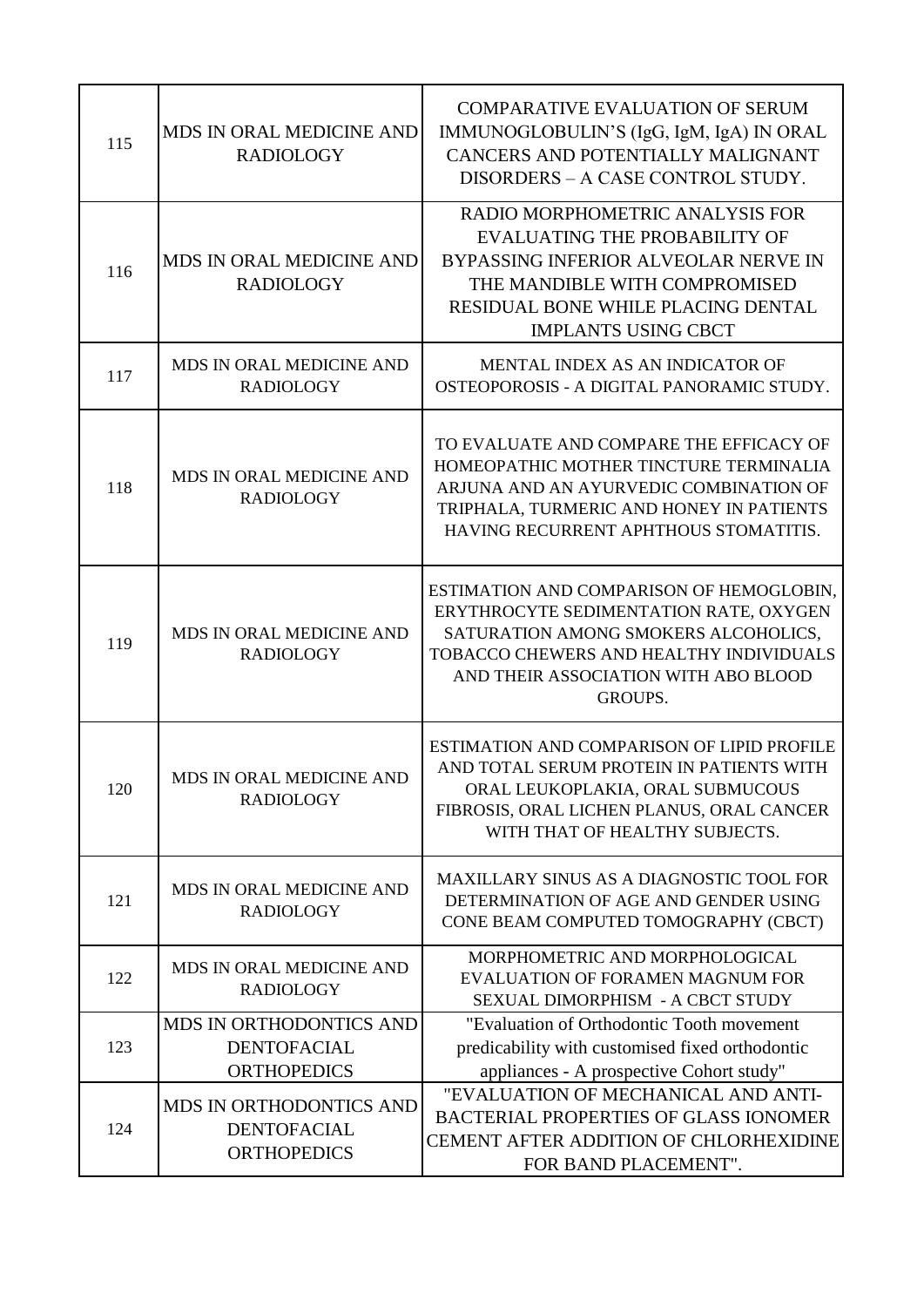| 125 | MDS IN ORTHODONTICS AND<br><b>DENTOFACIAL</b><br><b>ORTHOPEDICS</b>        | "A METHOD TO REPOSITION THE<br>ORTHODONTIC BRACKETS WITHOUT<br>DEBONDING BY USING AN ULTRASONIC<br>DEVICE: AN INVITRO STUDY".                                                                                                      |
|-----|----------------------------------------------------------------------------|------------------------------------------------------------------------------------------------------------------------------------------------------------------------------------------------------------------------------------|
| 126 | <b>MDS IN ORTHODONTICS AND</b><br><b>DENTOFACIAL</b><br><b>ORTHOPEDICS</b> | "EVALUATING THE ACCELERATON OF<br>ORTHODONTIC TOOTH MOVEMENT BY<br>PLATELET - RICH PLASMA - A CLINICAL<br>STUDY".                                                                                                                  |
| 127 | <b>DENTOFACIAL</b><br><b>ORTHOPEDICS</b>                                   | MDS IN ORTHODONTICS AND EVALUATING THE RELIABILITY OF ARCHFORM<br><b>GUIDED APPROACH TO VISUALIZING DENTAL</b><br>VTO USING'ARCHVTO' SMARTPHONE APP".                                                                              |
| 128 | <b>MDS IN ORTHODONTICS AND</b><br><b>DENTOFACIAL</b><br><b>ORTHOPEDICS</b> | 'EVALUATION OF TRANSFORCE <sup>2</sup> APPLIANCE - A<br><b>CLINICAL STUDY".</b>                                                                                                                                                    |
| 129 | MDS IN ORTHODONTICS AND<br><b>DENTOFACIAL</b><br><b>ORTHOPEDICS</b>        | <b>CRANIOFACIAL CHARACTERISTICS OF</b><br>SUBJECTS WITH VARYING GRADES OF<br><b>ADENOID HYPERTROPHY</b>                                                                                                                            |
| 130 | MDS IN ORTHODONTICS AND<br>DENTOFACIAL ORTHOPEDICS                         | A COMPARATIVE STUDY ON SHEAR BOND<br>STRENGTHS OF ADHESIVE PRE COATED AND<br>CONVENTIONAL BRACKETS BONDED WITH THREE<br>DIFFERENT ADHESIVES AND THEIR RESIDUAL<br>FLASH: AN IN-VITRO STUDY.                                        |
| 131 | MDS IN ORTHODONTICS AND<br>DENTOFACIAL ORTHOPEDICS                         | <b>COMPARISON OF THE MOST ESTHETIC POSITION</b><br>OF INCISORS RELATIVE TO THICKNESS AND<br><b>CURVATURE OF LIPS DURING REST WITH IDEAL</b><br>INCLINATION OF INCISORS ASSESSED IN SMILING<br><b>PROFILE</b>                       |
| 132 | MDS IN ORTHODONTICS AND<br>DENTOFACIAL ORTHOPEDICS                         | <b>COMPARISON OF BOND FAILURE RATE AND</b><br>GINGIVAL CONDITION WITH BONDED AND<br><b>BANDED PALATAL SHEATHS IN FIXED</b><br>ORTHODONTIC PATIENTS - A RANDOMIZED SPLIT<br><b>MOUTH STUDY</b>                                      |
| 133 | MDS IN ORTHODONTICS AND<br>DENTOFACIAL ORTHOPEDICS                         | Comparative Evaluation of the effects of Chlorhexidine,<br>Fluoride And Probiotic Mouthwash on the levels of Oral<br>Microflora in Patients undergoing Fixed Orthodontic<br>Treatment Using Genome Sequencing: An In - Vivo Study. |
| 134 | MDS IN ORTHODONTICS AND<br>DENTOFACIAL ORTHOPEDICS                         | Comparison of Artificial Intelligence Based Cephalometric<br>Tracing with other Contemporary tracing methods $-A$<br>Comparative Study.                                                                                            |
| 135 | MDS IN ORTHODONTICS AND<br>DENTOFACIAL ORTHOPEDICS                         | COMPARATIVE EVALUATION OF DYNAMIC AND<br>CHEMICAL PROPERTIES AMONG ORTHODONTIC<br>CLEAR ALIGNERS - AN IN-VITRO STUDY                                                                                                               |
| 136 | MDS IN ORTHODONTICS AND<br>DENTOFACIAL ORTHOPEDICS                         | ACCURACY AND RELIABILITY OF 3D<br>STEREOPHOTOGRAMMETRY IN CLASS 1, CLASS 2,<br>CLASS 3 MALOCCLUSIONS: QUANTIFICATION OF<br>FACIAL MORPHOLOGY USING A NOVEL<br><b>TECHNIQUE</b>                                                     |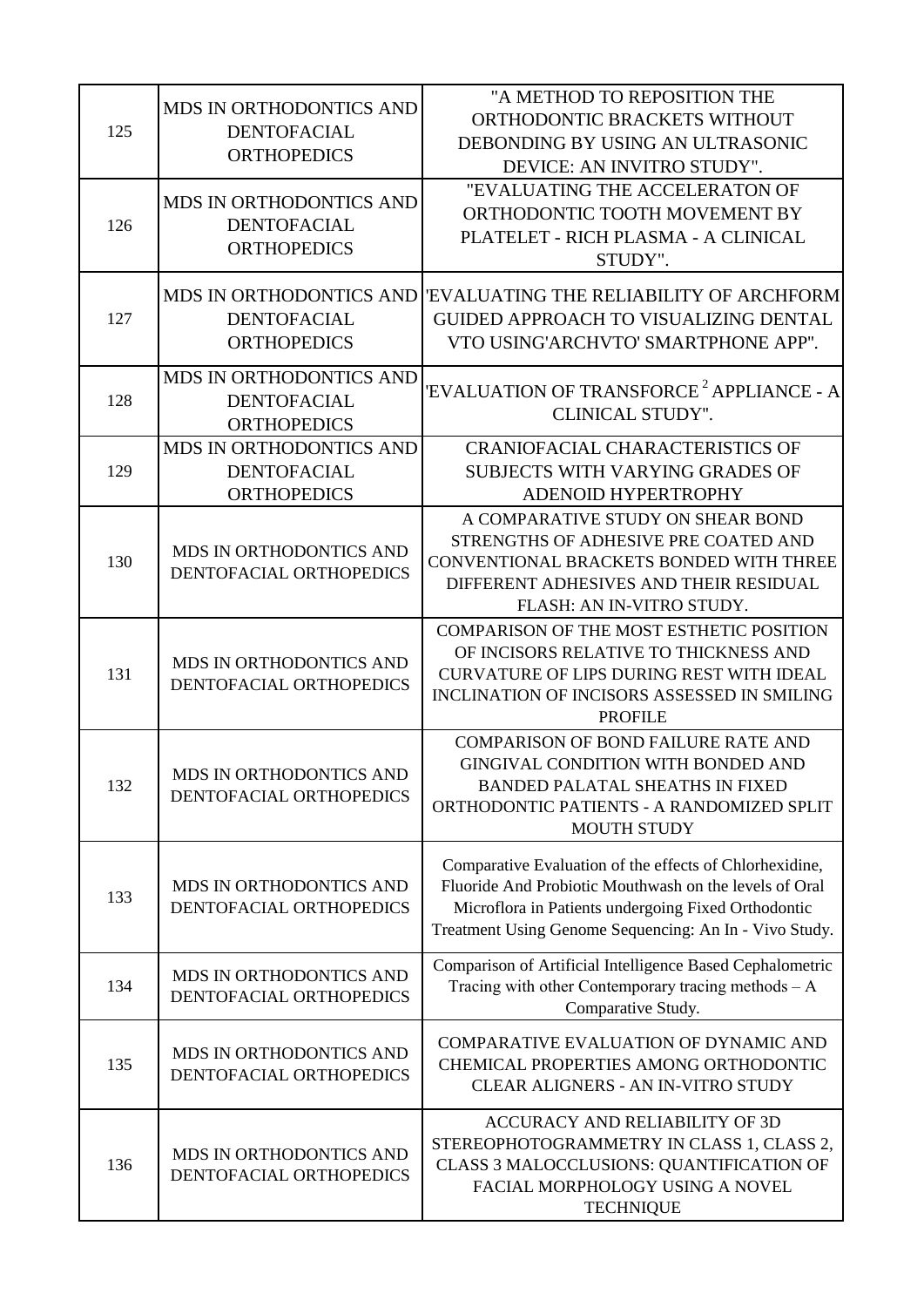| 137 | <b>MDS IN ORTHODONTICS AND</b><br>DENTOFACIAL ORTHOPEDICS                  | EVALUATION OF ANTIBACTERIAL PROPERTIES OF<br>STAINLESS STEEL BRACKETS COATED WITH<br>DIFFERENT CONCENTRATIONS OF GRAPHENE<br>OXIDE AND ITS COMBINATION WITH OTHER<br><b>METAL OXIDES - AN IN-VITRO STUDY</b> |
|-----|----------------------------------------------------------------------------|--------------------------------------------------------------------------------------------------------------------------------------------------------------------------------------------------------------|
| 138 | MDS IN ORTHODONTICS AND<br>DENTOFACIAL ORTHOPEDICS                         | EFFECT OF LEUKOCYTE-PLATELET-RICH PLASMA<br>AND PLATELET-RICH PLASMA ON THE RATE OF<br>ORTHODONTIC TOOTH MOVEMENT: AN IN-VIVO<br><b>COMPARATIVE STUDY.</b>                                                   |
| 139 | MDS IN ORTHODONTICS AND<br>DENTOFACIAL ORTHOPEDICS                         | A CORRELATIVE STUDY TO ASSESS RELATIONSHIP<br>AMONG AMELOGLYPHICS, CHEILOSCOPY,<br>RUGOSCOPY IN SKELETAL AND DENTAL<br><b>MALOCCLUSIONS</b>                                                                  |
| 140 | MDS IN ORTHODONTICS AND<br>DENTOFACIAL ORTHOPEDICS                         | EVALUATION OF CORTICAL BONE THICKNESS OF<br><b>INFRA-ZYGOMATIC CREST IN VIKARABAD</b><br>POPULATION- A CBCT STUDY.                                                                                           |
| 141 | MDS IN ORTHODONTICS AND<br>DENTOFACIAL ORTHOPEDICS                         | EVALUATION OF PERI-ORAL SOFT TISSUES IN<br><b>SKELETALCLASS II DIVISION I AND III: A LATERAL</b><br><b>CEPHALOMETRIC STUDY</b>                                                                               |
| 142 | MDS IN ORTHODONTICS AND<br>DENTOFACIAL ORTHOPEDICS                         | EVALUATION OF MANDIBULAR ANTERIOR BONE<br>SUPPORT IN DIFFERENT MALOCCLUSIONS."- A<br><b>CBCT STUDY</b>                                                                                                       |
| 143 | MDS IN ORTHODONTICS AND<br>DENTOFACIAL ORTHOPEDICS                         | EVALUATION OF IDEAL POSITION OF THE<br>MAXILLARY INCISOR RELATIVE TO UPPER LIP<br>THICKNESS IN SUBJECTS WITH CLASS I, CLASS II<br>DIV 1, CLASS II DIV 2 AND CLASS III<br>MALOCCLUSION.                       |
| 144 | MDS IN ORTHODONTICS AND<br>DENTOFACIAL ORTHOPEDICS                         | ANTERIOR TEETH SHAPE PREFERRENCE IN SMILE<br>ESTHETICS AMONG ORTHODONTICS, GENERAL<br>DENTISTS AND LAY PERSONS IN VIKARABAD<br><b>POPULATION</b>                                                             |
| 145 | <b>MDS IN ORTHODONTICS AND</b><br>DENTOFACIAL ORTHOPEDICS                  | <b>ESTHETIC PREFERENCES OF SOFT-TISSUE</b><br>PROFILES IN TELANGANA POPULATION                                                                                                                               |
| 146 | <b>MDS IN ORTHODONTICS AND</b><br><b>DENTOFACIAL</b><br><b>ORTHOPEDICS</b> | <b>COMPARISON OF EFFECTIVENESS OF THREE</b><br>DIFFERENT ORTHODONTIC ALIGNING<br>ARCHWIRES IN THE CORRECTION OF<br>MANDIBULAR ANTERIOR CROWDING.                                                             |
| 147 | MDS IN ORTHODONTICS AND<br><b>DENTOFACIAL</b><br><b>ORTHOPEDICS</b>        | EFFECT OF METAL AND CERAMIC BRACKETS<br>ON IMAGE QUALITY OF INTRAORAL SCAN                                                                                                                                   |
| 148 | <b>MDS IN ORTHODONTICS AND</b><br><b>DENTOFACIAL</b><br><b>ORTHOPEDICS</b> | <b>COMPARATIVE EVALUATION OF DEGREE OF</b><br>CONVERSION, BIOCOMPATIBILITY AND<br><b>CYTOTOXICITY OF THREE DIFFERENT</b><br>FLOWABLE RESINS USED FOR BIO PROTECTION<br>OF MINI-IMPLANTS IN MALE WISTAR RATS  |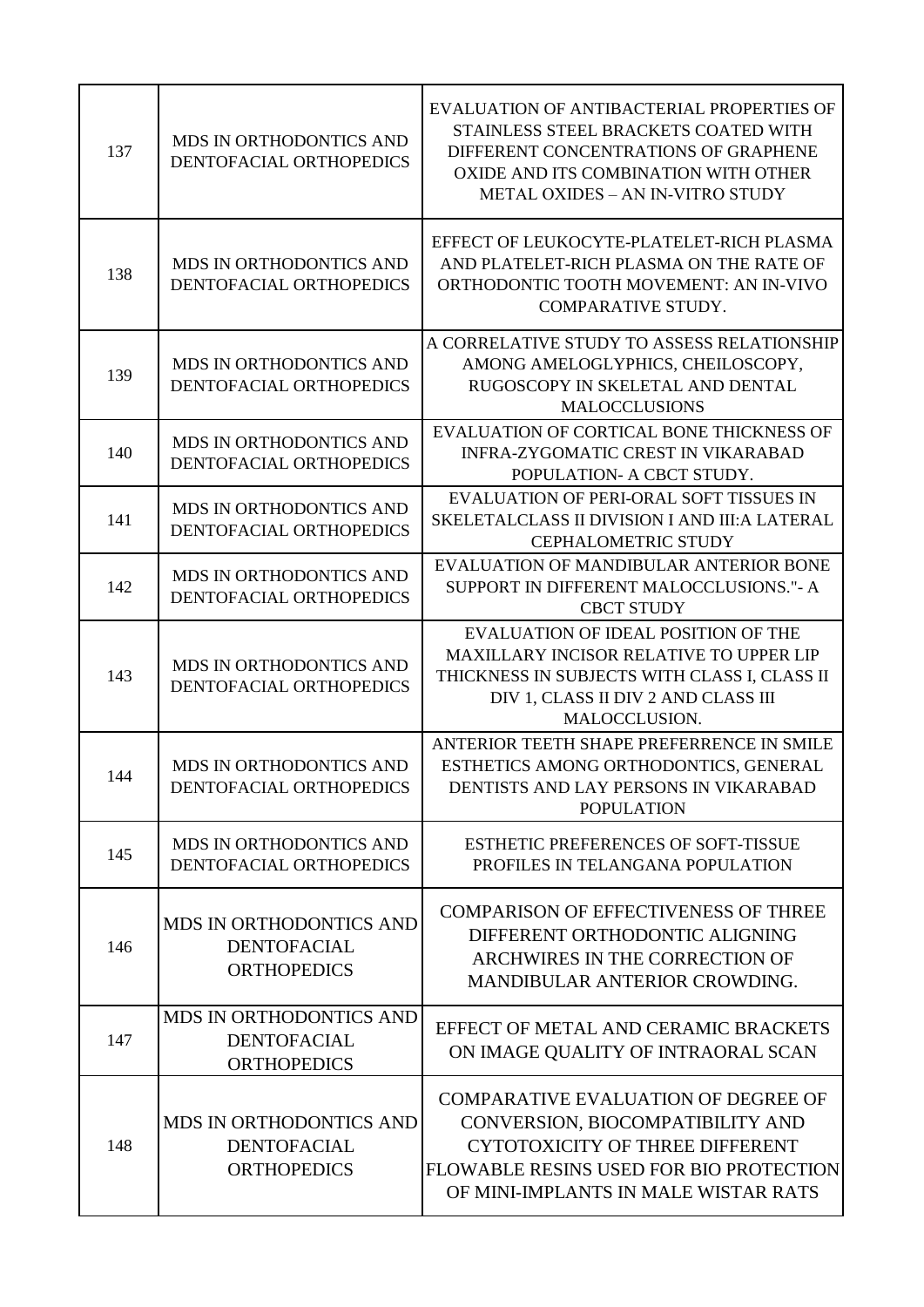| 149 | <b>MDS IN ORTHODONTICS AND</b><br><b>DENTOFACIAL</b><br><b>ORTHOPEDICS</b> | <b>EVALUATION OF NEW METHOD</b><br>(ARTICULATING PAPER AIDED) TO IDENTIFY<br>THE ADHESIVE REMNANT AFTER<br>ORTHODONTIC DEBONDING.                                                       |
|-----|----------------------------------------------------------------------------|-----------------------------------------------------------------------------------------------------------------------------------------------------------------------------------------|
| 150 | <b>MDS IN ORTHODONTICS AND</b><br><b>DENTOFACIAL</b><br><b>ORTHOPEDICS</b> | <b>COMPARATIVE EVALUATION OF</b><br>CYTOTOXICITY OF DIFFERENT ORTHODONTIC<br>MINI-IMPLANTS - AN IN VITRO STUDY                                                                          |
| 151 | MDS IN ORTHODONTICS AND<br>DENTOFACIAL ORTHOPEDICS                         | EVALUATION OF CHEMICAL COMPOSITION AND<br>LOAD DEFLECTION PROPERTIES OF CuNiTi<br>ARCHWIRES - AN IN-VITRO STUDY.                                                                        |
| 152 | MDS IN ORTHODONTICS AND<br>DENTOFACIAL ORTHOPEDICS                         | EVALUATION OF THE EFFICACY OF DIFFERENT<br>METHODS OF STERILIZATION FOR ORTHODONTIC<br>MATERIALS - AN IN-VITRO STUDY.                                                                   |
| 153 | MDS IN ORTHODONTICS AND<br>DENTOFACIAL ORTHOPEDICS                         | <b>EVALUATION OF ELASTIC MODULUS AND</b><br>SHRINKAGE STRESSES GENERATED IN DIFFERENT<br>ORTHODONTIC ADHESIVES - AN IN-VITRO STUDY.                                                     |
| 154 | MDS IN ORTHODONTICS AND<br>DENTOFACIAL ORTHOPEDICS                         | TO EVALUATE THE PROXIMITY OF ANTERIOR<br>BORDER OF INCISIVE CANAL TO MAXILLLARY<br>CENTRAL INCISOR ROOTS IN SKELETAL CLASS I<br>AND SKELETAL CLASS II MALOCCLUSION USING<br><b>CBCT</b> |
| 155 | MDS IN ORTHODONTICS AND<br>DENTOFACIAL ORTHOPEDICS                         | <b>COMPARATIVE EVALUATION OF TWO STEP</b><br>BONDING SYSTEM AND CONVENTIONAL BONDING<br>SYSTEM ON SHEAR BOND STRENGTH OF<br>ORTHODONTIC BRACKETS - AN INVITRO STUDY                     |
| 156 | MDS IN ORTHODONTICS AND<br>DENTOFACIAL ORTHOPEDICS                         | A STUDY TO EVALUATE THE BONE WIDTH AND<br>RELATIONSHIP OF SECOND MOLAR POSITION TO<br>ANTEROPOSTERIOR DISCREPANCY - A CBCT<br><b>STUDY</b>                                              |
| 157 | <b>MDS IN ORTHODONTICS AND</b><br>DENTOFACIAL ORTHOPEDICS                  | A COMPARITIVE EVALUATION OF OXIDATIVE<br>STRESS LEVELS IN PATIENTS UNDERGOING FIXED<br>ORTHODONTIC TREATMENT WITH SELF-LIGATING,<br>STAINLESS STEEL AND CERAMIC BRACKETS.               |
| 158 | MDS IN ORTHODONTICS AND<br>DENTOFACIAL ORTHOPEDICS                         | CEPHALOMETRIC COMPARISON OF TWO METHODS<br>OF MAXILLARY ANTERIOR INTRUSION USING<br>MINISCREWS IN GUMMY SMILE CASES                                                                     |
| 159 | MDS IN ORTHODONTICS AND<br>DENTOFACIAL ORTHOPEDICS                         | <b>COMPARITIVE EVALUATION OF MAXILLARY</b><br>POSTERIOR ROOT APICES IN RELATION TO THE<br><b>MAXILLARY SINUS FLOOR IN PRE AND POST</b><br><b>EXTRACTION CASES - A CBCT STUDY</b>        |
| 160 | <b>MDS IN ORTHODONTICS AND</b><br>DENTOFACIAL ORTHOPEDICS                  | AN IN-VITRO EVALUATION OF MECHANICAL<br>PROPERTIES OF DIFFERENT THERMOPLASTIC<br><b>MATERIALS</b>                                                                                       |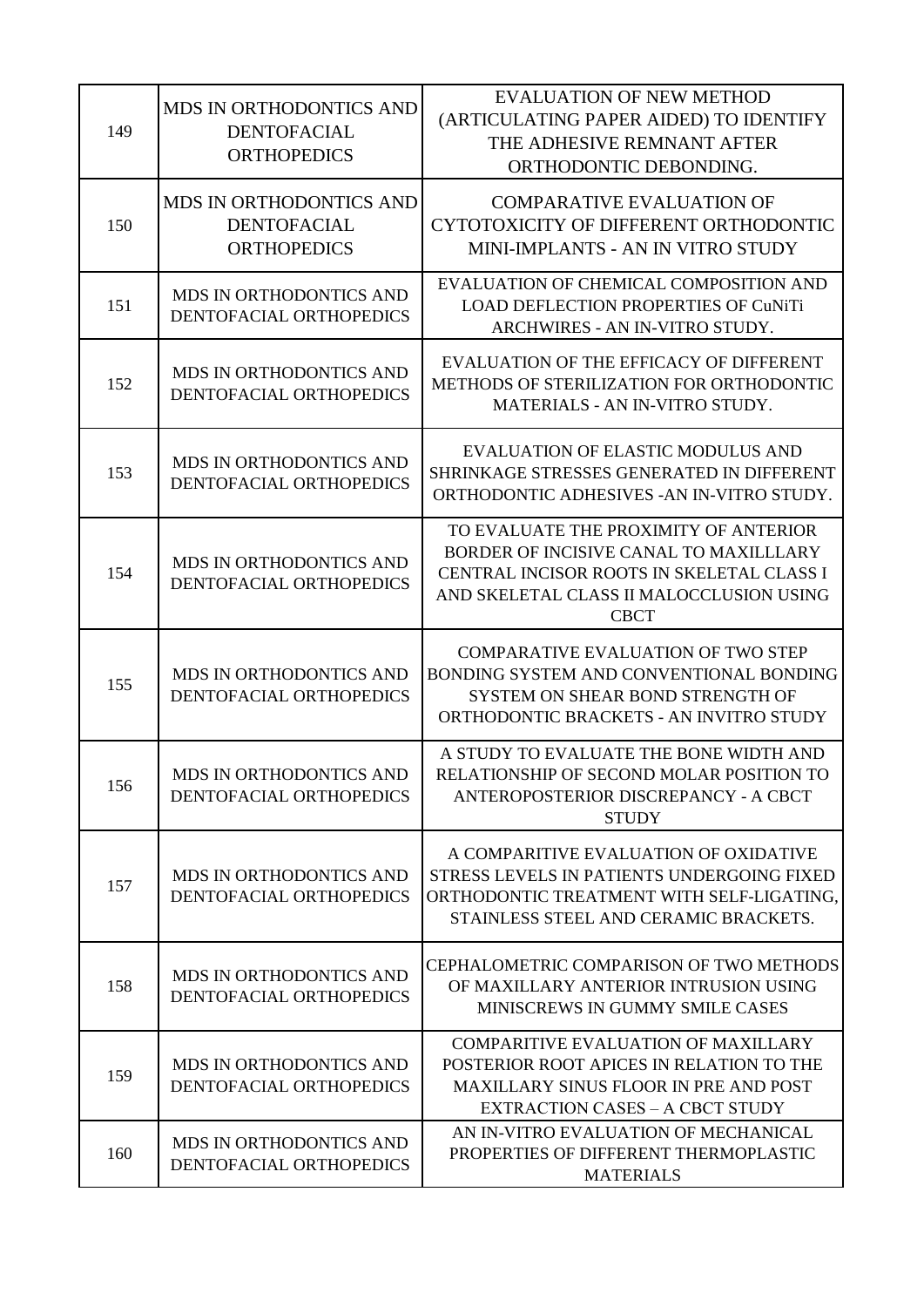| 161 | MDS IN ORTHODONTICS AND<br>DENTOFACIAL ORTHOPEDICS  | THE EVALUATION OF CYTOTOXICITY OF<br>DIFFERENT THERMOPLASTIC MATERIALS. - AN IN -<br>VITRO STUDY.                                                                                                                            |
|-----|-----------------------------------------------------|------------------------------------------------------------------------------------------------------------------------------------------------------------------------------------------------------------------------------|
| 162 | <b>MDS IN PEDIATRIC AND</b><br>PREVENTIVE DENTISTRY | " COMPARATIVE EVALUATION OF<br>MICROTENSILE BOND STRENGTH OF<br>RESTORATIVE MATERIALS ON SDF AND NON<br>SDF TREATED TOOTH AN INVITRO STUDY"                                                                                  |
| 163 | <b>MDS IN PEDIATRIC AND</b><br>PREVENTIVE DENTISTRY | "effectiveness of two types of distraction techniques In<br>management of dental anxiety and pain in 6-12 year old<br>children"                                                                                              |
| 164 | <b>MDS IN PEDIATRIC AND</b><br>PREVENTIVE DENTISTRY | "COMPARATIVE EVALUATION OF SHEAR BOND<br>STRENGTH OF BONDED SPACE MAINTAINER<br>USING NANOFILLED, ORMOCER AND GLASS<br>FIBER REINFORCED ADHESIVE COMPOSITES".                                                                |
| 165 | <b>MDS IN PEDIATRIC AND</b><br>PREVENTIVE DENTISTRY | "COMPARATIVE EVALUATION OF WORKING<br>LENGTH DETERMINATION WITH RVG AND<br>APEX LOCATOR AND QUALITY OF ROOT<br>CANAL OBTURATION USING CBCT IN PRIMARY<br>MOLARS".                                                            |
| 166 | <b>MDS IN PEDIATRIC AND</b><br>PREVENTIVE DENTISTRY | "COMPARATIVE EVALUATION OF THE<br>EFFICACY OF NOVEL ROOT CANAL IRRIGANTS<br>IN SMEAR LAYER REMOVAL AND ON QUALITY<br>OF OBTURATION WITH THERMO - PLASTICIZED<br><b>GUTTA PERCHA IN YOUNG PERMANENT</b><br><b>DENTITION."</b> |
| 167 | <b>MDS IN PEDIATRIC AND</b><br>PREVENTIVE DENTISTRY | EFFECT OF SILVER DIAMINE FLUORIDE AND<br>SILVER DIAMINE FLUORIDE PLUS POTASSIUM<br><b>IODIDE ON SHEAR BOND STRENGTH OF RESIN</b><br>MODIFIED GLASS IONOMER CEMENTS TO<br><b>CARIES AFFECTED DENTIN</b>                       |
| 168 | <b>MDS IN PEDIATRIC AND</b><br>PREVENTIVE DENTISTRY | <b>COMPARATIVE EVALUATION OF</b><br>CONVENTIONAL VERSUS SONIC VIBRATION<br>TECHNIQUES ON PENETRATION ABILITY AND<br>SHEAR BOND STRENGTH OF A PIT AND<br>FISSURE SEALANT - AN IN VITRO STUDY                                  |
| 169 | <b>MDS IN PEDIATRIC AND</b><br>PREVENTIVE DENTISTRY | ORAL HEALTH STATUS IN CHILDREN WITH ACUTE<br>LYMPHOBLASTIC LEUKEMIA-A COMPARATIVE<br>STUDY BEFORE AND AFTER CHEMOTHERAPY                                                                                                     |
| 170 | <b>MDS IN PEDIATRIC AND</b><br>PREVENTIVE DENTISTRY | COMPARATIVE ASSESSMENT OF GROWTH AND<br>DEVELOPMENT OF JAWS IN CHILDREN WITH<br>THYROID DISORDERS AND NORMAL CHILDREN                                                                                                        |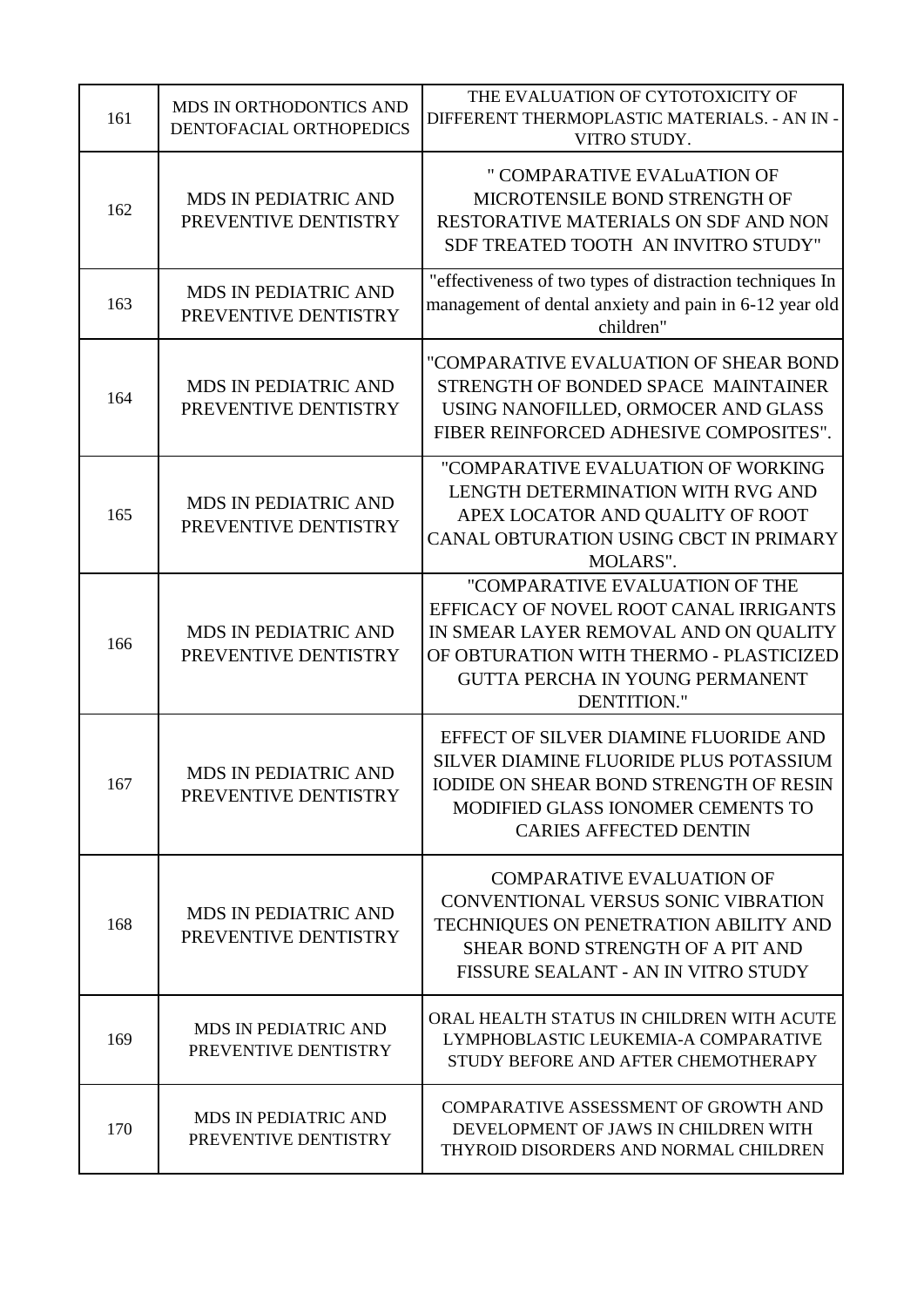| 171 | <b>MDS IN PEDIATRIC AND</b><br>PREVENTIVE DENTISTRY | EVALUATION OF FRACTURE RESISTANCE OF<br>SIMULATED YOUNG PERMANENT MOLARS<br>RESTORED WITH VARIOUS POST ENDODONTIC<br>RESTORATIVE MATERIALS-AN INVITRO STUDY                                                                                               |
|-----|-----------------------------------------------------|-----------------------------------------------------------------------------------------------------------------------------------------------------------------------------------------------------------------------------------------------------------|
| 172 | MDS IN PEDIATRIC AND<br>PREVENTIVE DENTISTRY        | EFFECT OF PEDIATRIC TOOTHPASTES ON THE<br>COLOUR STABILITY OF ESTHETIC RESTORATIVE<br><b>MATERIALS: AN IN-VITRO STUDY</b>                                                                                                                                 |
| 173 | MDS IN PEDIATRIC AND<br>PREVENTIVE DENTISTRY        | <b>COMPARISON OF ANTIBACTERIAL EFFECT OF</b><br>THREE INTRACANAL MEDICAMENTS ON<br>ENTEROCOCCUS FAECALIS: AN IN-VITRO STUDY                                                                                                                               |
| 174 | <b>MDS IN PEDIATRIC AND</b><br>PREVENTIVE DENTISTRY | <b>EVALUATION OF CHANGES ON FLUORIDE</b><br>TREATED SURFACE ENAMEL FOLLOWING ACID<br>ETCHING AT DIFFERENT TIME INTERVALS-AN<br><b>INVITRO STUDY</b>                                                                                                       |
| 175 | <b>MDS IN PEDIATRIC AND</b><br>PREVENTIVE DENTISTRY | EFFECTIVENESS OF MTA, BIODENTINE, DYRACT<br>COMPOMER AS APICAL PLUG WITH DIFFERENT<br>THICKNESS ON FRACTURE RESISTANCE OF<br>SIMULATED YOUNG PERMANENT INCISORS - AN<br><b>IN VITRO STUDY</b>                                                             |
| 176 | MDS IN PEDIATRIC AND<br>PREVENTIVE DENTISTRY        | <b>COMPARATIVE EVALUATION OF EFFECTIVENESS</b><br>OF VARIOUS DISTRATION TECHNIQUES ON PAIN<br>AND ANXIETY LEVELS IN 6-9 YEAR OLD CHILDREN                                                                                                                 |
| 177 | <b>MDS IN PEDIATRIC AND</b><br>PREVENTIVE DENTISTRY | COMPARATIVE EVALUATION OF CLINICAL AND<br>RADIOGRAPHIC OUTCOMES OF PROTOOTH<br>CEMENT WITH MTA AS A PULPOTOMY<br>MEDICAMENT IN PRIMARY MOLARS                                                                                                             |
| 178 | <b>MDS IN PEDIATRIC AND</b><br>PREVENTIVE DENTISTRY | PREVALENCE OF ORAL DISEASES AND THEIR<br>EFFECT ON QUALITY OF LIFE IN THALASSEMIC<br>CHILDREN AND ADOLESCENTS IN TELANGANA                                                                                                                                |
| 179 | <b>MDS IN PEDIATRIC AND</b><br>PREVENTIVE DENTISTRY | ASSESSMENT OF THE IMPACT OF DENTAL<br>FLUOROSIS ON THE ORAL HEALTH RELATED<br>QUALITY OF LIFE (OHRQOL) IN 10-14 YEARS OLD<br><b>CHILDREN</b>                                                                                                              |
| 180 | <b>MDS IN PEDIATRIC AND</b><br>PREVENTIVE DENTISTRY | COMPARATIVE EVALUATION OF EFFICACY OF<br>ETIDRONATE 18% AND EDTA 17% AS IRRIGATION<br>ADJUNCTS ALONG WITH ULTRASONIC AGITATION<br>ON THE QUALITY OF OBTURATION AND OUTCOME<br>IN PULPECTOMY OF CARIOUS PRIMARY MOLARS-<br>A SINGLE BLINDED IN-VIVO STUDY. |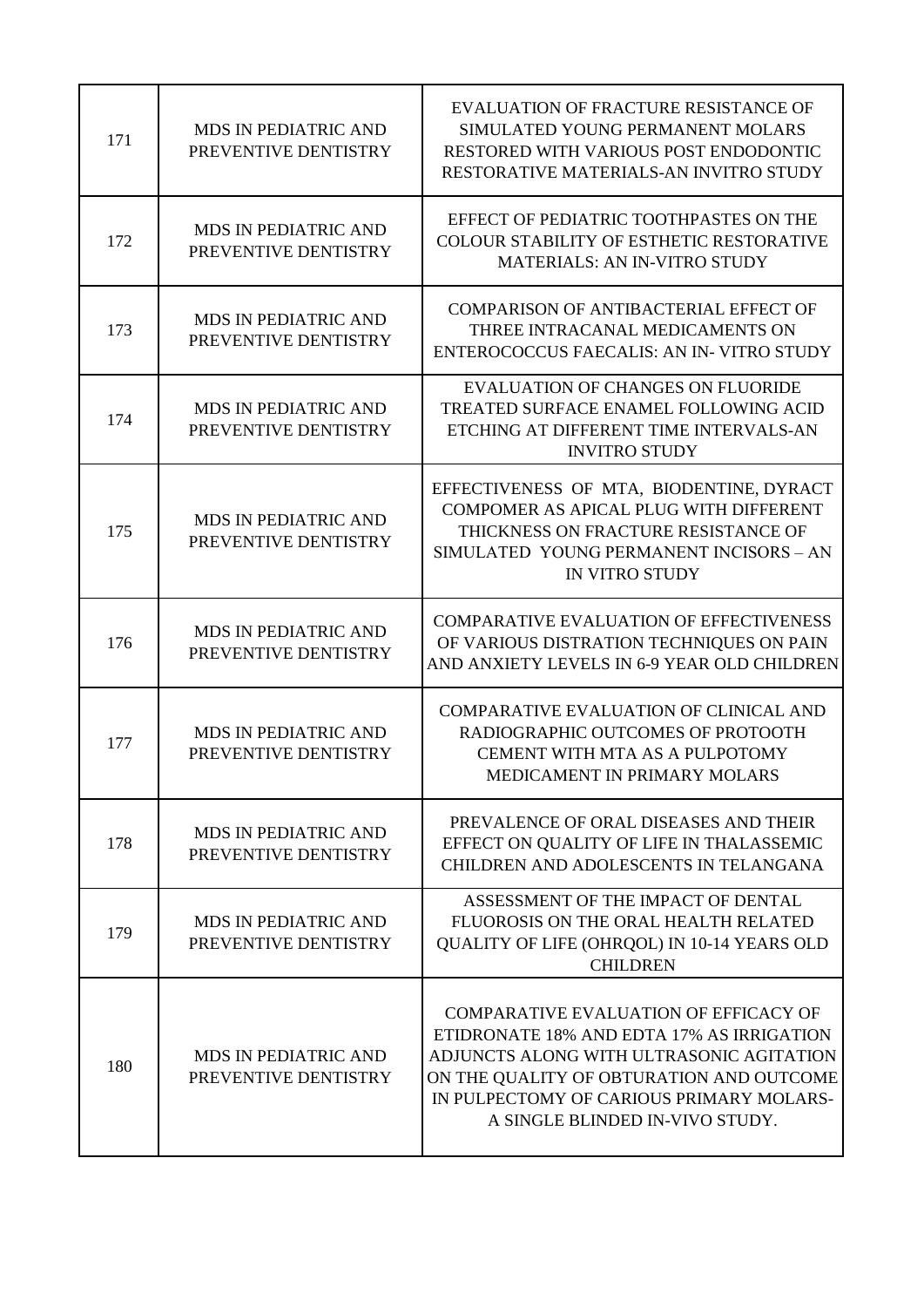| 181 | MDS IN PEDIATRIC AND<br>PREVENTIVE DENTISTRY        | CLINICAL EFFECTIVENESS AND ACCEPTANCE OF<br>TWO NON INVASIVE TECHNIQUES FOR MANAGING<br>CARIOUS PRIMARY MOLARS-AN IN VIVO STUDY.                                            |
|-----|-----------------------------------------------------|-----------------------------------------------------------------------------------------------------------------------------------------------------------------------------|
| 182 | <b>MDS IN PEDIATRIC AND</b><br>PREVENTIVE DENTISTRY | EVALUATION OF ANTIMICROBIAL EFFECT OF<br>NITROFURANTOIN AGAINST OTHER<br><b>INTRACANAL MEDICAMENTS: AN IN VITRO</b><br><b>STUDY</b>                                         |
| 183 | <b>MDS IN PEDIATRIC AND</b><br>PREVENTIVE DENTISTRY | <b>COMPARATIVE EVALUATION OF PENETRATION</b><br>ABILITY OF PIT AND FISSURE SEALANTS USING<br>TWO DIFFERENT APPLICATION METHODS: AN<br><b>IN VITRO STUDY</b>                 |
| 184 | <b>MDS IN PEDIATRIC AND</b><br>PREVENTIVE DENTISTRY | <b>COMPARATIVE EVALUATION OF HUMAN</b><br>BREAST MILK, BOVINE MILK AND INFANT<br>MILK FORMULA ON CARIOGENICITY IN<br><b>CHILDREN: AN IN VIVO STUDY</b>                      |
| 185 | <b>MDS IN PEDIATRIC AND</b><br>PREVENTIVE DENTISTRY | EFFECT OF VARIOUS PAEDIATRIC DRUG<br>SYRUPS ON COLOUR STABILITY AND SURFACE<br>ROUGHNESS OF DIFFERENT ESTHETIC<br><b>RESTORATIVE MATERIALS: AN IN VITRO</b><br><b>STUDY</b> |
| 186 | <b>MDS IN PEDIATRIC AND</b><br>PREVENTIVE DENTISTRY | ASSESSMENT OF TEMPOROMANDIBULAR<br>DYSFUNCTION AND CEPHALOMETRIC<br>ANALYSIS IN CHILDREN TREATED WITH HALL<br>TECHNIQUE AND MODIFIED HALL TECHNIQUE:<br>AN IN VIVO STUDY    |
| 187 | <b>MDS IN PEDIATRIC AND</b><br>PREVENTIVE DENTISTRY | COMPARATIVE EVALUATION OF PLAQUE<br>REMOVAL POTENTIAL OF MANUAL, ELECTRICAL<br>AND CHEWABLE TOOTHBRUSH IN CHILDREN: A<br>RANDOMISED CONTROLLED TRAIL.                       |
| 188 | MDS IN PEDIATRIC AND<br>PREVENTIVE DENTISTRY        | EVALUATION OF OCCLUSAL CHARACTERISTICS IN<br>PRIMARY DENTITION OF PRESCHOOL CHILDREN IN<br>KHAMMAM DISTRICT, TELANGANA STATE.                                               |
| 189 | <b>MDS IN PEDIATRIC AND</b><br>PREVENTIVE DENTISTRY | CLINICAL, RADIOGRAPHIC AND HISTOLOGICAL<br>EVALUATION OF ZINC BIOACTIVE GLASS AS A<br>PULPOTOMY MEDICAMENT IN PRIMARY MOLAR<br>TEETH - AN INVIVO STUDY.                     |
| 190 | <b>MDS IN PEDIATRIC AND</b><br>PREVENTIVE DENTISTRY | COMPARATIVE EVALUATION OF SALIVARY IgA<br>LEVELS, PH, BUFFER CAPACITY, FLOW RATE AND<br>TOTAL ANTIOXIDANT CAPACITY IN CHILDREN<br>WITH B-THALASSEMIA AND HEALTHY CHILDREN.  |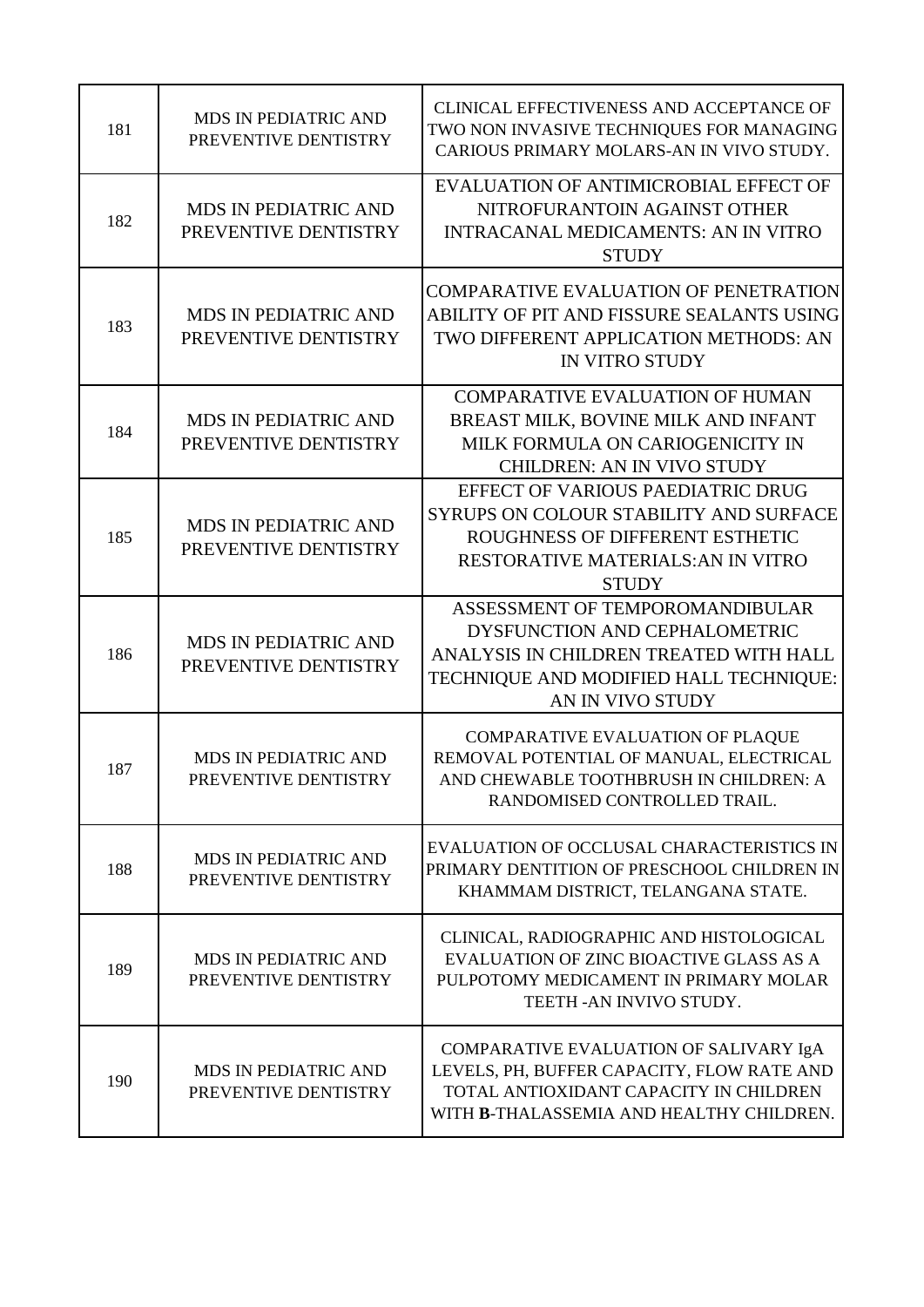| 191 | MDS IN PEDIATRIC AND<br>PREVENTIVE DENTISTRY | ASSESSMENT OF PAIN PERCEPTION AND ANXIETY<br>LEVELS IN CHILDREN AFTER DISTRACTION USING<br>VIRTUAL REALITY (VR) TECHNOLOGY DURING<br>PULP THERAPY OF PRIMARY MOLARS.                              |
|-----|----------------------------------------------|---------------------------------------------------------------------------------------------------------------------------------------------------------------------------------------------------|
| 192 | MDS IN PEDIATRIC AND<br>PREVENTIVE DENTISTRY | DETERMINATION OF PREVALENCE OF EARLY<br>CHILDHOOD CARIES (ECC), ASSOCIATED RISK<br>FACTORS AMONG PRESCHOOL CHILDREN IN<br>SANGAREDDY: A CROSS-SECTIONAL STUDY.                                    |
| 193 | MDS IN PEDIATRIC AND<br>PREVENTIVE DENTISTRY | <b>COMPARATIVE EVALUATION OF CLINICAL</b><br>EFFICENCY OF CHEMOMECHANICAL CARIES<br>REMOVAL VS MECHANICAL CARIES REMOVAL<br>METHODS IN CLINICAL SETUP-AN INVIVO STUDY.                            |
| 194 | MDS IN PEDIATRIC AND<br>PREVENTIVE DENTISTRY | EVALUATION OF SALIVARY ALPHA AMYLASE AS<br>A NON INVASIVE BIOMARKER IN DENTAL<br>APPREHENSION.                                                                                                    |
| 195 | MDS IN PERIODONTOLOGY                        | "Association Between obesity and Periodontitis among<br>Undergraduates students in Hyderabad - A cross<br>Sectional Study"                                                                        |
| 196 | MDS IN PERIODONTOLOGY                        | "relationship between fingerprint pattern and<br>periodontal status : a dermatoglyphics study                                                                                                     |
| 197 | MDS IN PERIODONTOLOGY                        | "Awareness of Periodontal Disease and Its<br>Management among Medical College Students in<br>Hyderabad : A Questionnaire Based Study"                                                             |
| 198 | MDS IN PERIODONTOLOGY                        | "EVALUATING THE EFFECT OF<br>MICRONEEDLING AS A NOVEL TECHNIQUE TO<br>ENHANCE GINGIVAL PHENOTYPE - A SPLIT<br><b>MOUTH STUDY".</b>                                                                |
| 199 | MDS IN PERIODONTOLOGY                        | "EFFECT OF 15% CHITOSAN GEL ON PERI-<br><b>IMPLANT TISSUES IN DELAYED IMPLANTS - A</b><br>CONTRALATERAL SPLIT MOUTH STUDY".                                                                       |
| 200 | MDS IN PERIODONTOLOGY                        | "EFFECT OF RELAXED IMPLANT BED<br>PREPARATION ON CRESTAL BONE LEVELS IN<br>DELAYED IMPLANT PLACEMENT - A SPLIT<br>MOUTH STUDY".                                                                   |
| 201 | MDS IN PERIODONTOLOGY                        | "A CLINICAL AND RADIOGRAPHIC<br><b>EVALUATION OF INDIGENOUS</b><br>OSTEOINDUCTIVE ALLOPLASTIC GRAFT OVER<br>DEMINERALIZED FREEZE DRIED BONE<br>ALLOGRAFT IN PERIODONTAL INTRAOSSEOUS<br>DEFECTS." |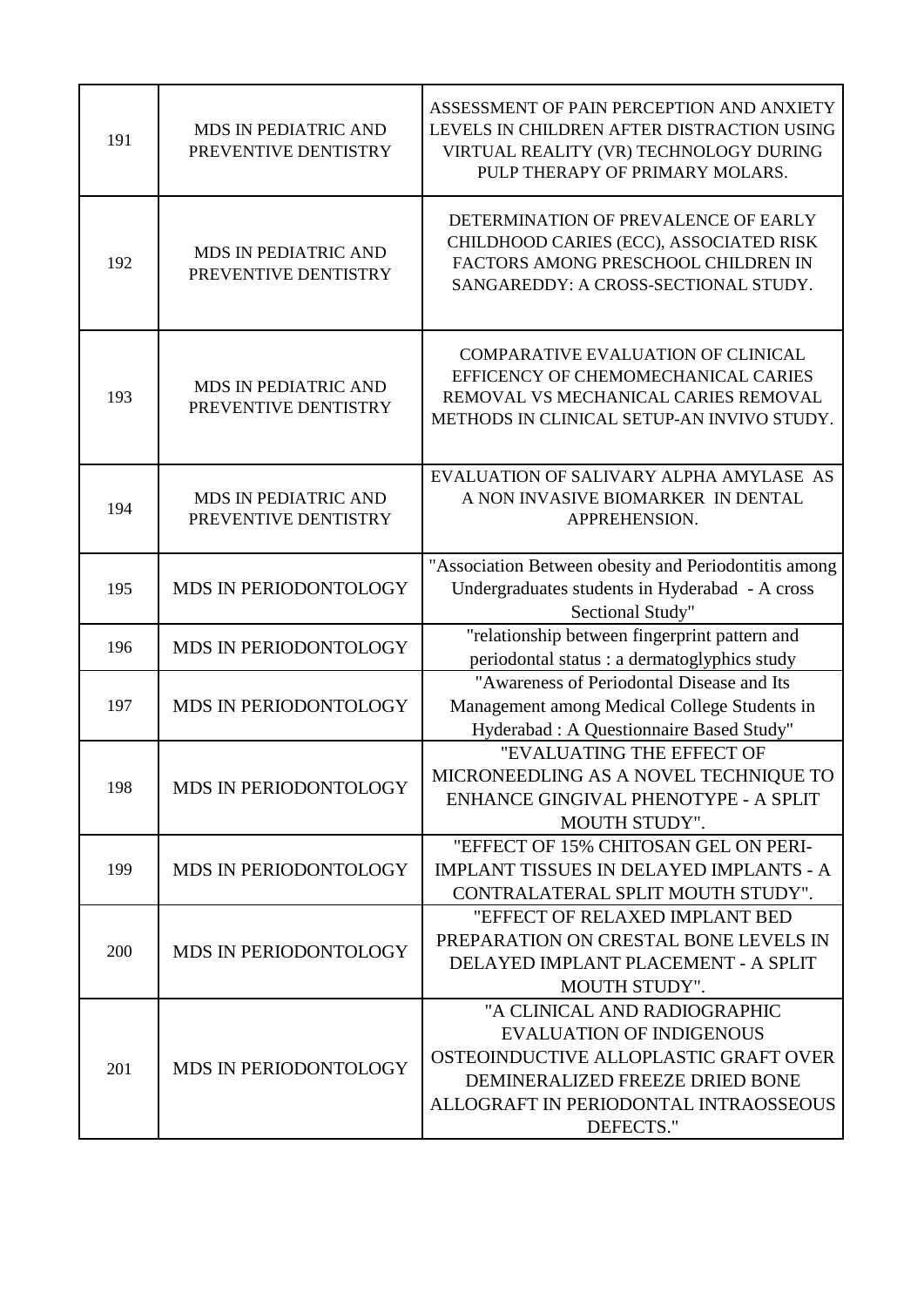| 202 | MDS IN PERIODONTOLOGY        | EFFICACY OF PLATELET DERIVED GROWTH<br>FACTOR GEL IN THE TREATMENT OUTCOME<br>OF DENTINAL HYPERSENSITIVITY- A CLINICAL<br>STUDY.                                                                                   |
|-----|------------------------------|--------------------------------------------------------------------------------------------------------------------------------------------------------------------------------------------------------------------|
| 203 | MDS IN PERIODONTOLOGY        | CLINICAL AND HISTOLOGICAL COMPARISION<br>OF PLATELET RICH FIBRIN IN THE TREATMENT<br>OF GINGIVAL HYPERPIGMENTATION WITH<br>SCALPEL AND SOFT TISSUE TRIMMING BUR.                                                   |
| 204 | MDS IN PERIODONTOLOGY        | <b>COMPARATIVE EVALUATION OF</b><br>PERIODONTAL WOUND HEALING WITH HUMAN<br>PLACENTAL EXTRACT AS AN ADJUNCT TO<br>SCALING AND ROOT PLANING-A CLINICO-<br>HISTOLOGICAL STUDY.                                       |
| 205 | MDS IN PERIODONTOLOGY        | "CLINICAL AND RADIOGRAPHICAL<br>EVALUATION OF BUCCAL FAT PAD DERIVED<br>STROMAL VASCULAR FRACTION (SVF) IN THE<br>TREATMENT OF GRADE II FURCATION<br>DEFECTS."                                                     |
| 206 | MDS IN PERIODONTOLOGY        | <b>COMPARATIVE EVALUATION OF AUTOLOGOUS</b><br>FIBRIN GLUE AND CONVENTIONAL SUTURES<br>IN THE TREATMENT OF GINGIVAL RECESSION<br>USING CONNECTIVE TISSUE GRAFT: A<br>RANDOMISED CONTROLLED CLINICAL STUDY.         |
| 207 | <b>MDS IN PERIODONTOLOGY</b> | A CLINICAL CORRELATION OF PERIODONTAL<br>INFLAMMATION WITH SERUM AND GCF LEVELS<br>OF RESISTIN IN HEALTHY AND CHRONIC<br>PERIODONTITIS SUBJECTS-AN ANALYTICAL CROSS<br><b>SECTIONAL STUDY</b>                      |
| 208 | <b>MDS IN PERIODONTOLOGY</b> | A COMPARATIVE EVALUATION OF EFFECTS OF<br>ADJUNCTIVE USE OF SYSTEMIC VS TOPICAL<br>MELATONIN IN NON-SURGICAL PERIODONTAL<br>THERAPY IN CHRONIC PERIODONTITIS PATIENTS-A<br>HEMATOLOGICAL AND BIOCHEMICAL STUDY     |
| 209 | MDS IN PERIODONTOLOGY        | CLINICAL EFFICACY OF SUBGINGIVALLY<br>DELIVERED THERMOREVERSIBLE 'IN-SITU'<br>SIMVASTATIN GEL ON INTERLEUKIN-6 AND<br><b>INTERLEUKIN-10 LEVELS IN CHRONIC</b><br>PERIODONTITIS - A RANDOMISED CONTROLLED<br>TRIAL. |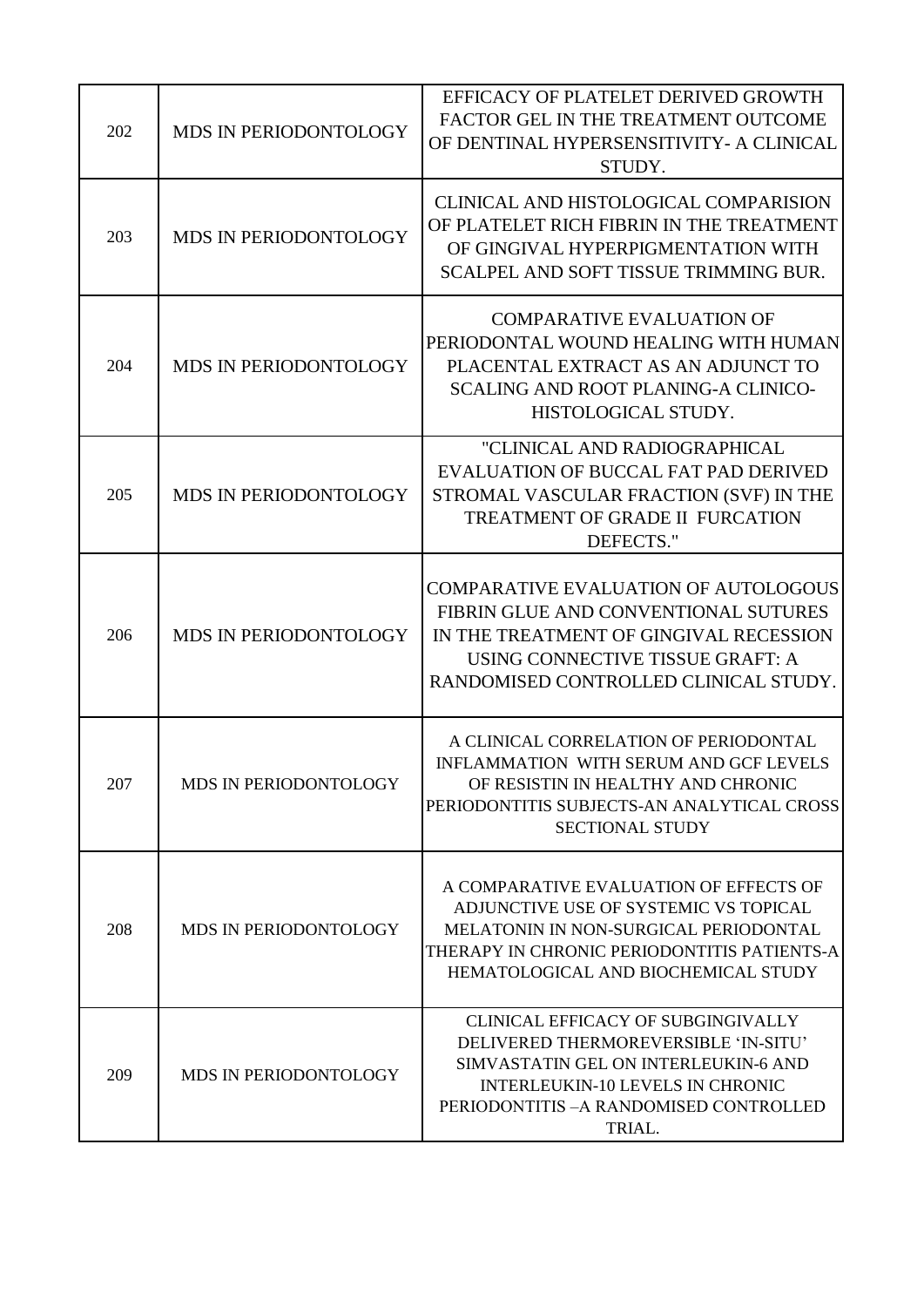| 210 | MDS IN PERIODONTOLOGY        | "Collation Between Gingival Phenotype And Craniofacial<br>Profile in the Maxillary and Mandibular Anterior Zone - A<br>Cross Sectional CBCT based Study".                                                                                                       |
|-----|------------------------------|-----------------------------------------------------------------------------------------------------------------------------------------------------------------------------------------------------------------------------------------------------------------|
| 211 | MDS IN PERIODONTOLOGY        | "Macrophage Migration Inhibitory Factor Polarization in<br>Human Gingival Tissue and Saliva in Response to<br>Periodontal Disease-A Cross Sectional Study".                                                                                                     |
| 212 | MDS IN PERIODONTOLOGY        | EFFICACY OF CURCUMIN GEL Vs HYALURONIC<br>ACID GEL AS ADJUVANTS TO SCALING AND ROOT<br>PLANING ON IL-1β LEVELS IN SMOKERS WITH<br><b>CHRONIC PERIODONTITIS</b>                                                                                                  |
| 213 | MDS IN PERIODONTOLOGY        | EFFICACY OF PROBIOTIC Vs TETRACYCLINE<br>FIBERS AS ADJUVANTS TO SCALING AND ROOT<br>PLANING ON INTERLEUKIN-1β LEVELS IN TYPE-2<br>DIABETIC PATIENTS WITH CHRONIC<br><b>PERIODONTITIS</b>                                                                        |
| 214 | MDS IN PERIODONTOLOGY        | ASSESSMENT OF THE ADJUNCTIVEROLE OF<br>VITAMIN-E ON NUCLEAR FACTOR KAPPA BETA (NF-<br>kB) AFTER INITIAL PERIODONTAL THERAPY IN<br>MALE AND FEMALE PERIODONTITIS SUBJECTS                                                                                        |
| 215 | MDS IN PERIODONTOLOGY        | <b>COMPARISION OF EFFICACY OF GLUCOSAMINE</b><br>AND CHONDROITIN SULPHATE VS VITAMIN C AS<br>ADJUVANTS TO NONSURGICAL PERIODONTAL<br>THERAPY ON PROSTAGLANDIN E2 LEVELS IN<br>CHRONIC PERIODONTITIS PATIENTS-A CASE<br><b>CONTROL STUDY</b>                     |
| 216 | <b>MDS IN PERIODONTOLOGY</b> | <b>COMPARISON OF EFFICACY BETWEEN</b><br>CONVENTIONAL AND LASER TECHNIQUE<br>EMPLOYED DURING IMPLANT PLACEMENT AND<br><b>EVALUATION OF IMPLANT STABILITY</b>                                                                                                    |
| 217 | MDS IN PERIODONTOLOGY        | <b>COMPARATIVE EVALUATION OF EFFICACY OF</b><br>TITANIUM PLATELET-RICH FIBRIN (T-PRF) WITH<br>DEMINERALISED FREEZE DRIED BONE<br>ALLOGRAFT (DFDBA) AND DFDBA ALONE IN THE<br>TREATMENT OF CLASS II FURCATION DEFECTS: A<br>RANDOMIZED CONTROLLED CLINICAL STUDY |
| 218 | MDS IN PERIODONTOLOGY        | <b>COMPARATIVE EVALUATION OF DIODE LASER</b><br>ASSISTED NEW ATTACHMENT PROCEDURE AND<br>MODIFIED MINIMALLY INVASIVE SURGICAL<br>TECHNIQUE (M-MIST) WITH T-PRF IN THE<br>TREATMENT OF HUMAN INTRA BONY DEFECTS-A<br>RANDOMISED CONTROLLED CLINICAL STUDY        |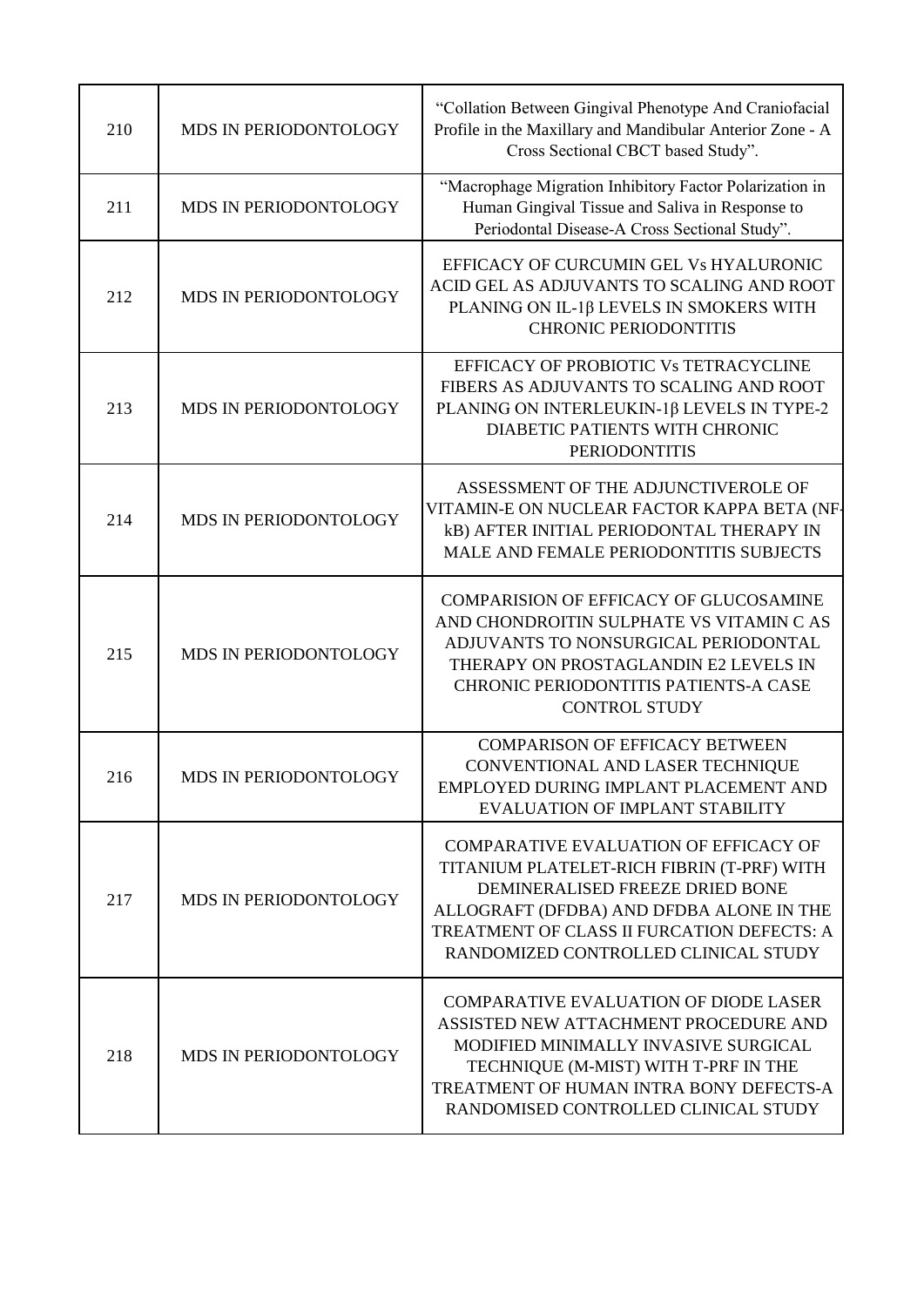| 219 | MDS IN PERIODONTOLOGY        | <b>COMPARATIVE EVALUATION OF OZONATED</b><br>NANOBUBBLE WATER (NBW3) AND POVIDONE<br><b>IODINE IRRGANTS AS AN ADJUNCT TO ONE STAGE</b><br>FULL MOUTH SCALING AND ROOT PLANING IN<br><b>CHRONIC PERIODONTICS PATIENTS-A</b><br>RANDOMISZED CONTROLLED STUDY |
|-----|------------------------------|------------------------------------------------------------------------------------------------------------------------------------------------------------------------------------------------------------------------------------------------------------|
| 220 | MDS IN PERIODONTOLOGY        | ASSESSMENT AND CORRELATION OF DISEASE<br>SEVERITY AND PERIODONTAL INFLAMED<br>SURFACE AREA(PISA) SCORES IN PATIENTS WITH<br><b>CHRONIC PERIODONTICS: A CROSS-SECTIONAL</b><br><b>STUDY</b>                                                                 |
| 221 | MDS IN PERIODONTOLOGY        | <b>COMPARATIVE EVALUATION OF GALECTIN-3</b><br>LEVELS IN GINGIVAL CREVICULAR FLUID (GCF)<br>AND SERUM OF SYSTEMICALLY HEALTH<br>SUBJECTS AND CHRONIC PERIODONTICS PATIENTS-<br>A CLINICO- BIOCHEMICAL STUDY                                                |
| 222 | MDS IN PERIODONTOLOGY        | EVALUATION OF CYTOTOXIC EFFECTS OF PLAQUE<br>DESICCANT (HYBENX) AND CHLORHEXIDINE GELS<br>ON HUMAN GINGIVAL FIBROBLASTS: AN IN VITRO<br><b>STUDY</b>                                                                                                       |
| 223 | MDS IN PERIODONTOLOGY        | ASSESSING THE CLINICAL EFFICACY OF<br>URSODEOXYCHOLIC ACID (UDCA) AS A LOCAL<br>DRUG DELIVERY AGENT IN THE TREATMENT<br>OF INTRA-BONY DEFECTS: A CLINICO-<br>RADIOGRAPHIC STUDY                                                                            |
| 224 | MDS IN PERIODONTOLOGY        | EFFICACY OF UNIDIRECTIONAL BARBED<br><b>SUTURES ON VARIOUS OUTCOMES IN</b><br>MUCOGINGIVAL PROCEDURES.                                                                                                                                                     |
| 225 | MDS IN PERIODONTOLOGY        | <b>COMPARATIVE EVALUATION OF BONE TACKS</b><br>AND CONVENTIONAL SUTURES DURING<br>STABILIZATION OF FREE GINGIVAL GRAFT IN<br>KERATINIZED GINGIVAL AUGMENTATION<br>PROCEDURES - A CLINICAL STUDY                                                            |
| 226 | <b>MDS IN PERIODONTOLOGY</b> | <b>COMPARATIVE EFFICACY OF TITANIUM</b><br><b>GRANULES OVER HYDROXYAPATITE IN THE</b><br>TREATMENT OF PERIODONTAL INTRABONY<br>DEFECTS: A CLINICO-RADIOGRAPHIC STUDY                                                                                       |
| 227 | MDS IN PERIODONTOLOGY        | EFFICACY OF PTHALOCYANINE DYE IN<br>ANTIMICROBIAL DEBRIDEMENT BY<br>PHOTODYNAMIC THERAPY AS AN ADJUNCT TO<br>MECHANICAL MANAGEMENT OF PERI-<br><b>IMPLANTITIS -AN INVITRO STUDY</b>                                                                        |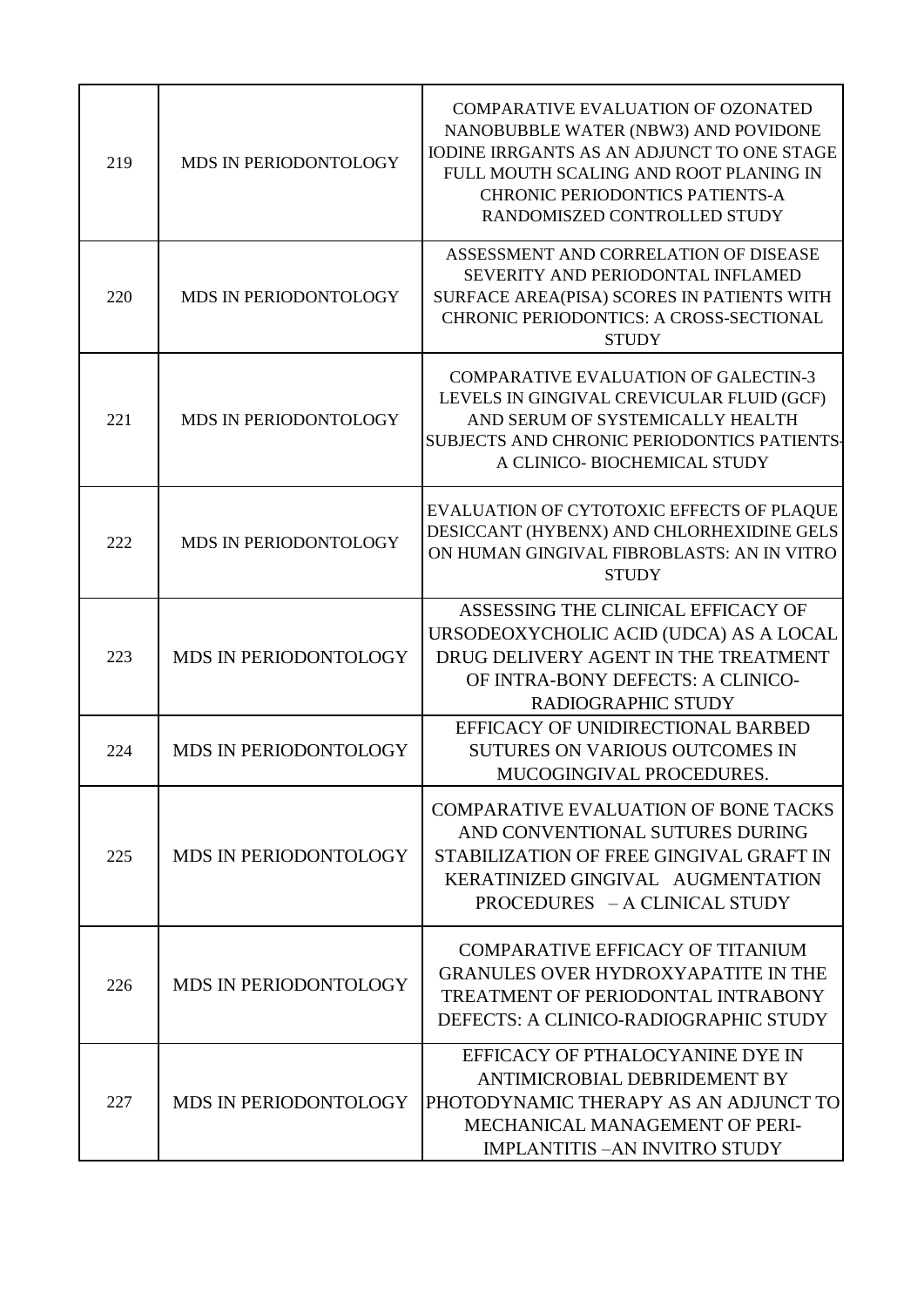| 228 | MDS IN PERIODONTOLOGY        | PERI IMPLANT TISSUE CHANGES FOLLOWING<br>CONVENTIONAL DELAYED IMPLALNT PLACEMENT<br>AND IN COMBINATION WITH CONNECTIVE TISSUE<br>GRAFT.                                                                             |
|-----|------------------------------|---------------------------------------------------------------------------------------------------------------------------------------------------------------------------------------------------------------------|
| 229 | MDS IN PERIODONTOLOGY        | <b>COMPARATIVE EVALUATION OF PERI-IMPLANT</b><br>TISSUES AROUND EARLY LOADED VERSUS<br>DELAYED LOADED IMPLANTS.                                                                                                     |
| 230 | MDS IN PERIODONTOLOGY        | ESTIMATION OF SALIVARY CALCIUM,<br>PHOSPHORUS, ALKALINE PHOSPHATASE AND PH<br>LEVELS IN PERIODONTAL HEALTH AND DISEASE:<br>A CROSS SECTIONAL BIOCHEMICAL STUDY.                                                     |
| 231 | MDS IN PERIODONTOLOGY        | THE EFFICACY OF DIODE LASER ACTIVATED<br><b>INDOCYANINE GREEN PHOTOSENSITIZER AS AN</b><br>ADJUNCT TO SCALING AND ROOT PLANING IN THE<br>MANAGEMENT OF CHRONIC PERIODONTITIS.                                       |
| 232 | MDS IN PERIODONTOLOGY        | <b>COMPARISION OF 0.2% CHLORHEXIDINE</b><br>MOUTHWASH WITH AND WITHOUT<br>ANTIDISCOLORATION SYSTEM IN PERIODONTAL<br>MAINTENANCE PHASE.                                                                             |
| 233 | MDS IN PERIODONTOLOGY        | ASSESSMENT OF CERULOPLASMIN LEVELS IN<br>GINGIVAL CREVICULAR FLUID AND SERUM OF<br>HEALTHY AND CARDIAC PATIENTS WITH AND<br>WITHOUT CHRONIC PERIODONTITIS - A<br><b>BIOCHEMICAL STUDY</b>                           |
| 234 | <b>MDS IN PERIODONTOLOGY</b> | <b>COMPARISION OF LEVELS OF OROSOMUCOID - AN</b><br>ACUTE PHASE PROTEIN IN GCF AND SERUM OF<br>PATIENTS WITH AND WITHOUT CHRONIC<br>PERIODONTITIS - A CLINICO - BIOCHEMICAL<br><b>STUDY</b>                         |
| 235 | MDS IN PERIODONTOLOGY        | EFFECT OF DIODE LASER ON CLINICAL AND<br>MICROBIOLOGICAL PARAMETERS AS AN ADJUNCT<br>TO SCALING AND ROOT PLANING IN PATIENTS<br>WITH CHRONIC PERIODONTITIS - A SPLIT MOUTH<br>STUDY.                                |
| 236 | MDS IN PERIODONTOLOGY        | "EVALUATION OF SERUM LIPID LEVELS IN PLAQUE<br>INDUCED GINGIVITIS, STAGE III GENERALIZED<br>PERIODONTITIS AND PERIODONTITIS ASSOCIATED<br>WITH TYPE II DIABETES MELLITUS" - A CLINICO-<br><b>BIOCHEMICAL STUDY.</b> |
| 237 | MDS IN PERIODONTOLOGY        | <b>COMPARING THE EFFICACY OF LOCAL DRUG</b><br>DELIVERY SYSTEMS USING HYALURONAN AND<br>TETRACYCLINE FIBERS AS AN ADJUNCT TO<br><b>SCALING AND ROOT PLANING IN CHRONIC</b><br>PERIODONTITIS PATIENTS                |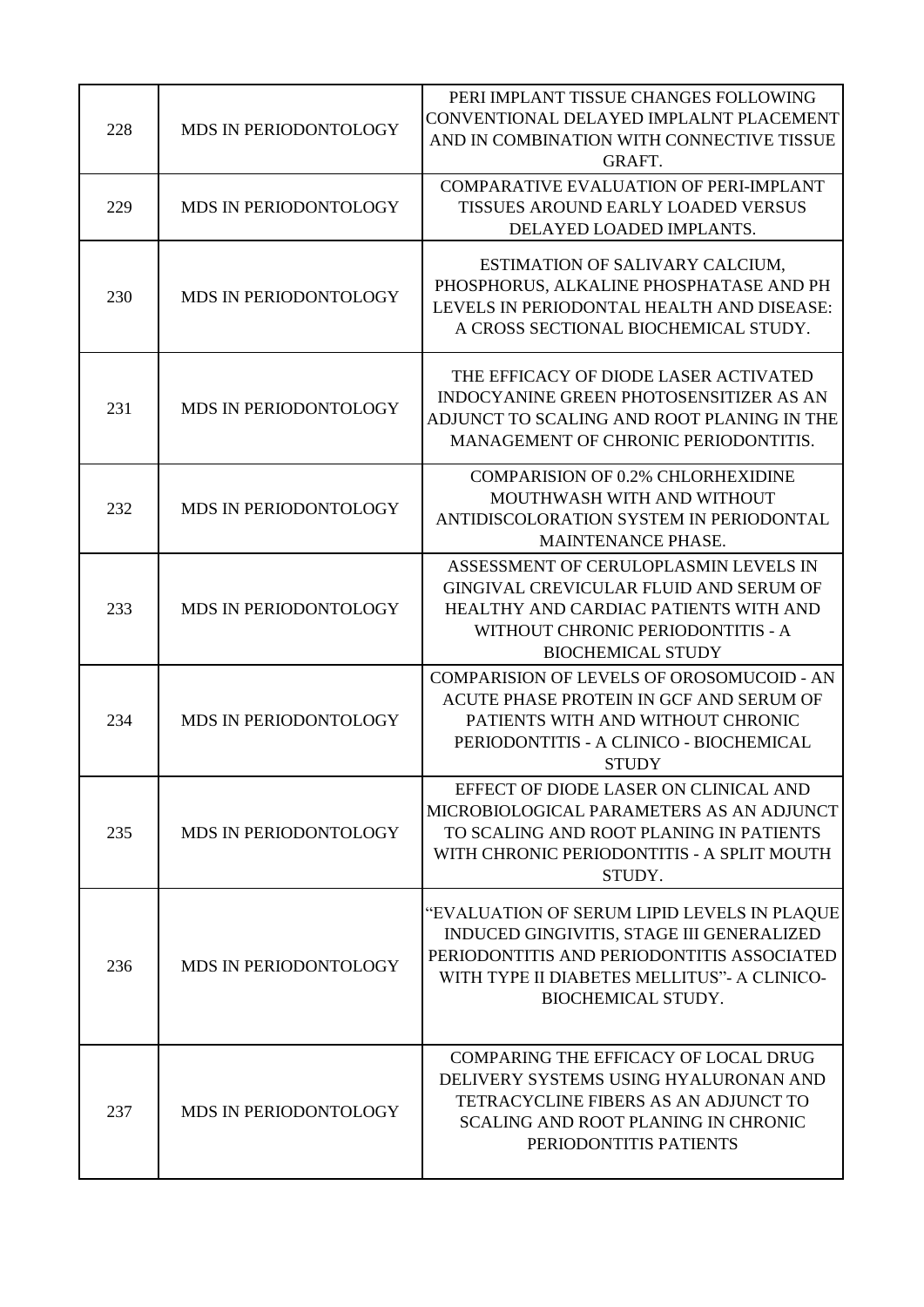| 238 | MDS IN PERIODONTOLOGY                                         | EVALUATION OF ANTIMICROBIAL ACTIVITY OF<br>PLATELET RICH FIBRIN INCORPORATED WITH<br>ANTIBIOTICS. AN IN-VITRO STUDY.                                                                                                   |
|-----|---------------------------------------------------------------|------------------------------------------------------------------------------------------------------------------------------------------------------------------------------------------------------------------------|
| 239 | MDS IN PERIODONTOLOGY                                         | EVALUATION OF ANTI-MICROBIAL PROPERTIES OF<br>ANTIBIOTIC COATED SUTURE MATERIALS<br>AGAINST PERIODONTAL PATHOGENS - AN<br><b>INVITRO STUDY.</b>                                                                        |
| 240 | <b>MDS IN PROSTHODONTICS</b><br><b>AND CROWN &amp; BRIDGE</b> | "comparitive evaluation of tensile bond strength of<br>vinlysiloxane ether with different tray materials using<br>two tray adhesives - an in vitro study"                                                              |
| 241 | <b>MDS IN PROSTHODONTICS</b><br><b>AND CROWN &amp; BRIDGE</b> | "to study the effects of surface modifications on the<br>translucency and opalescence of high translucency<br>monolithic zirconia in vitro study"                                                                      |
| 242 | MDS IN PROSTHODONTICS<br><b>AND CROWN &amp; BRIDGE</b>        | "to compare and evaluate the marginal and internal fit<br>of composite laminate veneers by conventional layering<br>cad -cam milling and 3d with two different resin<br>cements - an invitro study"                    |
| 243 | <b>MDS IN PROSTHODONTICS</b><br><b>AND CROWN &amp; BRIDGE</b> | " COMPARATIVE EVALUATION OF MARGINAL<br>FIT AND INTERNAL FIT BETWEEN PEEK AND<br>ZIRCONIA COPINGS FABRICATED WITH<br>CAD/CAM TECHNIQUE - AN INVITRO STUDY".                                                            |
| 244 | MDS IN PROSTHODONTICS<br><b>AND CROWN &amp; BRIDGE</b>        | "COMPARATIVE EVALUATION OF LINEAR<br>DIMENSIONAL STABILITY OF TWO<br>INTEROCCLUSAL RECORDING MATERAILS,<br>DISINFECTED BY IMMERSION TECHNIQUE - AN<br><b>INVITRO STUDY".</b>                                           |
| 245 | <b>MDS IN PROSTHODONTICS</b><br>AND CROWN & BRIDGE            | "COMPARATIVE EVALUATION OF COLOR<br>STABILITY OF GLAZED AND POLISHED<br>ZIRCONIA ON EXPOSURE TO STAINING AGENTS<br>COMMONLY USED IN INDIAN AND ORIENTAL<br>FOOD USING SPECTROPHOTOMETRY - AN<br><b>INVITRO STUDY".</b> |
| 246 | <b>MDS IN PROSTHODONTICS</b><br><b>AND CROWN &amp; BRIDGE</b> | EVALUATION AND COMPARISON OF COLOUR<br>STABILITY, WATER ABSORPTION AND<br><b>MARGINAL ADAPTATION OF THREE RTV</b><br><b>MAXILLOFACIAL SILICONE ELASTOMERS- AN</b><br><b>IN-VITRO STUDY</b>                             |
| 247 | <b>MDS IN PROSTHODONTICS</b><br>AND CROWN & BRIDGE            | <b>COMPARATIVE EVALUATION OF STRESS IN A</b><br>MULTIROOTED MANDIBULAR FIRST MOLAR<br><b>TOOTH RESTORED WITH SINGLE AND</b><br>MULTIPLE POST AND CORES OF DIFFERENT<br><b>MATERIALS - A FEM STUDY</b>                  |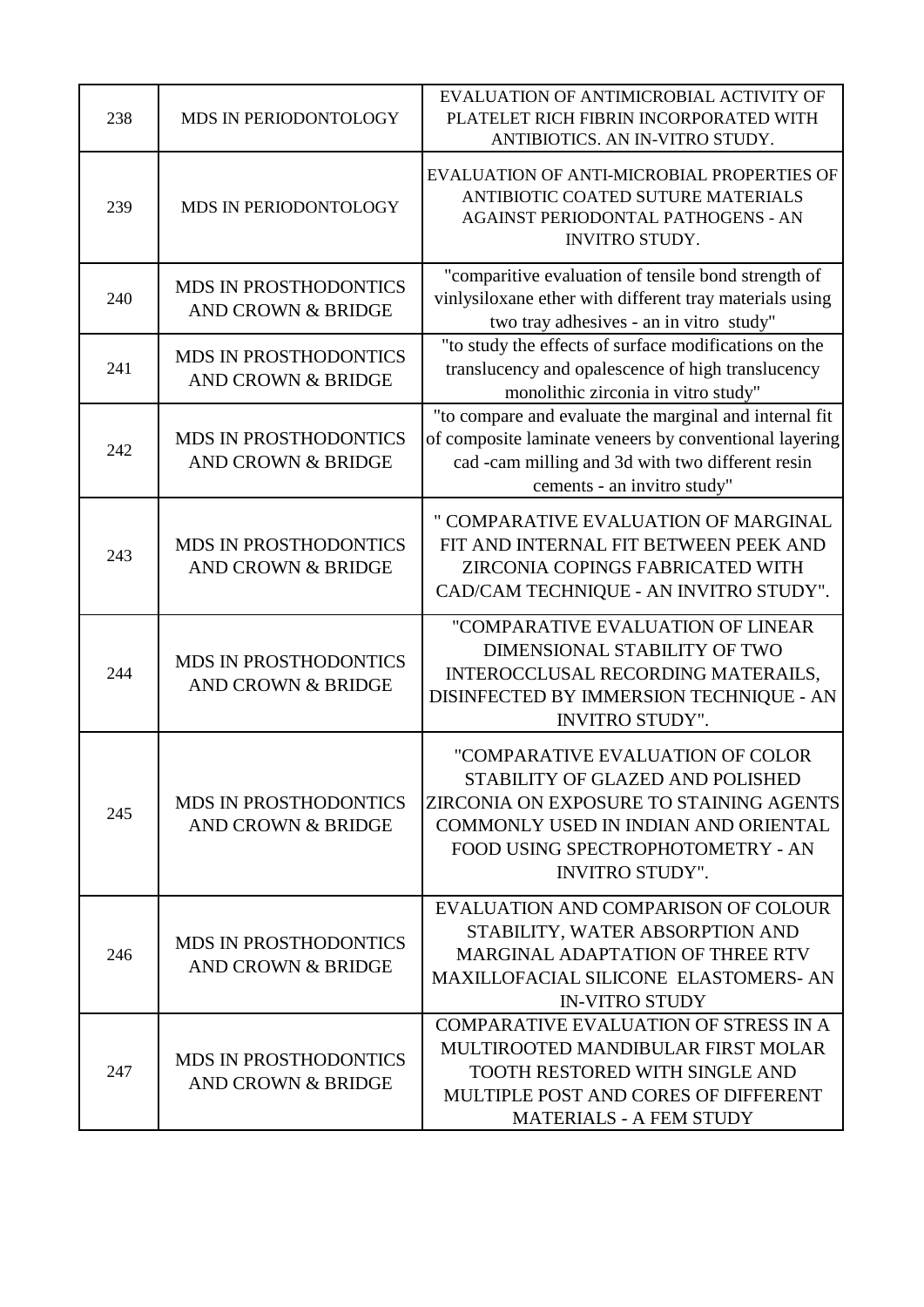| 248 | <b>MDS IN PROSTHODONTICS</b><br><b>AND CROWN &amp; BRIDGE</b> | <b>COMPARATIVE EVALUATION OF COLOUR</b><br>STABILITY OF THREE PERMANENT DENTURE<br><b>BASE MATERIALS IMMERSED IN COFFEE AND</b><br><b>BETEL LEAF SOLUTIONS- AN</b><br><b>IN VITRO</b><br><b>STUDY</b>            |
|-----|---------------------------------------------------------------|------------------------------------------------------------------------------------------------------------------------------------------------------------------------------------------------------------------|
| 249 | <b>MDS IN PROSTHODONTICS</b><br>AND CROWN & BRIDGE            | <b>COMPARATIVE EVALUATION OF SHEAR BOND</b><br>STRENGTH OF COBALT -CHROMIUM TO<br>DIFFERENT MICROFILLED METAL VENEERING<br><b>COMPOSITE RESINS - AN INVITRO STUDY</b>                                            |
| 250 | <b>MDS IN PROSTHODONTICS</b><br><b>AND CROWN &amp; BRIDGE</b> | <b>COMPARATIVE EVALUATION OF THE EFFECT</b><br>OF DENTIN SURFACE TREATMENT BY ACID<br>ETCHING AND AIR ABRASION ON THE TENSILE<br>BOND STRENGTH OF ZIRCONIA LUTED WITH<br>DIFFERENT CEMENTS - AN IN VITRO STUDY   |
| 251 | <b>MDS IN PROSTHODONTICS</b><br>AND CROWN & BRIDGE            | <b>COMPARATIVE EVALUATION OF THE EFFECT</b><br>OF TAPER ON TENSILE BOND STRENGTH<br>BETWEEN TITANIUM, ZIRCONIA AND PEEK<br>COPINGS AND ABUTMENTS BONDED WITH GIC<br>AN INVITRO STUDY                             |
| 252 | MDS IN PROSTHODONTICS AND<br><b>CROWN &amp; BRIDGE</b>        | <b>COMPARATIVE EVALUATION OF TRUENESS AND</b><br>PRECISION OF DENTAL IMPRESSIONS USING<br>DIGITAL SCANNERS: AN IN-VITRO STUDY                                                                                    |
| 253 | MDS IN PROSTHODONTICS AND<br><b>CROWN &amp; BRIDGE</b>        | <b>COMPARATIVE STUDY OF THE FLEXURAL</b><br>STRENGTH AND SURFACE HARDNESS OF THREE<br>NEWLY AVAILABLE IMPLANT SUPERSTRUCTURE<br><b>MATERIALS - AN INVITRO STUDY</b>                                              |
| 254 | MDS IN PROSTHODONTICS AND<br><b>CROWN &amp; BRIDGE</b>        | <b>COMPARATIVE EVALUATION OF THREE</b><br>DIMENSIONAL ACCURACY OF THREE<br><b>INTEROCCLUSAL RECORDING MATERIALS -AN</b><br><b>INVITRO STUDY</b>                                                                  |
| 255 | MDS IN PROSTHODONTICS AND<br><b>CROWN &amp; BRIDGE</b>        | Comparative Evaluation of different ceramic primers on<br>shear bond strength of resin modified glass ionomer cement<br>to Zirconia - An In - Vitro study.                                                       |
| 256 | MDS IN PROSTHODONTICS AND<br><b>CROWN &amp; BRIDGE</b>        | To Evaluate the Marginal Accuracy of monolithic complete<br>coverage crowns fabricated by CAD-CAM using PMMAG,<br>PMMA, Zirconia and Co- Cr Metal: An In - Vitro Study.                                          |
| 257 | MDS IN PROSTHODONTICS AND<br><b>CROWN &amp; BRIDGE</b>        | <b>COMPARISON OF ACCURACY BETWEEN OPEN</b><br>TRAY IMPRESSIONS AND DIGITAL IMPRESSIONS<br>FOR THE REHABILITATION OF COMPLETELY<br>EDENTULOUS MAXILLARY ARCH WITH MULTIPLE<br><b>IMPLANTS - AN IN-VITRO STUDY</b> |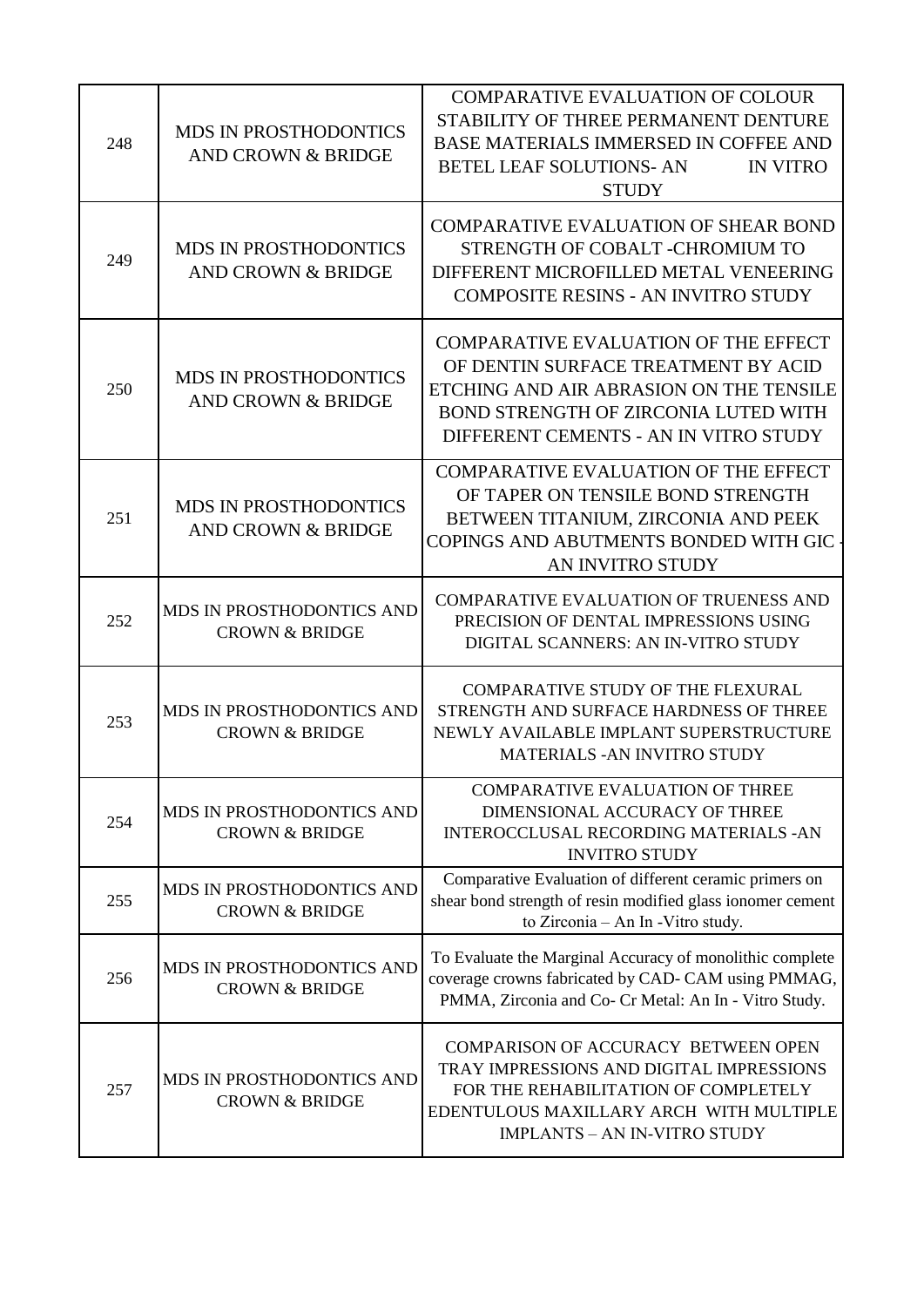| 258 | MDS IN PROSTHODONTICS AND<br><b>CROWN &amp; BRIDGE</b>        | <b>COMPARITIVE EVALUATION OF SURFACE DETAIL</b><br>REPRODUCTION, DIMENSIONAL ACCURACY AND<br>COMPRESSIVE STRENGTH OF TYPE II GYPSUM,<br>TYPE II REINFORCED GYPSUM AND TYPE IV<br><b>GYPSUM AFTER DISINFECTION - AN INVITRO</b><br><b>STUDY</b>                          |
|-----|---------------------------------------------------------------|-------------------------------------------------------------------------------------------------------------------------------------------------------------------------------------------------------------------------------------------------------------------------|
| 259 | MDS IN PROSTHODONTICS AND<br><b>CROWN &amp; BRIDGE</b>        | A COMPARATIVE EVALUATION OF TENSILE<br>STRENGTH OF HEAT CURE POLY METHYL<br>METHACRYLATE RESINS INCORPORATED WITH<br>AND WITHOUT MICROCRYSTALLINE CELLULOSE -<br>AN IN VITRO STUDY.                                                                                     |
| 260 | <b>MDS IN PROSTHODONTICS AND</b><br><b>CROWN &amp; BRIDGE</b> | A COMPARATIVE EVALUATION OF BOND<br>STRENGTH OF ACRYLIC ARTIFICIAL TEETH WITH<br>UNREINFORCED AND REINFORCED NANO<br><b>TITANIUM HEAT CURE POLYMETHYL</b><br>METHACRYLATE RESIN - AN INVITRO STUDY                                                                      |
| 261 | MDS IN PROSTHODONTICS AND<br><b>CROWN &amp; BRIDGE</b>        | EVALUATION OF ANTIBACTERIAL PROPERTIES,<br>TENSILE STRENGTH, SOLUBILITY OF GLASS<br><b>IONOMER LUTING CEMENT ON INCORPORATION</b><br>WITH AZADIRACHTA INDICA - AN IN VITRO STUDY                                                                                        |
| 262 | MDS IN PROSTHODONTICS AND<br><b>CROWN &amp; BRIDGE</b>        | <b>COMPARISON OF FATIGUE BEHAVIOUR AND</b><br>FRACTURE TOUGHNESS OF COBALT- CHROMIUM<br>ALLOY FABRICATED BY CASTING AND SELECTIVE<br>LASER MELTING METHODAS- AN INVITRO STUDY.                                                                                          |
| 263 | MDS IN PROSTHODONTICS AND<br><b>CROWN &amp; BRIDGE</b>        | <b>COMPARATIVE EVALUATION OF WEAR</b><br>RESISTANCE BETWEEN LITHIUM DISILICATES AND<br>POLYMER INFLTRATED CERAMICS<br>MANUFACTURED BY COMPUTER AIDED DESIGN<br>(CAD) / CO MPUTER AIDED MANUFACTURING<br>(CAM) AGIANST NATURAL TOOTH ENAMEL -AN<br><b>INVITRO STUDY.</b> |
| 264 | MDS IN PROSTHODONTICS AND<br><b>CROWN &amp; BRIDGE</b>        | EFFECT OF AGING ON COLOUR STABILITY OF<br>MONOLITHIC MULTI -LAYERED ZIRCONIA AND<br>VENEERED ZIRCONIA CROWNS - AN INVITRO<br><b>STUDY</b>                                                                                                                               |
| 265 | MDS IN PROSTHODONTICS AND<br><b>CROWN &amp; BRIDGE</b>        | THE EFFECT OF BRUSHING ON SURFACE FINISH OF<br>TWO DIFFERENT INDIRECT COMPOSITE RESIN<br>SYSTEMS FINISHED BY POLISHING AND GLAZING-<br>AN INVITRO STUDY.                                                                                                                |
| 266 | MDS IN PROSTHODONTICS AND<br><b>CROWN &amp; BRIDGE</b>        | EFFECT OF GLASS FIBER-REINFORCED COMPOSITE<br>AS A CORE ON FRACTURE TOUGHNESS OF CROWN<br>MADE BY TWO DIFFERENT INDIRECT COMPOSITE<br>SYSTEMS- AN INVITRO STUDY.                                                                                                        |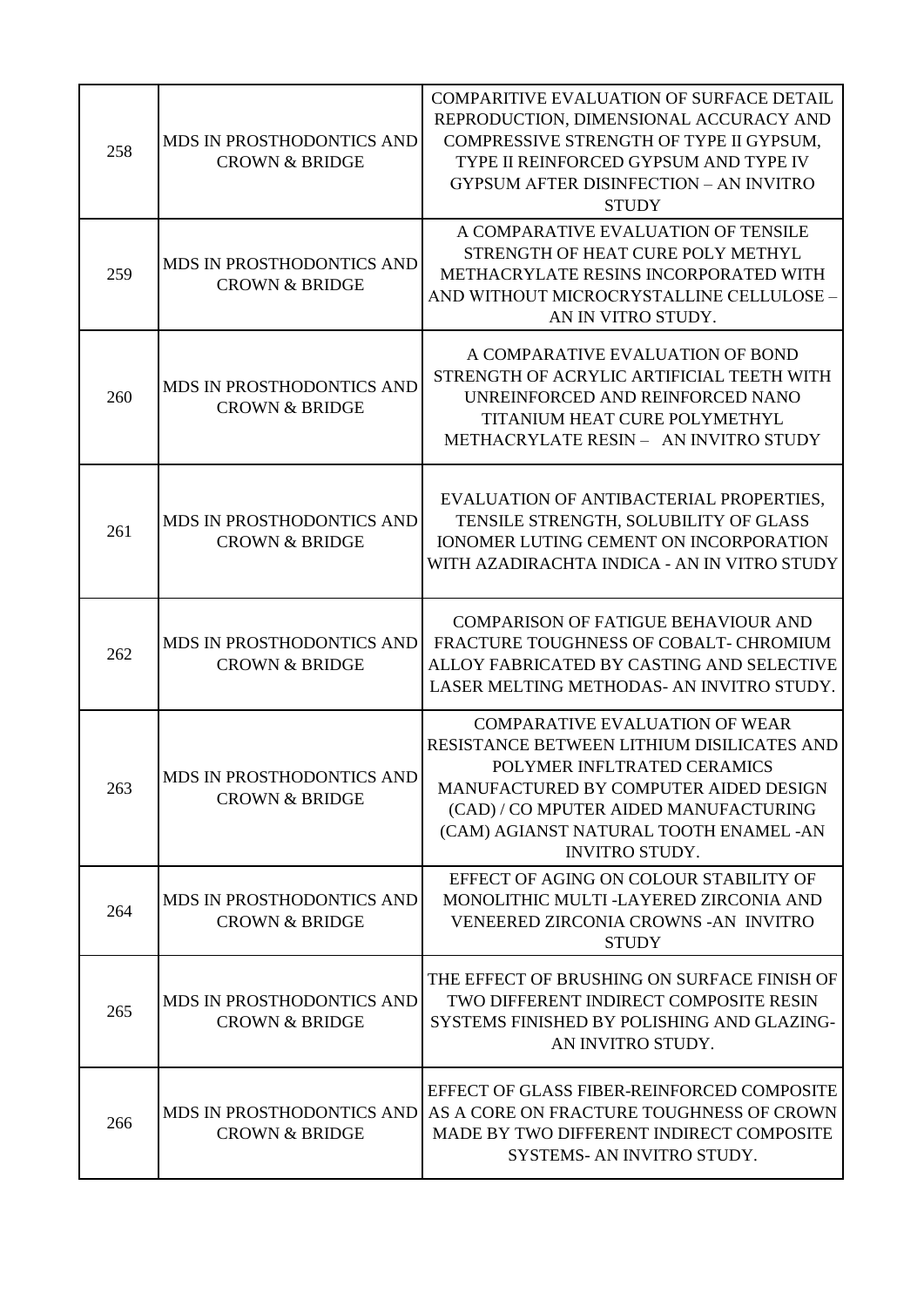| 267 | MDS IN PROSTHODONTICS AND<br><b>CROWN &amp; BRIDGE</b>        | TENSILE BOND STRENGTH OF THREE COMPOSITE<br>VENEERING SYSTEMS ON CAD/CAM MILLED<br>BIOHPP- AN IN VITRO STUDY.                                                                                                 |
|-----|---------------------------------------------------------------|---------------------------------------------------------------------------------------------------------------------------------------------------------------------------------------------------------------|
| 268 | <b>MDS IN PROSTHODONTICS</b><br><b>AND CROWN &amp; BRIDGE</b> | <b>COMPARISON OF MARGINAL FIT OF</b><br>PROVISIONAL CROWNS AND FLEXURAL<br>STRENGTH OF PROVISIONAL MATERIALS<br>FABRICATED USING MILLING AND 3D<br>PRINTING: AN IN VITRO STUDY                                |
| 269 | <b>MDS IN PROSTHODONTICS</b><br><b>AND CROWN &amp; BRIDGE</b> | COMPARISON OF BACTERIAL CONTAMINATION<br>AND VIABILITY OF BONE TISSUE OBTAINED BY<br>TWO DIFFERENT DRILLING PROTOCOLS<br>DURING IMPLANT SURGERY: AN IN VIVO<br><b>STUDY</b>                                   |
| 270 | <b>MDS IN PROSTHODONTICS</b><br><b>AND CROWN &amp; BRIDGE</b> | EVALUATION OF PRIMARY STABILITY AND<br>REVERSE TORQUE VALUES OF IMPLANTS<br>PLACED BY USING TWO DIFFERENT<br>OSTEOTOMY TECHNIQUES - AN IN VITRO<br>STUDY.                                                     |
| 271 | <b>MDS IN PROSTHODONTICS</b><br><b>AND CROWN &amp; BRIDGE</b> | EVALUATION OF THREE DIFFERENT SPLINTING<br>METHODS ON POSITIONAL ACCURACY OF<br>MULTIPLE IMPLANTS USING OPEN TRAY<br>IMPRESSION TECHNIQUE- AN IN VITRO STUDY                                                  |
| 272 | <b>MDS IN PROSTHODONTICS</b><br><b>AND CROWN &amp; BRIDGE</b> | EVALUATION OF MARGINAL FIT OF ZIRCONIA<br><b>COPINGS FABRICATED FROM CONVENTIONAL</b><br><b>IMPRESSIONS AND FROM DIGITAL SCANNING -</b><br>AN IN VITRO STUDY.                                                 |
| 273 | MDS IN PROSTHODONTICS AND<br><b>CROWN &amp; BRIDGE</b>        | "COMPARATIVE EVALUATION OF STRESS<br>DISTRIBUTION AT BONE IMPLANT INTERFACE IN<br>IMPLANT SUPPORTED, BAR RETAINED<br>MAXILLARY OVER DENTURE WITH DIFFERENT<br><b>BAR HEIGHTS" - A FINITE ELEMENT ANALYSIS</b> |
| 274 | MDS IN PROSTHODONTICS AND<br><b>CROWN &amp; BRIDGE</b>        | "COMPARATIVE EVALUATION OF STRESS<br>DISTRIBUTION OF TISSUE LEVEL AND BONE LEVEL<br>ABUTMENT WITH DIFFERENT IMPLANT<br><b>GEOMETRIES - A FINITE ELEMENT ANALYSIS</b><br>STUDY"                                |
| 275 | MDS IN PROSTHODONTICS AND<br><b>CROWN &amp; BRIDGE</b>        | "EFFECT OF INCORPORATION OF COPPER<br>NANOPARTICLES AT VARYING PERCENTAGES<br>INTO IRREVERSIBLE HYDROCOLLOID IMPRESSION<br>MATERIAL ON IT'S TEAR STRENGTH AND FLOW - A<br><b>COMPARATIVE STUDY"</b>           |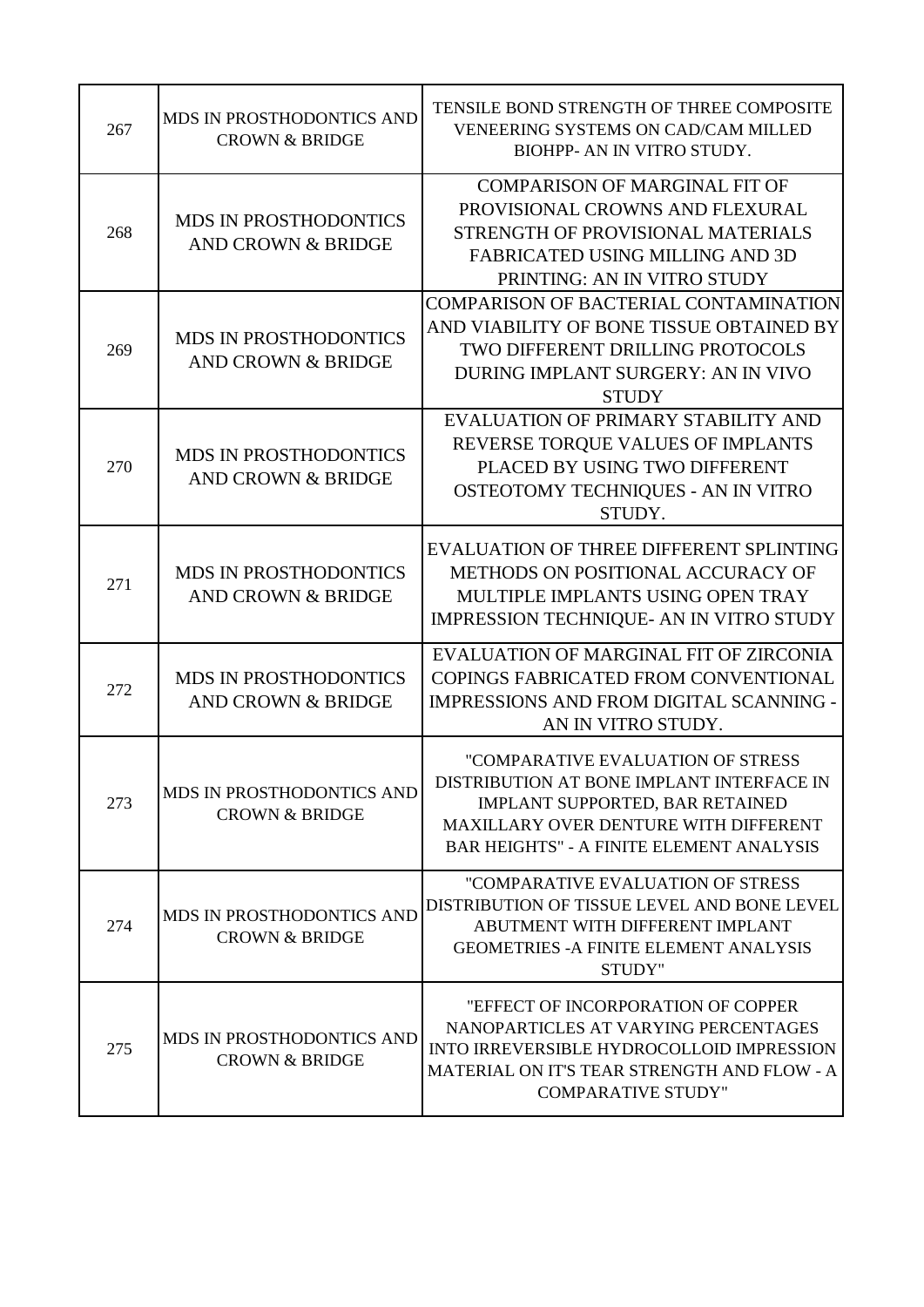| 276 | MDS IN PROSTHODONTICS AND<br><b>CROWN &amp; BRIDGE</b> | "COMPARATIVE ASSESSMENT OF THE<br><b>BIOMECHANICAL BEHAVIOUR OF VARIOUS</b><br><b>BIOACTIVE COATINGS AT IMPLANT -BONE</b><br>INTERFACE: A FINITE ELEMENT ANALYSIS STUDY"                                                                         |
|-----|--------------------------------------------------------|--------------------------------------------------------------------------------------------------------------------------------------------------------------------------------------------------------------------------------------------------|
| 277 | MDS IN PROSTHODONTICS AND<br><b>CROWN &amp; BRIDGE</b> | "ASSESSMENT OF ANTIMICROBIAL EFFICACY OF<br>SILVER AND COPPER NANO PARTICLES<br><b>INCORPORATED INTO IRREVERSIBLE</b><br>HYDROCOLLOID IMPRESSION MATERIAL IN<br><b>VARIOUS PERCENTAGES. - A COMPARATIVE</b><br>STUDY"                            |
| 278 | MDS IN PROSTHODONTICS AND<br><b>CROWN &amp; BRIDGE</b> | "COMPARATIVE EVALUATION OF BOND<br>STRENGTH IN DEBONDED ACRYLIC TEETH TO<br>DENTURE BASE RESINS WITH VARIOUS<br><b>MECHANICAL SURFACE MODIFICATIONS." - AN</b><br><b>INVITRO STUDY.</b>                                                          |
| 279 | MDS IN PROSTHODONTICS AND<br><b>CROWN &amp; BRIDGE</b> | <b>COMPARATIVE EVALUATION OF WATER</b><br>SORPTION OF HEAT CURE POLYMERIZED<br>POLYMETHYL METHACRYLATE DENTURE BASE<br>RESIN REINFORCED WITH DIFFERENT<br><b>CONCENTRATIONS OF ZINC OXIDE AND</b><br>ALUMINIUM OXIDE NANOPARTICLES.              |
| 280 | MDS IN PROSTHODONTICS AND<br><b>CROWN &amp; BRIDGE</b> | EFFECT OF TITANIUM DIOXIDE AND ZINC OXIDE<br>NANO PARTICLES ON IMPACT STRENGTH,<br>REINFORCED WITH TWO DIFFERENT DENTURE<br><b>BASE RESINS WITH AND WITHOUT VEINED</b><br><b>ACRYLIC.</b>                                                        |
| 281 | MDS IN PROSTHODONTICS AND<br><b>CROWN &amp; BRIDGE</b> | <b>COMPARATIVE EVALUATION OF CRESTALBONE</b><br>LOSSAROUND LONG AND SHORT IMPLANTS IN<br>TWO IMPLANT RETAINED MANDIBULAR<br><b>OVERDENTURES</b>                                                                                                  |
| 282 | MDS IN PROSTHODONTICS AND<br><b>CROWN &amp; BRIDGE</b> | A COMPARATIVE EVALUATION OF<br>FUNGAL(C.ALBICANS) BIOFILM ACTIVITY ON TWO<br><b>COMMERCIALLY AVAILABLE HEAT CURE</b><br>ACRYLIC RESIN REINFORCED WITH SILVER<br>NANOPARTICLES ADDED AT TWO DIFFERENT<br><b>CONCENTRATIONS: AN IN-VITRO STUDY</b> |
| 283 | MDS IN PROSTHODONTICS AND<br><b>CROWN &amp; BRIDGE</b> | A COMPARATIVE EVALUATION OF DIMENSIONAL<br>ACCURACY OF 4 TYPES OF COMMERCIALLY<br>AVAILABLE TYPE IV DIE STONE AFTER 1 HOUR<br>AND 24 HOURS OF DELAYED POURING-AN INVITRO<br>STUDY.                                                               |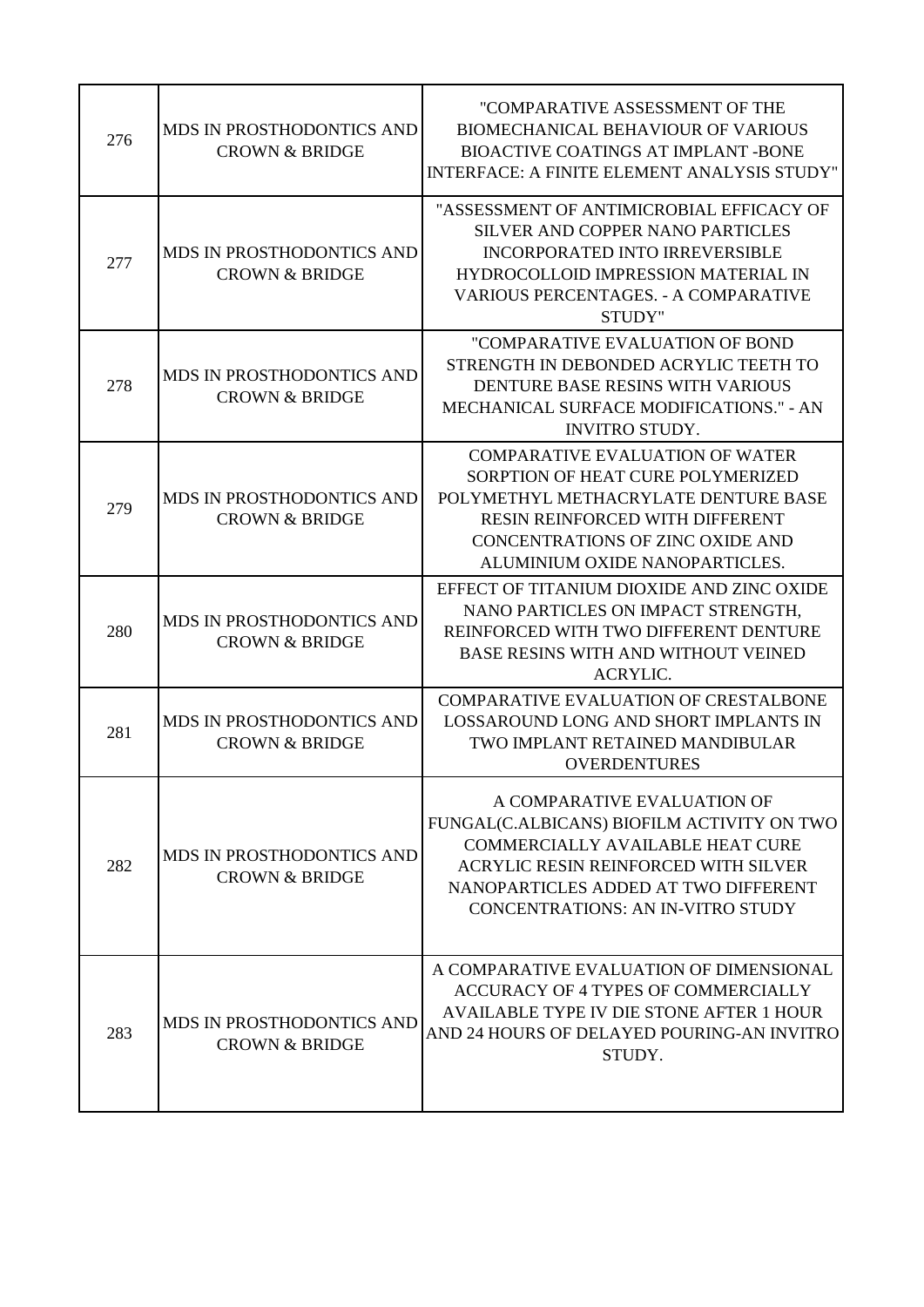| 284 | MDS IN PROSTHODONTICS AND<br><b>CROWN &amp; BRIDGE</b> | A COMPARATIVE EVALUATION OF THE EFFECT OF<br>THE DISINFECTING AGENTS ON MICROHARDNESS<br>OF HEAT CURED DENTURE BASE RESINS: AN IN-<br>VITRO STUDY.                                                            |
|-----|--------------------------------------------------------|---------------------------------------------------------------------------------------------------------------------------------------------------------------------------------------------------------------|
| 285 | MDS IN PROSTHODONTICS AND<br><b>CROWN &amp; BRIDGE</b> | A COMPARATIVE EVALUATION OF THE EFFECT OF<br>BEVERAGES ON COLOUR STABILITY OF<br><b>GRAPHENE POLYMER - AN INVITRO STUDY</b>                                                                                   |
| 286 | MDS IN PROSTHODONTICS AND<br><b>CROWN &amp; BRIDGE</b> | EVALUATION OF FLEXURAL STRENGTH OF<br><b>GRAPHENE POLYMER (G-CAM) BASED FIXED</b><br>DENTAL PROSTHESIS USING DIFFERENT<br><b>CONNECTOR DIMENSIONS - AN INVITRO STUDY</b>                                      |
| 287 | MDS IN PROSTHODONTICS AND<br><b>CROWN &amp; BRIDGE</b> | <b>COMPARATIVE EVALUATION OF STRESS</b><br>DISTRIBUTION OF DIFFERENT FRAMEWORK<br><b>MATERIALS ON MAXILLARY ALL-ON-4 CONCEPT:</b><br>A THREE DIMENSIONAL FINITE ELEMENT ANALSIS                               |
| 288 | <b>MDS IN PUBLIC HEALTH</b><br><b>DENTISTRY</b>        | "CORRELATION OF SELF ESTEEM WITH ORAL<br>HYGIENE BEHAVIOUR AND ORAL HEALTH<br>STATUS AMONG ADULT DENTAL PATIENTS".                                                                                            |
| 289 | <b>MDS IN PUBLIC HEALTH</b><br><b>DENTISTRY</b>        | "RELATIONSHIP BETWEEN ORAL HEALTH<br>LITERACY AND DENTITION STATUS AMONG<br>ADULTS IN HYDERABAD CITY".                                                                                                        |
| 290 | <b>MDS IN PUBLIC HEALTH</b><br><b>DENTISTRY</b>        | "COMPARING THE EFFECT OF ANIMAL AND<br>PLANT BASED YOGURT EXTRACTS ON<br><b>ENAMEL DEMINERALIZATION - AN IN VITRO</b><br>STUDY".                                                                              |
| 291 | <b>MDS IN PUBLIC HEALTH</b><br><b>DENTISTRY</b>        | ORAL HEALTH RELATED QUALITY OF LIFE AND<br>PERIODONTAL HEALTH STATUS AMONG ISCHEMIC<br>STROKE PATIENTS WITH AGE AND GENDER<br>MATCHED CONTROLS                                                                |
| 292 | <b>MDS IN PUBLIC HEALTH</b><br><b>DENTISTRY</b>        | ASSOCIATION OF PARENTAL ORAL HEALTH<br>KNOWLEDGE WITH DENTAL CARIES STATUS<br>USING CARIES ASSESSMENT SPECTRUM AND<br>TREATMENT (CAST) INDEX AMONG 7-8-YEAR-OLD<br>SCHOOL CHILDREN. - A CROSS SECTIONAL STUDY |
| 293 | MDS IN PUBLIC HEALTH<br><b>DENTISTRY</b>               | ORAL HEALTH STATUS AMONG INDUSTRIAL<br>WORKERS IN HYDERABAD CITY                                                                                                                                              |
| 294 | MDS IN PUBLIC HEALTH<br><b>DENTISTRY</b>               | EXPLORATION OF PSYCHOLOGICAL STRESS AND<br>ITS ASSOCIATION WITH PERIODONTAL HEALTH<br>STATUS AMONG POLICE PERSONNEL IN<br>HYDERABAD CITY, TELANGANA - A CROSS<br><b>SECTIONAL STUDY</b>                       |